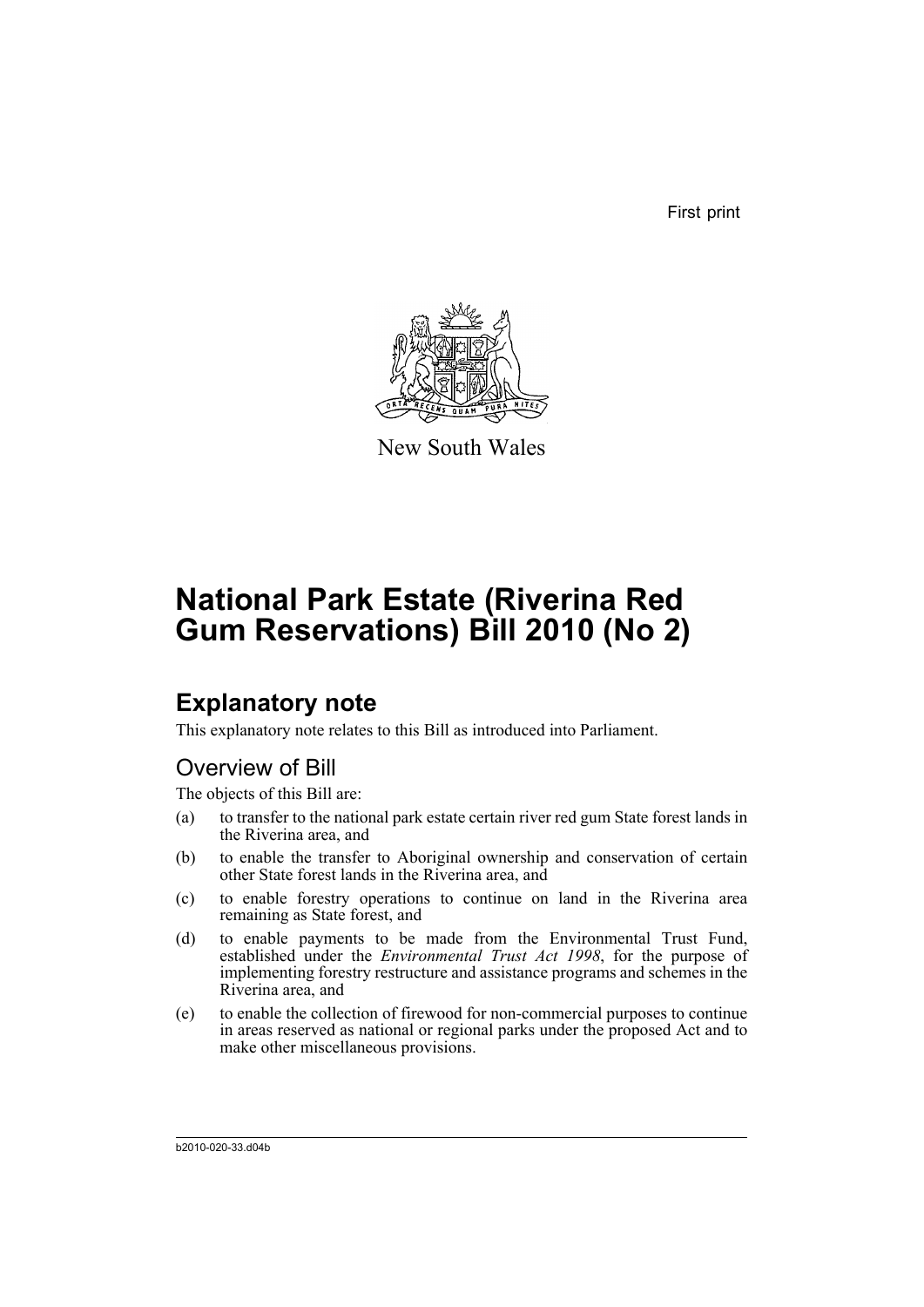Explanatory note

### Outline of provisions

### **Part 1 Preliminary**

**Clause 1** sets out the name (also called the short title) of the proposed Act.

**Clause 2** provides for the commencement of the proposed Act on 1 July 2010.

**Clause 3** defines certain words and expressions used in the proposed Act.

### **Part 2 Land transfers**

**Clause 4** revokes the dedication as State forest of lands that are to be reserved as national park or regional park or vested in the Minister for Climate Change and the Environment for the purposes of Part 11 of the *National Parks and Wildlife Act 1974*. The dedication of the lands specified in Schedules 1, 3, 5 and 6 is revoked on 1 July 2010.

**Clause 5** reserves, on 1 July 2010, certain lands in revoked State forests as national park or regional park. The lands concerned are set out in Schedule 1.

**Clause 6** reserves, on 1 July 2010, certain Crown lands as state conservation area. The lands concerned are set out in Schedule 2.

**Clause 7** vests, on 1 July 2010, certain lands in revoked State forests in the Minister for Climate Change and the Environment for the purposes of Part 11 of the *National Parks and Wildlife Act 1974*. The lands concerned are set out in Schedule 3.

**Clause 8** reserves, on 1 July 2010, certain lands controlled by the Forestry Commission (and taken to be State forest) as national park. The lands concerned are set out in Schedule 4.

**Clause 9** vests, on 1 July 2010, certain lands in revoked State forests in the Crown as Crown land, which will be subject to the *Crown Lands Act 1989* (with an assessed preferred use for the purposes of nature conservation). The lands concerned are set out in Schedule 5.

**Clause 10** vests, on 1 July 2010, certain lands in revoked State forests in the Minister for Climate Change and the Environment for the purposes of Part 11 of the *National Parks and Wildlife Act 1974*. The Minister may deal with those lands by vesting them in an Aboriginal landholding body. The lands concerned are set out in Schedule 6.

**Clause 11** reserves, on 1 July 2010, certain lands that had been vested in the Minister for Climate Change and the Environment for the purposes of Part 11 of the *National Parks and Wildlife Act 1974* as state conservation area.

**Clause 12** changes the names of, and consolidates, certain reserved lands that are currently within national parks, nature reserves and state conservation areas.

**Clause 13** enables the Director-General of the Department of Environment, Climate Change and Water (the *Director-General*) to adjust the descriptions of land in Schedules 1–7 in order to alter the boundaries of the land for the purposes of effective management of national park estate land and State forest land, to adjust boundaries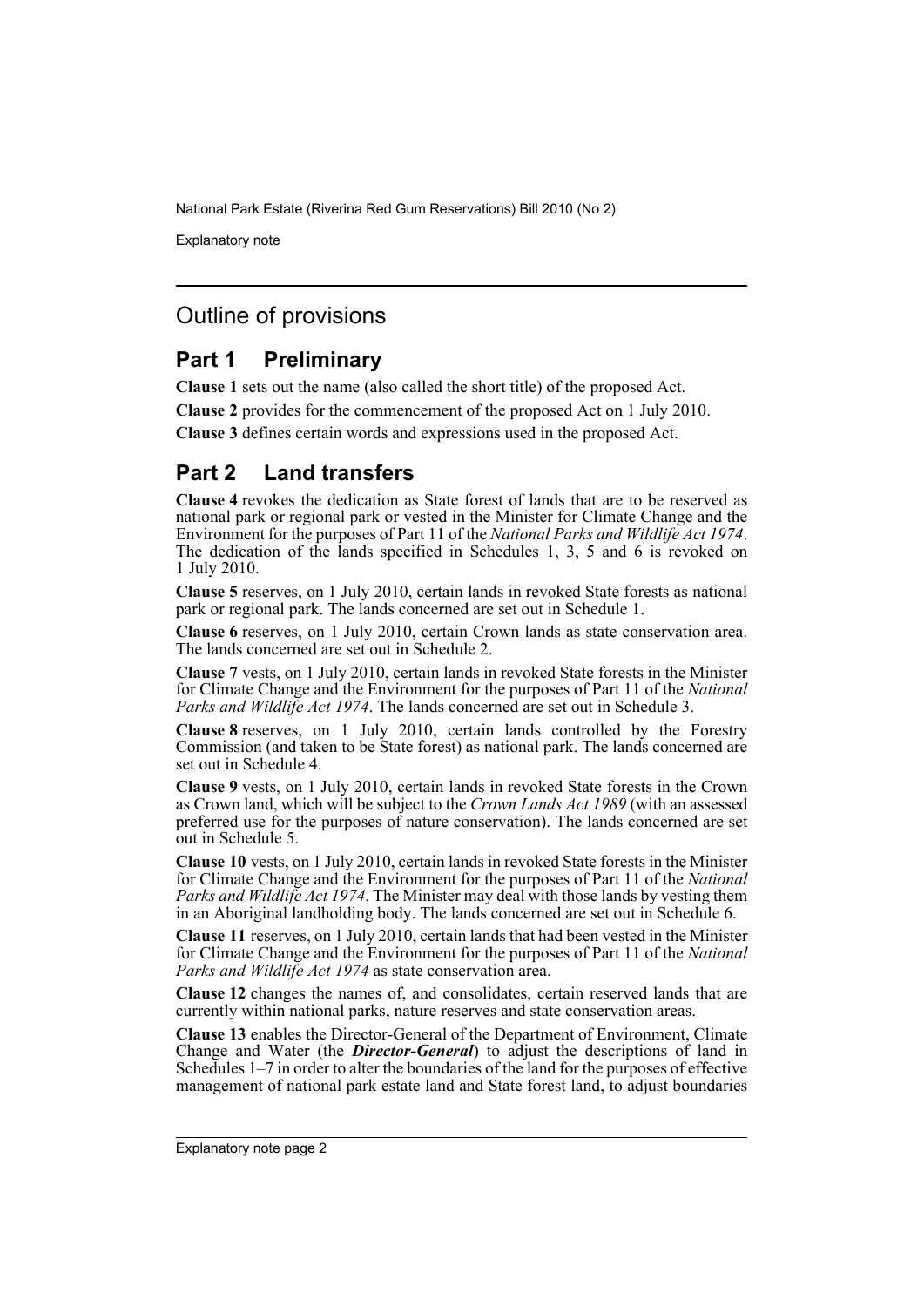Explanatory note

to public roads, to adjust descriptions of easements or to provide a more detailed description of the boundaries of the land.

### **Part 3 Forestry operations on land remaining as State forest**

**Clause 14** defines certain words and expressions used in proposed Part 3. *Riverina forestry operations* is defined to mean forestry operations within the meaning of the *Forestry and National Park Estate Act 1998* to which Part 4 of that Act applies that are carried out in Riverina State forests.

**Clause 15** provides that an integrated forestry operations approval may be granted under Part 4 of the *Forestry and National Park Estate Act 1998* for Riverina forestry operations. The clause makes transitional arrangements to enable forestry operations to continue pending the granting of an approval.

### **Part 4 Miscellaneous**

**Clause 16** provides that firewood may be collected from land reserved as national or regional park or other land reserved under the *National Parks and Wildlife Act 1974* in certain circumstances. The firewood is not to be collected for commercial purposes. It must be collected only by an individual or not-for-profit organisation, licensed by the Director-General, and must be collected from firewood collection zones as determined by the Director-General. The collection of firewood must comply with any conditions of a licence issued to the person or the organisation and any regulations.

**Clause 17** provides that the proposed Act binds the Crown.

**Clause 18** enables the making of regulations for the purposes of the proposed Act.

### **Schedule 1 State forests reserved as national park or regional park on 1 July 2010**

This Schedule sets out the lands within State forests (whose dedication as State forest is revoked) that are, on 1 July 2010, reserved as national or regional park.

### **Schedule 2 Crown lands reserved as state conservation area on 1 July 2010**

This Schedule sets out the Crown lands that are, on 1 July 2010, reserved as state conservation area.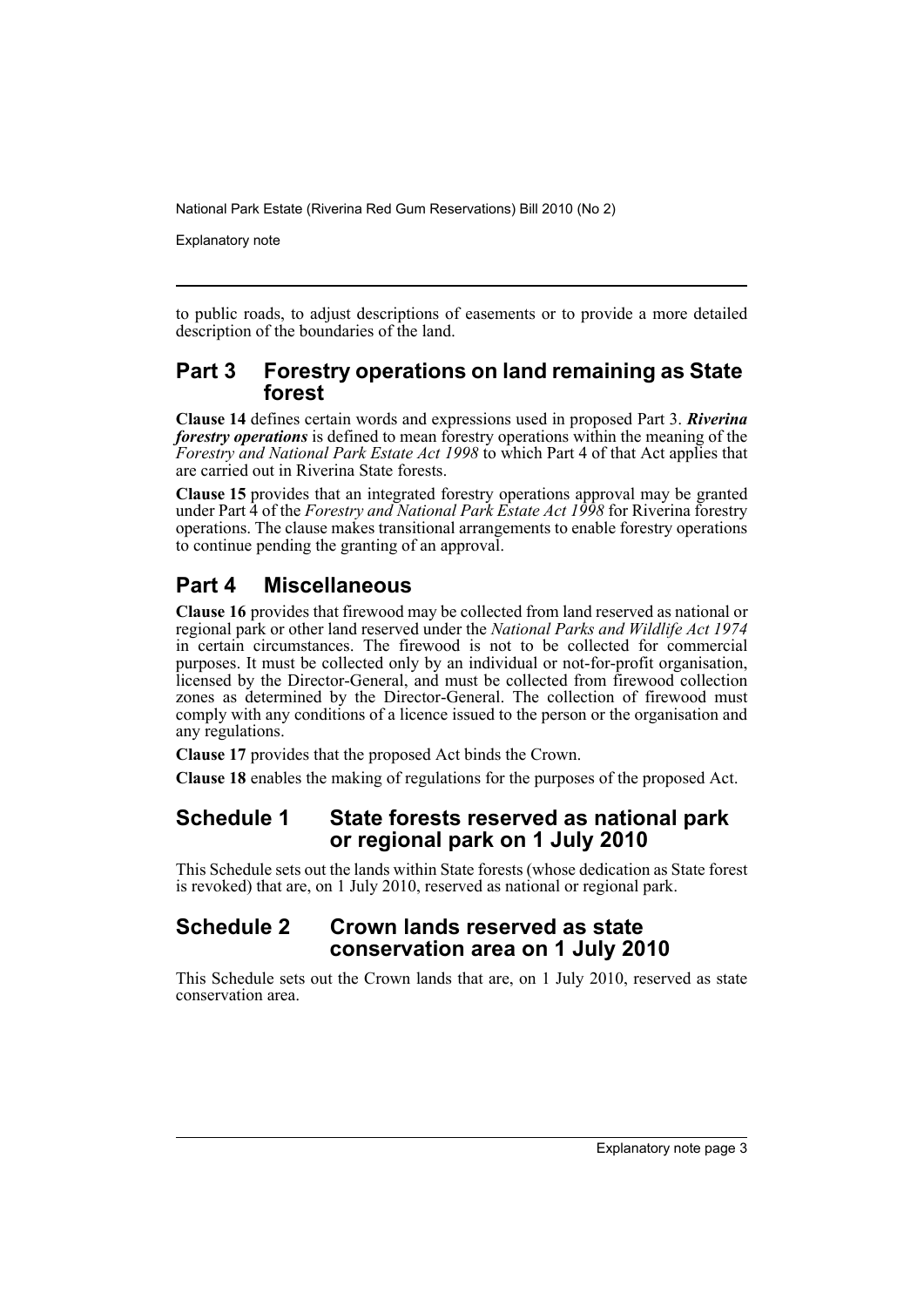Explanatory note

### **Schedule 3 State forests vested in NPW Minister on 1 July 2010**

This Schedule sets out the lands (whose dedication as State forest is revoked) that are, on 1 July 2010, vested in the Minister for Climate Change and the Environment for the purposes of Part 11 of the *National Parks and Wildlife Act 1974*.

### **Schedule 4 Forestry Commission controlled land reserved as national park on 1 July 2010**

This Schedule sets out the lands controlled by the Forestry Commission that are, on 1 July 2010, reserved as national park.

### **Schedule 5 State forests made subject to Crown Lands Act 1989 on 1 July 2010**

This Schedule sets out the lands (whose dedication as State forest is revoked) that are, on 1 July 2010, vested in the Crown as Crown land and subject to the *Crown Lands Act 1989*.

### **Schedule 6 State forests vested in NPW Minister on 1 July 2010 for transfer to Aboriginal ownership**

This Schedule sets out the lands (whose dedication as State forest is revoked) that are, on 1 July 2010, vested in the Minister for Climate Change and the Environment for the purposes of Part 11 of the *National Parks and Wildlife Act 1974* for later transfer to Aboriginal ownership.

### **Schedule 7 Land vested in the NPW Minister reserved as state conservation area on 1 July 2010**

This Schedule sets out the lands vested in the Minister for Climate Change and the Environment that are, on 1 July 2010, reserved as state conservation area.

### **Schedule 8 Change of names and consolidation of national parks, nature reserves and state conservation areas on 1 July 2010**

This Schedule sets out the land affected by the changes in the national park estate referred to in clause 12.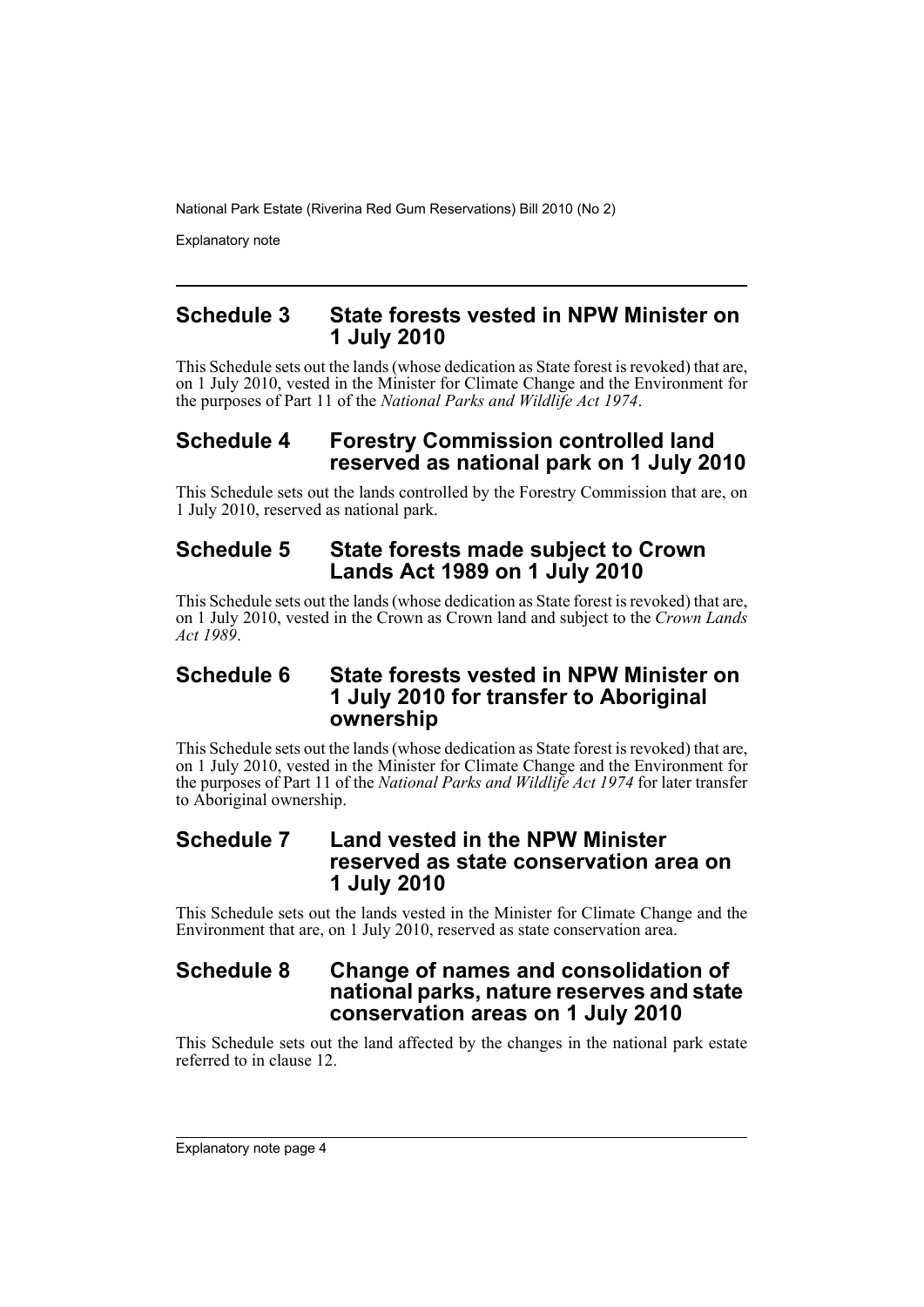Explanatory note

### **Schedule 9 Land transfers—ancillary and special provisions**

This Schedule makes ancillary and special provisions with respect to land transferred under the proposed Act.

### **Schedule 10 Amendment of Acts**

**Schedule 10.1** amends the *Forestry and National Park Estate Act 1998* to remove the requirement for a forest agreement to be prepared under that Act before an integrated forestry operations approval can be prepared under that Act in respect of the Riverina area, and makes a consequential change to the application of the *Environmental Planning and Assessment Act 1979*.

**Schedule 10.2** amends the *Forestry Restructuring and Nature Conservation Act 1995* to enable payments to be made to the Consolidated Fund from the Environmental Trust Fund, established under the *Environmental Trust Act 1998*, to offset expenditure from the Consolidated Fund for the purposes of implementing forestry restructure and assistance programs and schemes in the Riverina area. The total amounts paid from the Fund in respect of the Riverina area must not exceed \$45,813,000 and payments from the Fund in respect of the Riverina area can only be made until 30 June 2015. Annual progress reports are to be made and tabled in Parliament on expenditure in the Riverina area, including an independent final 5-year report on that expenditure and the outcomes of those policies.

**Schedule 10.3** amends the *Native Title (New South Wales) Act 1994* to preserve native title rights and interests in respect of a reservation or vesting of, or declaration over, land or waters by the operation of the proposed Act.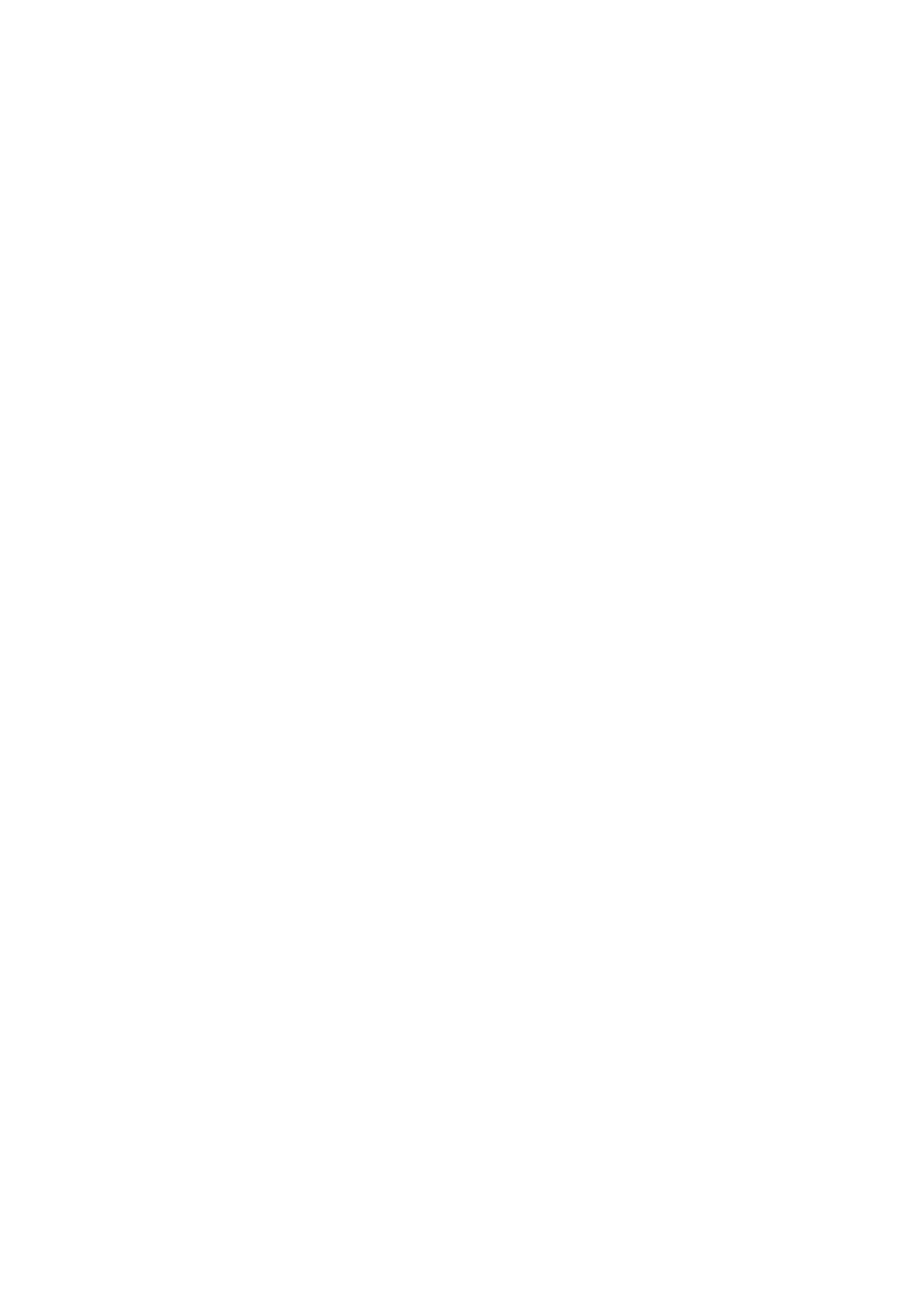First print



New South Wales

## **National Park Estate (Riverina Red Gum Reservations) Bill 2010 (No 2)**

## **Contents**

|        |   |                                                                                           | Page |
|--------|---|-------------------------------------------------------------------------------------------|------|
| Part 1 |   | <b>Preliminary</b>                                                                        |      |
|        | 1 | Name of Act                                                                               |      |
|        | 2 | Commencement                                                                              | 2    |
|        | 3 | Definitions                                                                               | 2    |
| Part 2 |   | <b>Land transfers</b>                                                                     |      |
|        | 4 | Revocation of State forests                                                               | 4    |
|        | 5 | Reservation of former State forests as national parks or<br>regional parks on 1 July 2010 | 4    |
|        | 6 | Reservation of Crown lands as state conservation area on<br>1 July 2010                   | 4    |
|        | 7 | Vesting in NPW Minister of former State forests land on<br>1 July 2010                    | 5    |
|        | 8 | Reservation of Forestry Commission controlled land as<br>national park on 1 July 2010     | 5    |
|        |   |                                                                                           |      |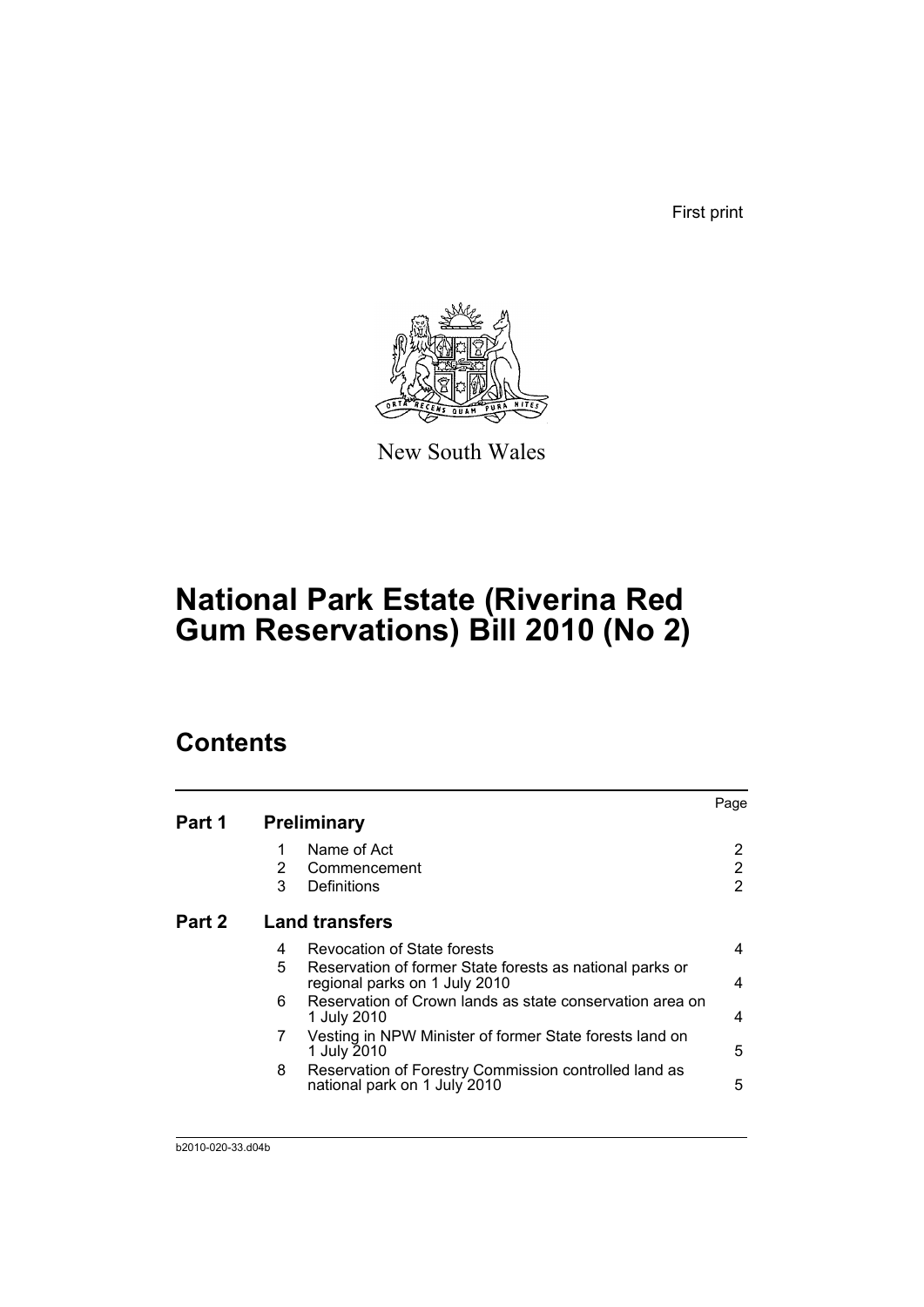Contents

|                    |                   |                                                                                         | Page     |
|--------------------|-------------------|-----------------------------------------------------------------------------------------|----------|
|                    | 9                 | Former State forests to be subject to Crown Lands Act                                   |          |
|                    | 10                | 1989 on 1 July 2010<br>Vesting in NPW Minister of former State forests on               | 5.       |
|                    |                   | 1 July 2010 for transfer to Aboriginal ownership                                        | 5        |
|                    | 11                | Reservation of land vested in NPW Minister as state<br>conservation area on 1 July 2010 | 6        |
|                    | $12 \overline{ }$ | Change of names and consolidation of existing reserves<br>within national park estate   | 6        |
|                    | 13                | Adjustment of description of land transferred to national<br>park estate                | 6        |
| Part 3             |                   | Forestry operations on land remaining as State forest                                   |          |
|                    | 14                | Definitions                                                                             | 9        |
|                    | 15                | Integrated forestry operations approval for Riverina<br>forestry operations             | 9        |
| Part 4             |                   | <b>Miscellaneous</b>                                                                    |          |
|                    | 16                | Collection of firewood on reserved land under this Act                                  | 10       |
|                    | 17<br>18          | Act to bind Crown<br>Regulations                                                        | 10<br>11 |
|                    |                   |                                                                                         |          |
| <b>Schedule 1</b>  |                   | State forests reserved as national park or<br>regional park on 1 July 2010              | 12       |
| <b>Schedule 2</b>  |                   | Crown lands reserved as state conservation<br>area on 1 July 2010                       | 18       |
| <b>Schedule 3</b>  |                   | State forests vested in NPW Minister on                                                 |          |
| <b>Schedule 4</b>  |                   | 1 July 2010<br><b>Forestry Commission controlled land</b>                               | 19       |
|                    |                   | reserved as national park on 1 July 2010                                                | 20       |
| <b>Schedule 5</b>  |                   | State forests made subject to the Crown<br>Lands Act 1989 on 1 July 2010                | 21       |
| <b>Schedule 6</b>  |                   | State forests vested in NPW Minister on                                                 |          |
|                    |                   | 1 July 2010 for transfer to Aboriginal<br>ownership                                     | 23       |
| <b>Schedule 7</b>  |                   | Land vested in the NPW Minister reserved<br>as state conservation area on 1 July 2010   | 25       |
| <b>Schedule 8</b>  |                   | Change of names and consolidation of                                                    |          |
|                    |                   | national parks, nature reserves and state<br>conservation areas on 1 July 2010          | 26       |
| <b>Schedule 9</b>  |                   | Land transfers-ancillary and special<br>provisions                                      | 27       |
| <b>Schedule 10</b> |                   | <b>Amendment of Acts</b>                                                                | 33       |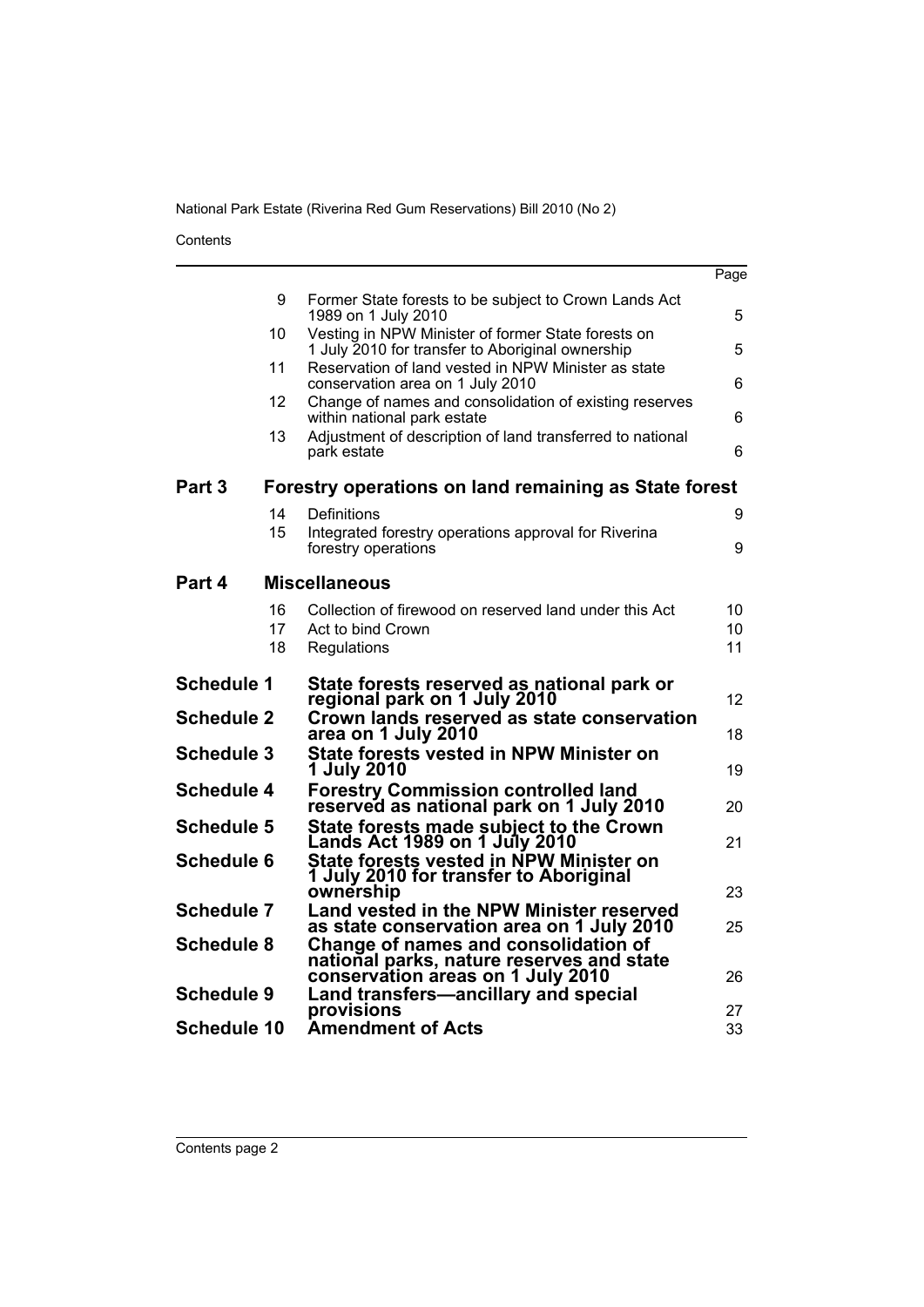

New South Wales

## **National Park Estate (Riverina Red Gum Reservations) Bill 2010 (No 2)**

No , 2010

### **A Bill for**

An Act to transfer certain State forest land in the Riverina area to the national park estate; to make provision with respect to forestry operations in that area; to amend certain Acts; and for other purposes.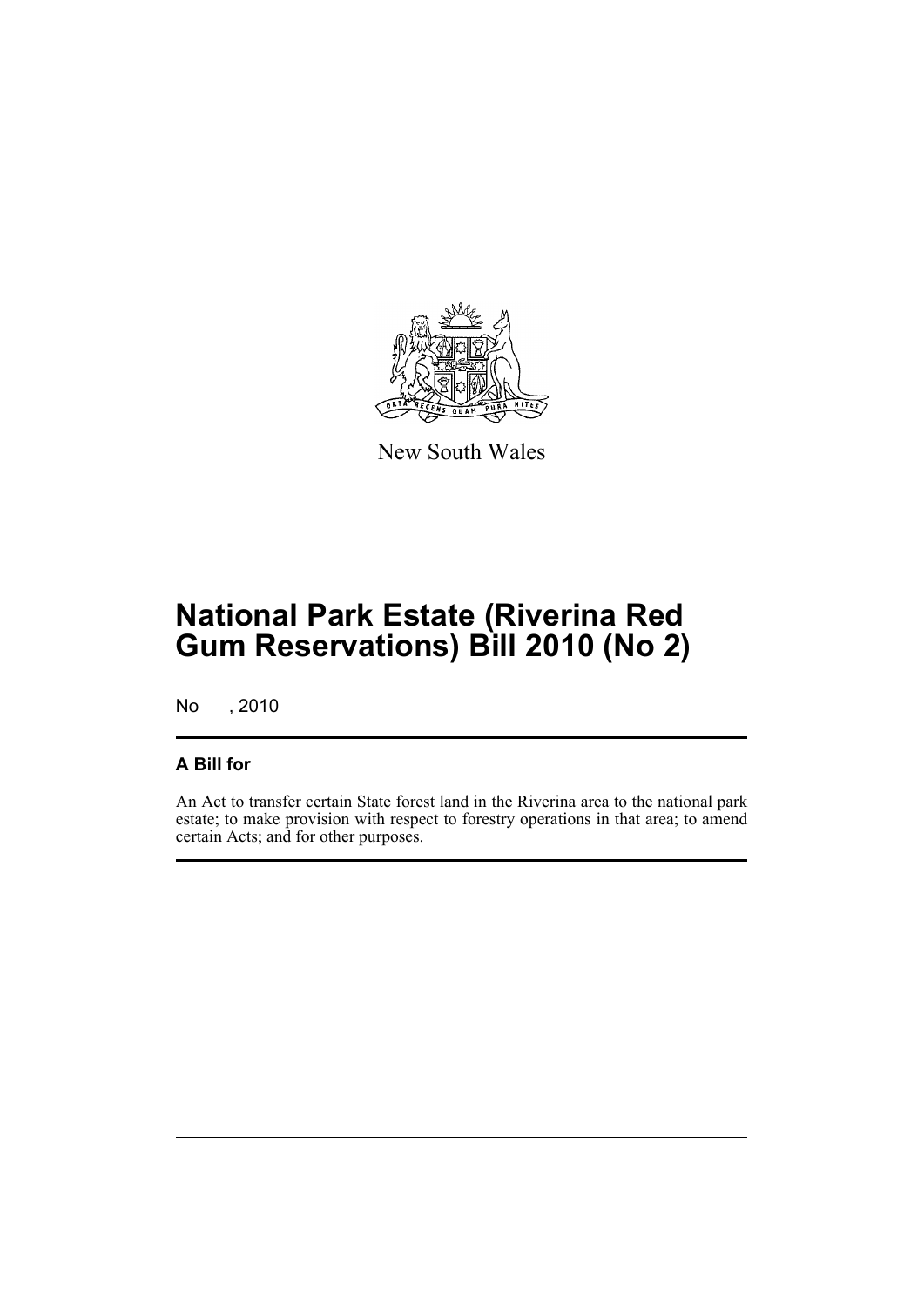Part 1 Preliminary

<span id="page-9-3"></span><span id="page-9-2"></span><span id="page-9-1"></span><span id="page-9-0"></span>

| The Legislature of New South Wales enacts: |     |                                                                                                                                                                                           | 1              |
|--------------------------------------------|-----|-------------------------------------------------------------------------------------------------------------------------------------------------------------------------------------------|----------------|
| Part 1                                     |     | <b>Preliminary</b>                                                                                                                                                                        | 2              |
| 1                                          |     | Name of Act                                                                                                                                                                               | 3              |
|                                            |     | This Act is the National Park Estate (Riverina Red Gum Reservations)<br>Act 2010.                                                                                                         | 4<br>5         |
| $\mathbf{2}$                               |     | <b>Commencement</b>                                                                                                                                                                       | 6              |
|                                            |     | This Act commences on 1 July 2010.                                                                                                                                                        | 7              |
| 3                                          |     | <b>Definitions</b>                                                                                                                                                                        |                |
|                                            | (1) | In this Act:                                                                                                                                                                              | 9              |
|                                            |     | <b>Crown land</b> has the same meaning as it has in the Crown Lands<br>Act 1989.                                                                                                          | 10<br>11       |
|                                            |     | <b>NPW Minister</b> means the Minister administering Divisions 1 and 2 of<br>Part 4 of the National Parks and Wildlife Act 1974.                                                          | 12<br>13       |
|                                            |     | <b>Riverina area</b> means the area of the State shown in the map at the end<br>of this section.                                                                                          | 14<br>15       |
|                                            |     | <b>State forest</b> means land dedicated under the <i>Forestry Act 1916</i> (or under<br>the former <i>Forestry Act 1909</i> ) as a State forest, being a dedication that<br>is in force. | 16<br>17<br>18 |
|                                            | (2) | Notes included in this Act do not form part of this Act.                                                                                                                                  | 19             |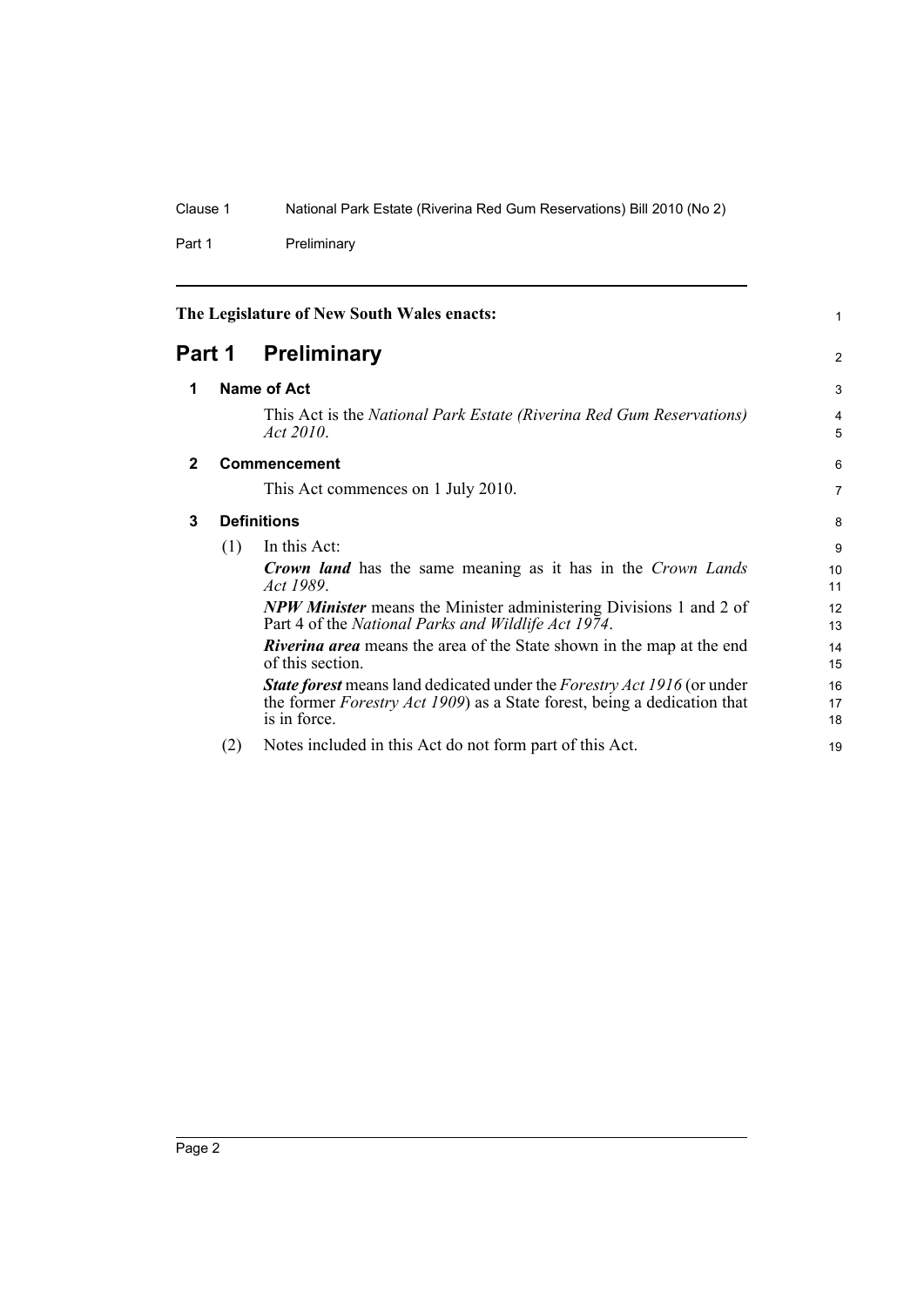#### Preliminary **Preliminary** Part 1



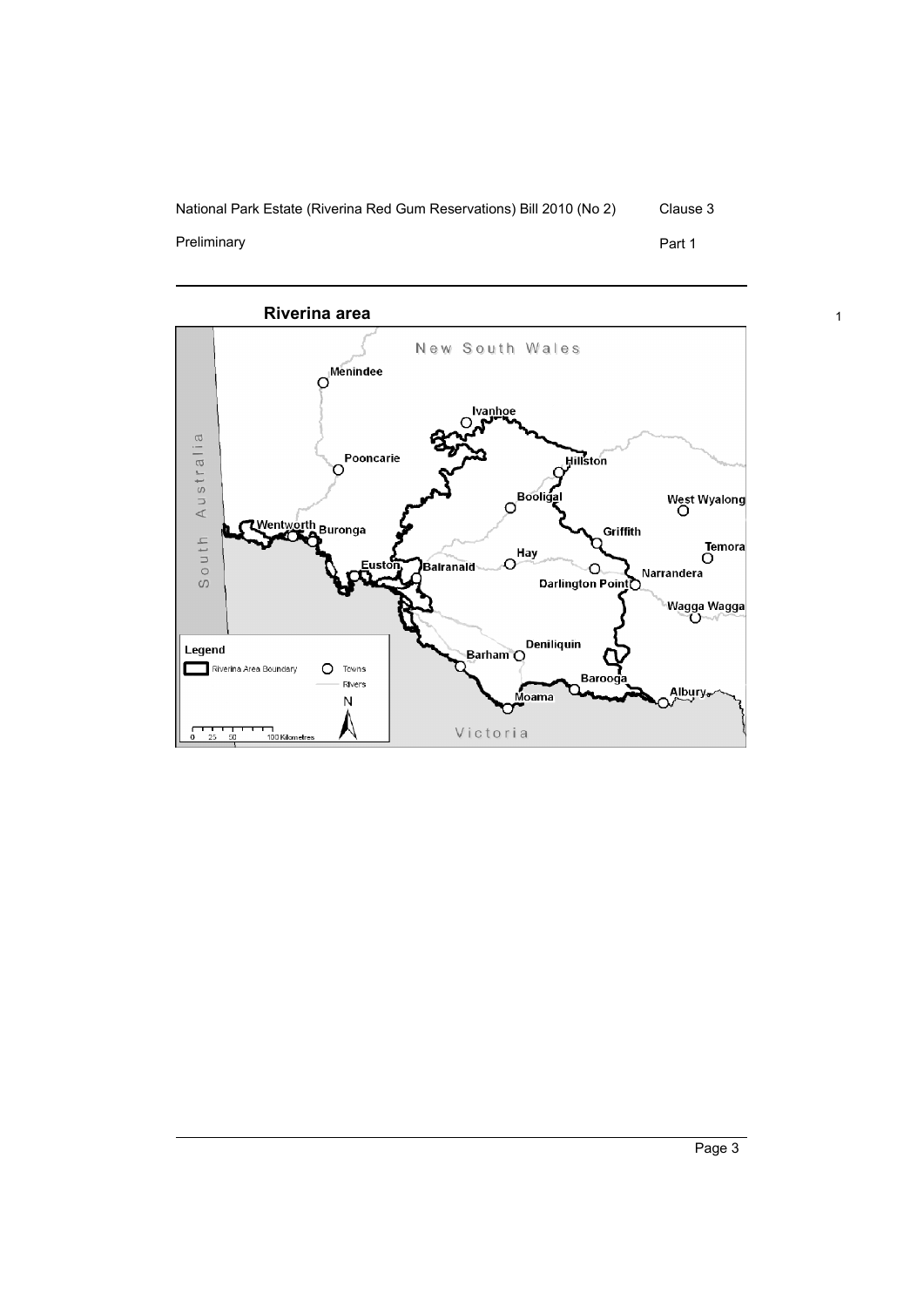Part 2 Land transfers

### <span id="page-11-1"></span><span id="page-11-0"></span>**Part 2 Land transfers**

#### **4 Revocation of State forests**

(1) The dedication as State forest of the lands described in Schedule 1, 3, 5 or 6 is revoked on 1 July 2010.

1

- (2) Any notifications under section 19A of the *Forestry Act 1916* that declare, as national forests, areas of State forests whose dedication is revoked by subsection (1) are also revoked by this Act on the date the dedication is revoked, but only to the extent to which they relate to national forests, or parts of national forests, situated within the lands referred to in that subsection.
- (3) Any notices under section 21A of the *Forestry Act 1916* that declare, as special management zones, areas of State forests whose dedication is revoked by subsection (1) are also revoked by this Act on the date the dedication is revoked, but only to the extent to which they relate to special management zones, or parts of special management zones, situated within the lands referred to in that subsection.
- (4) Any notices under section 25A of the *Forestry Act 1916* that set apart, as flora reserves, areas of State forests whose dedication is revoked by subsection (1) are also revoked by this Act on the date the dedication is revoked, but only to the extent to which they relate to flora reserves, or parts of flora reserves, situated within the lands referred to in that subsection.

#### <span id="page-11-2"></span>**5 Reservation of former State forests as national parks or regional parks on 1 July 2010**

- (1) The lands described in Schedule 1 are, on 1 July 2010, reserved under the *National Parks and Wildlife Act 1974* as, or as part of, national parks or regional parks (as indicated in that Schedule).
- (2) Subsection (1) does not apply to any land described in Schedule 1 that is also described in Schedule 3.

#### <span id="page-11-3"></span>**6 Reservation of Crown lands as state conservation area on 1 July 2010**

- (1) The lands described in Schedule 2 are, on 1 July 2010, reserved under the *National Parks and Wildlife Act 1974* as, or as part of, state conservation area (as indicated in that Schedule).
- (2) Any timber reserves (within the meaning of the *Forestry Act 1916*) with respect to any land referred to in subsection (1) are revoked by this Act, but only to the extent to which they relate to timber reserves or parts of timber reserves situated within that land.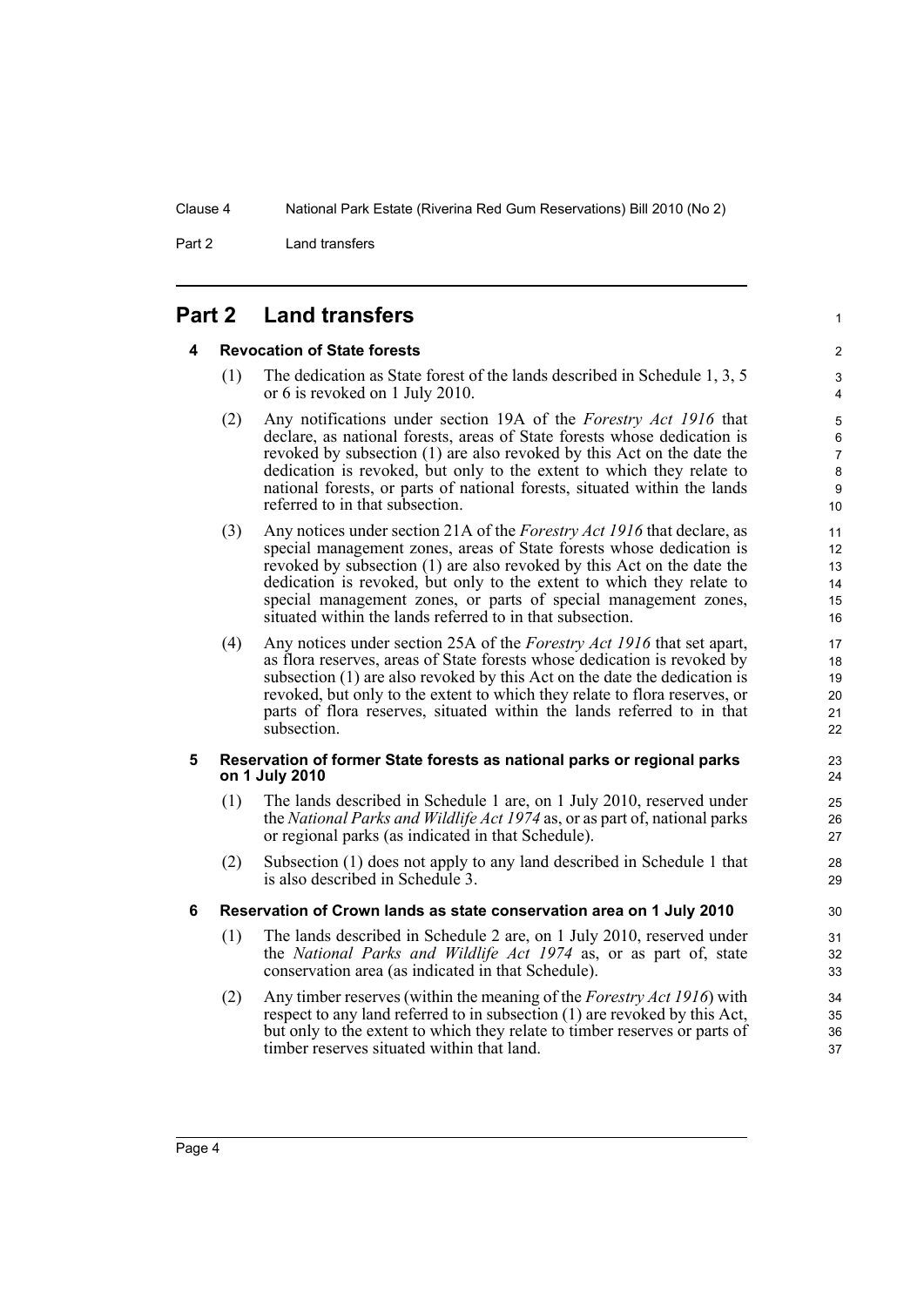Land transfers Part 2

#### <span id="page-12-0"></span>**7 Vesting in NPW Minister of former State forests land on 1 July 2010**

- (1) The lands described in Schedule 3 vest, on 1 July 2010, in the NPW Minister on behalf of the Crown for the purposes of Part 11 of the *National Parks and Wildlife Act 1974* for an estate in fee simple, freed and discharged from:
	- (a) all trusts, obligations, estates, interests, rights of way or other easements, and
	- (b) any dedication, reservation, Crown grant or vesting to which the lands were subject, and any such dedication, reservation, grant or vesting is revoked.
- (2) Despite subsection (1), the lands described in Schedule 3 are not freed and discharged from:
	- (a) any perpetual lease, special lease or term lease within the meaning of the *Crown Lands (Continued Tenures) Act 1989* (or from rights or interests arising under an incomplete purchase within the meaning of that Act), or
	- (b) any lease under the *Western Lands Act 1901*,

to which the lands were subject immediately before their vesting under this section.

#### <span id="page-12-1"></span>**8 Reservation of Forestry Commission controlled land as national park on 1 July 2010**

- (1) The lands described in Schedule 4 are, on 1 July 2010, reserved under the *National Parks and Wildlife Act 1974* as, or as part of, national park (as indicated in that Schedule).
- (2) The lands described in Schedule 4 cease to be subject to section 11A of the *Forestry Act 1916* (and any arrangements made under that section) on 1 July 2010.

#### <span id="page-12-2"></span>**9 Former State forests to be subject to Crown Lands Act 1989 on 1 July 2010**

- (1) The lands described in Schedule 5 are, on 1 July 2010, vested in the Crown as Crown land and are subject to the *Crown Lands Act 1989*.
- (2) The lands described in Schedule 5 are to be dealt with under the *Crown Lands Act 1989* as if the preferred use of the lands had been assessed under Part 3 of that Act as use for nature conservation purposes.

#### <span id="page-12-3"></span>**10 Vesting in NPW Minister of former State forests on 1 July 2010 for transfer to Aboriginal ownership**

(1) The lands described in Schedule 6 vest, on 1 July 2010, in the NPW Minister on behalf of the Crown for the purposes of Part 11 of the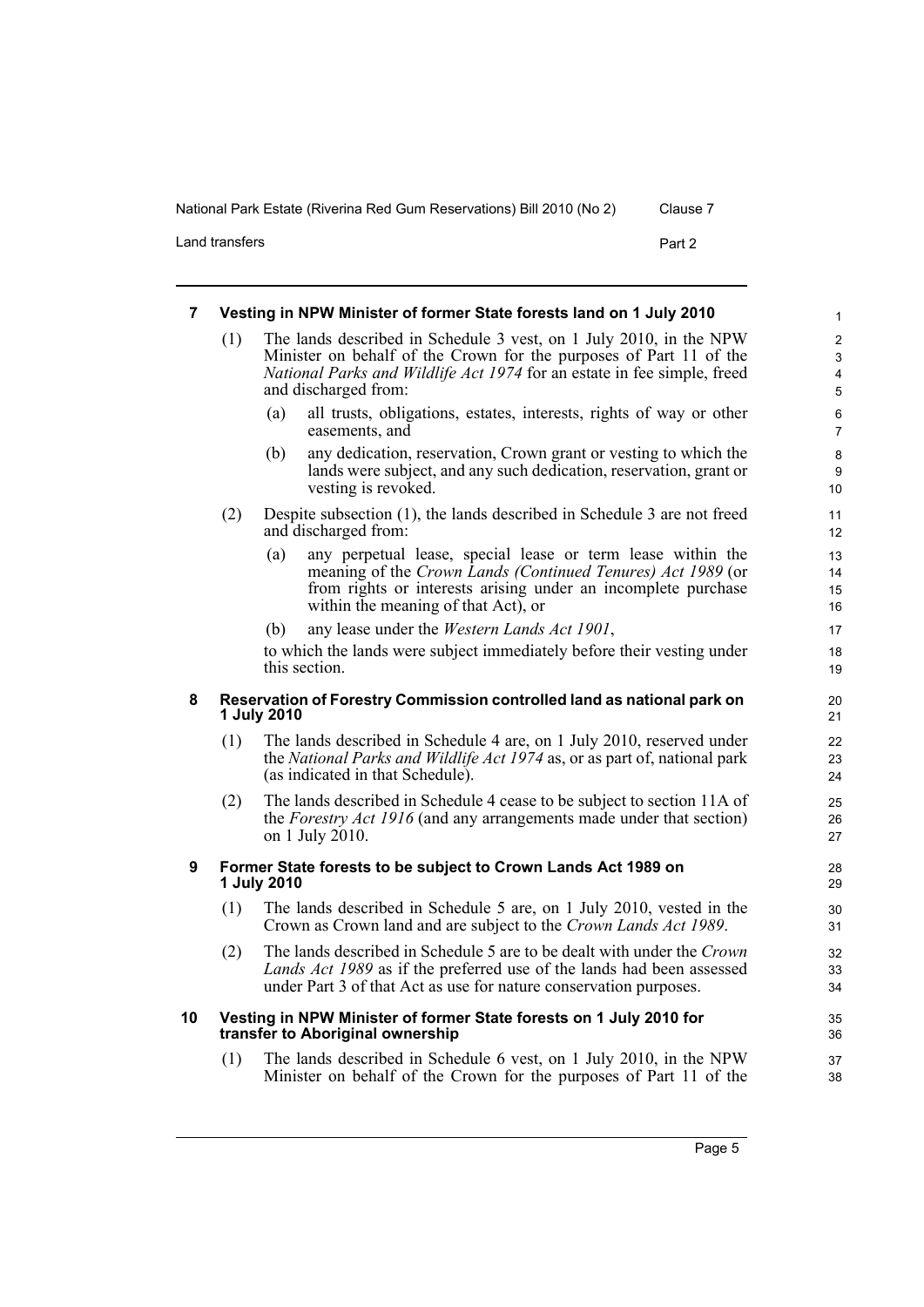Part 2 Land transfers

*National Parks and Wildlife Act 1974* for an estate in fee simple, freed and discharged from:

- (a) all trusts, obligations, estates, interests, rights of way or other easements, and
- (b) any dedication, reservation, Crown grant or vesting to which the lands were subject, and any such dedication, reservation, grant or vesting is revoked.
- (2) The purposes for which the lands described in Schedule 6 may be dealt with under Part 11 of the *National Parks and Wildlife Act 1974* include the vesting of any of the land in an Aboriginal landholding body.
- (3) Despite subsection (1), the lands described in Schedule 6 are not freed and discharged from:
	- (a) any perpetual lease, special lease or term lease within the meaning of the *Crown Lands (Continued Tenures) Act 1989* (or from rights or interests arising under an incomplete purchase within the meaning of that Act), or
	- (b) any lease under the *Western Lands Act 1901*,

to which the lands were subject immediately before their vesting under this section.

#### <span id="page-13-0"></span>**11 Reservation of land vested in NPW Minister as state conservation area on 1 July 2010**

The lands described in Schedule 7 are, on 1 July 2010, reserved under the *National Parks and Wildlife Act 1974* as, or as part of, state conservation area (as indicated in that Schedule).

#### <span id="page-13-1"></span>**12 Change of names and consolidation of existing reserves within national park estate**

The reservation under the *National Parks and Wildlife Act 1974* of land as, or as part of, national parks, nature reserves or state conservation areas as described in any clause in Schedule 8 is, on 1 July 2010, revoked and the lands are reserved under that Act as, or as part of, the national parks, nature reserves or state conservation areas as indicated in the heading to the clause in that Schedule.

#### <span id="page-13-2"></span>**13 Adjustment of description of land transferred to national park estate**

- (1) The description of any land in Schedules 1–7 (a *relevant Schedule*) may be adjusted in accordance with this section.
- (2) A description of land may be adjusted from time to time:
	- (a) to alter the boundaries of the land for the purposes of the effective management of national park estate land and State forest land,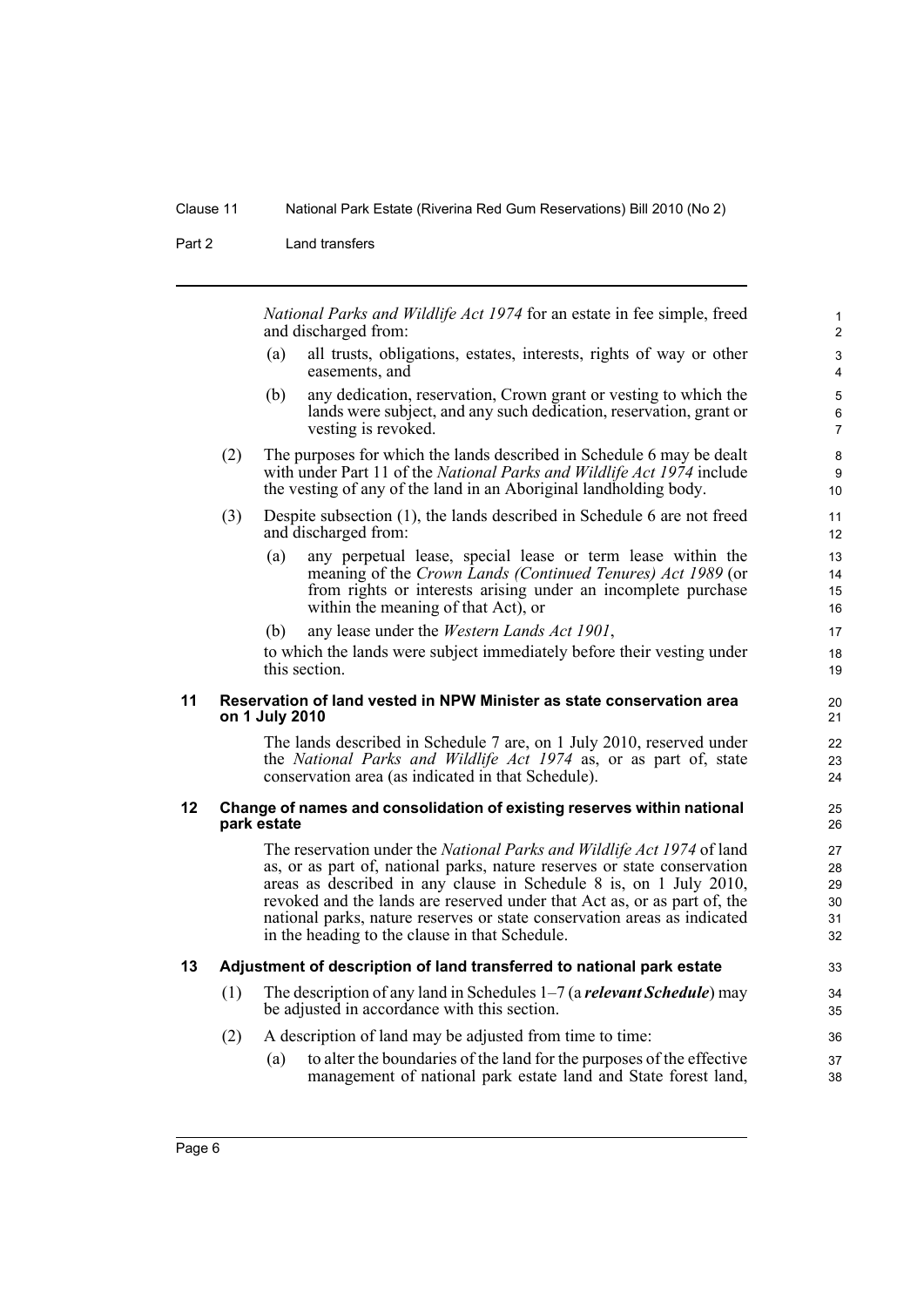Land transfers Part 2

including adjustments to enable boundaries to follow distinctive land features, to provide access to land or to rationalise the boundaries of similar areas of land, or (b) to adjust the boundary of any land adjoining a public road, including adjustments to enable the boundary to follow the formed path of the road or to provide an appropriate setback from the carriageway of the road, or (c) to include, remove or change a description of any easement or restriction to which the land is subject, or (d) to provide a more detailed description of the boundaries of the land. Any such adjustment may include adding to a relevant Schedule a description of the land removed by the adjustment from the description of land in another relevant Schedule. (3) An adjustment of the description of land is to be made by the Director-General of the Department of Environment, Climate Change and Water by a notice published on the NSW legislation website that amends a relevant Schedule. (4) A notice under this section may be published only with the approval of: (a) the NPW Minister, and (b) to the extent that the notice applies to a Crown road—the Minister administering the *Crown Lands Act 1989*, and (c) to the extent that the notice applies to a classified road—the Minister administering the provisions of the *Roads Act 1993* relating to classified roads. (5) The Director-General of the Department of Environment, Climate Change and Water is required to certify in any notice under this section that the adjustments effected by the notice will not result in any significant reduction in the size or value of national park estate land or State forest land. (6) An adjustment of the description of land may only be made before: (a) 1 July 2012, except as provided by paragraph (b) or (c), or (b) 1 July 2015, in the case of an adjustment of the description of land in Schedule 3 or 4, or of the boundary of land adjoining a public road, or (c) 1 July 2017, in the case of an adjustment of the description of land in Schedule 6. 10 11 12 13 14 15 16 17 18 19 20 21 22 23 24 25 26 27 28 29 30 31 32 33 34 35 36 37

(7) If any of the land described in a relevant Schedule on the commencement of the Schedule is not included in the adjusted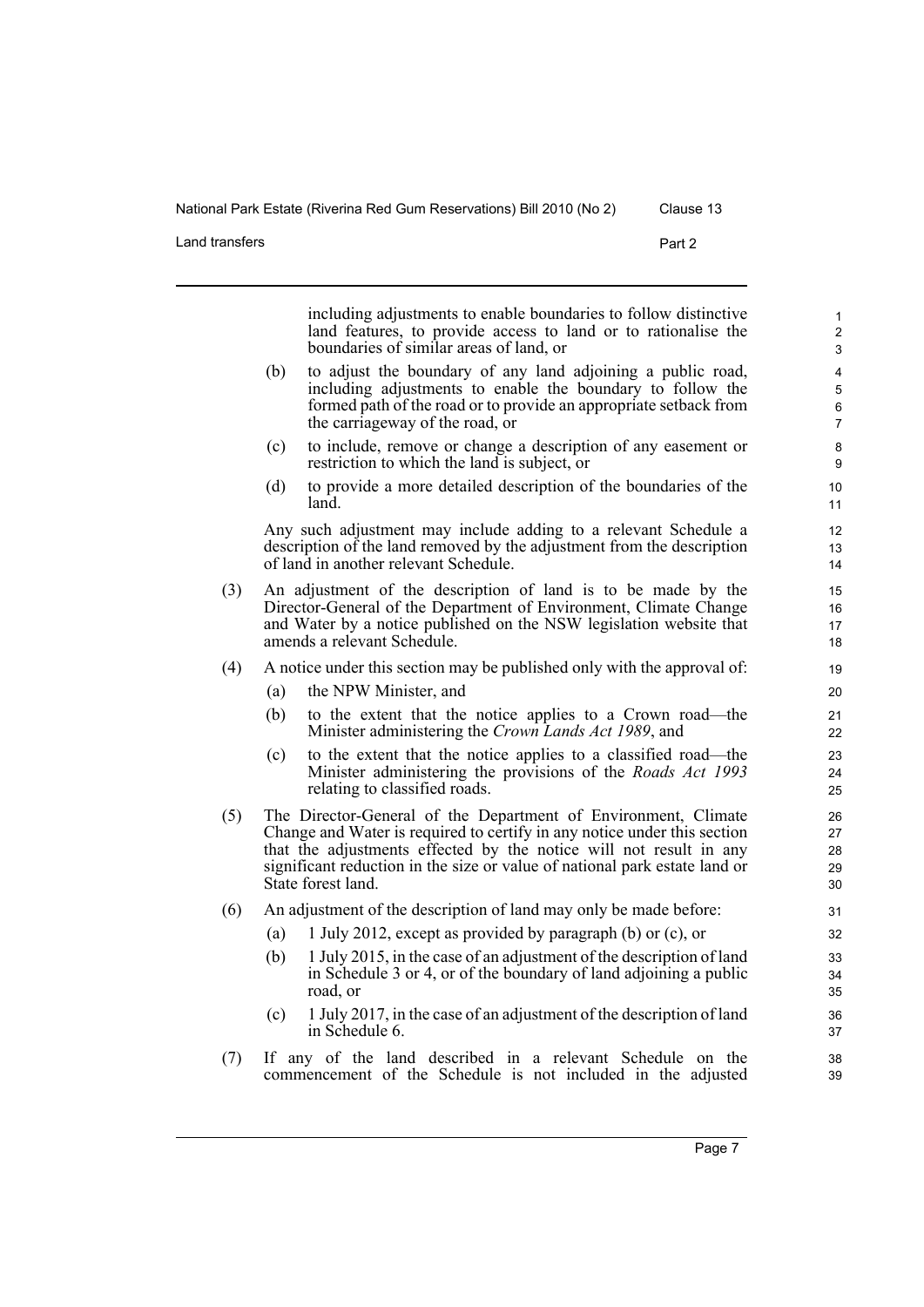Part 2 Land transfers

description of the land, the land that is not so included is taken never to have been subject to or affected by the provisions of this Act applying to land described in the relevant Schedule.

- (8) If land included in the adjusted description of the land includes any land not described in a relevant Schedule on the commencement of the Schedule, the land concerned is taken to have been subject, on and from the commencement of the Schedule, to the provisions of this Act applying to land described in the relevant Schedule.
- (9) The Director-General of the Department of Environment, Climate Change and Water may, in a notice published under this section for the purpose of adjusting the boundary of land adjoining a public road, declare that:
	- (a) any such land (described in the notice) is part of the public road and, accordingly, is vested in the roads authority for that public road under the *Roads Act 1993* or is Crown land, or
	- (b) any such land (described in the notice) ceases to be part of that public road and, accordingly, is divested from the relevant roads authority or the Crown and becomes part of the land subject to the provisions of this Act applying to land described in the relevant Schedule in which the land is included.

A declaration under this subsection has effect according to its tenor, despite anything to the contrary in the *Roads Act 1993*.

#### (10) In this section:

*appropriate setback*, in relation to a carriageway of a road, includes a setback that allows for drainage, signposts, traffic control devices, lighting and other supporting infrastructure for the road.

*classified road* and *public road* have the same meanings as they have in the *Roads Act 1993*.

*land adjoining a public road* includes land in the vicinity of a public road.

#### *national park estate land* means:

- (a) land reserved under the *National Parks and Wildlife Act 1974*, or
- (b) land vested in the NPW Minister for the purposes of Part 11 of the *National Parks and Wildlife Act 1974*.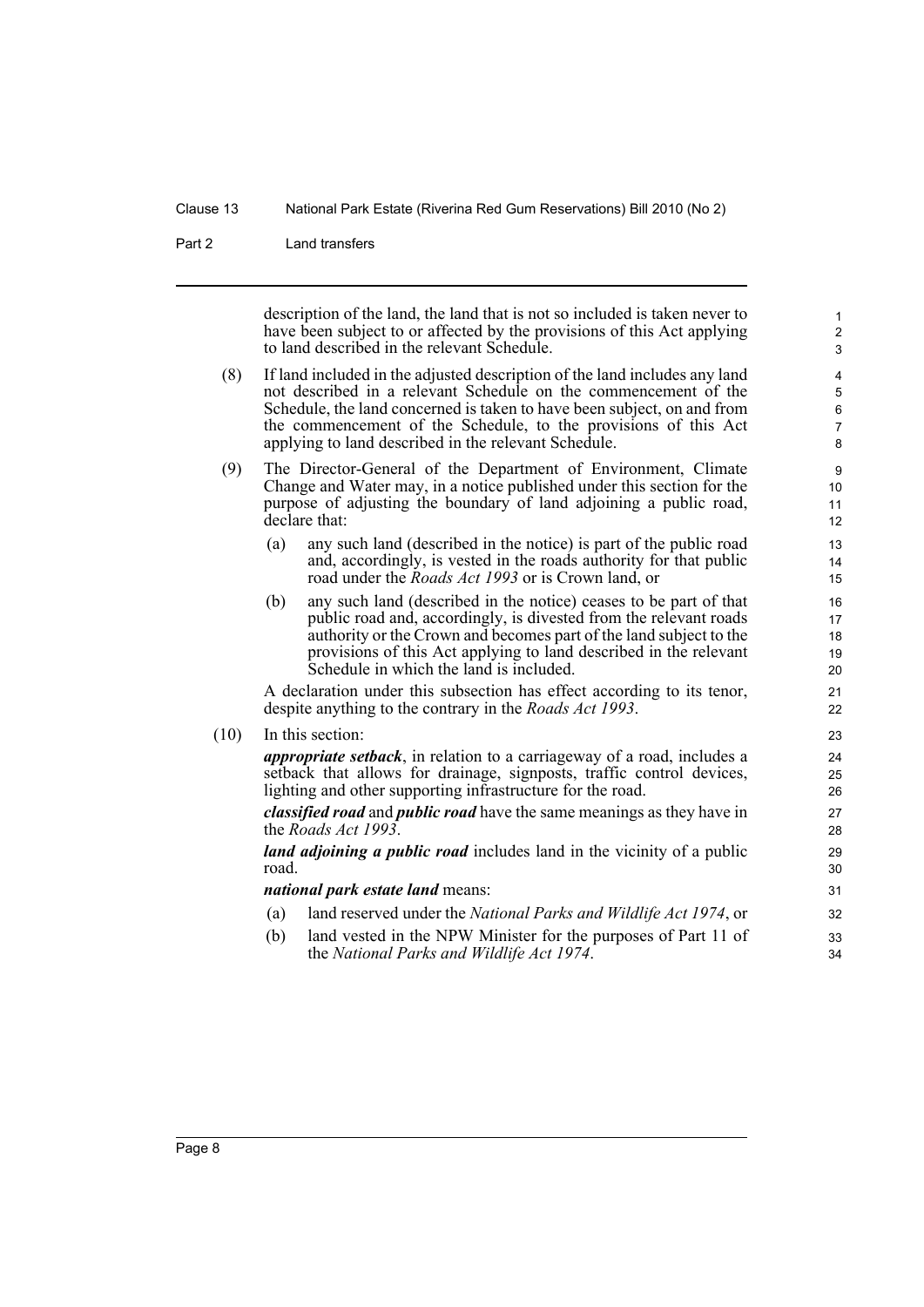Forestry operations on land remaining as State forest Forest Part 3

### <span id="page-16-0"></span>**Part 3 Forestry operations on land remaining as State forest**

#### <span id="page-16-1"></span>**14 Definitions**

(1) In this Part:

*Crown-timber lands* has the same meaning as it has in the *Forestry Act 1916*.

*Riverina forestry operations* means forestry operations within the meaning of the *Forestry and National Park Estate Act 1998* to which Part 4 of that Act applies that are carried out in Riverina State forests.

*Riverina State forests* means State forests and other Crown-timber lands in the Riverina area, and include (while they remain State forests) the State forests of Koondrook, Perricoota and Campbells Island.

(2) For the purposes of this Part, forestry operations includes operations for the production or collection of firewood.

#### <span id="page-16-2"></span>**15 Integrated forestry operations approval for Riverina forestry operations**

(1) An integrated forestry operations approval may be granted under Part 4 of the *Forestry and National Park Estate Act 1998* for Riverina forestry operations.

**Note.** Section 28 (4) of that Act provides that such an approval may be granted without the area being covered by a forest agreement.

- (2) Division 4 of Part 4 of the *Forestry and National Park Estate Act 1998* applies to continued Riverina forestry operations as if such an integrated forestry operations approval were in force until:
	- (a) such an integrated forestry operations approval is granted, or
	- (b) 31 December 2010 (or such other later date as may be prescribed by the regulations),

whichever first occurs.

(3) Subsection (2) does not apply to forestry operations that are carried out in contravention of the terms of any licence in force under the *Protection of the Environment Operations Act 1997*, the *National Parks and Wildlife Act 1974*, the *Threatened Species Conservation Act 1995* or Part 7A of the *Fisheries Management Act 1994* (including any such licence as varied from time to time).

1  $\mathfrak{p}$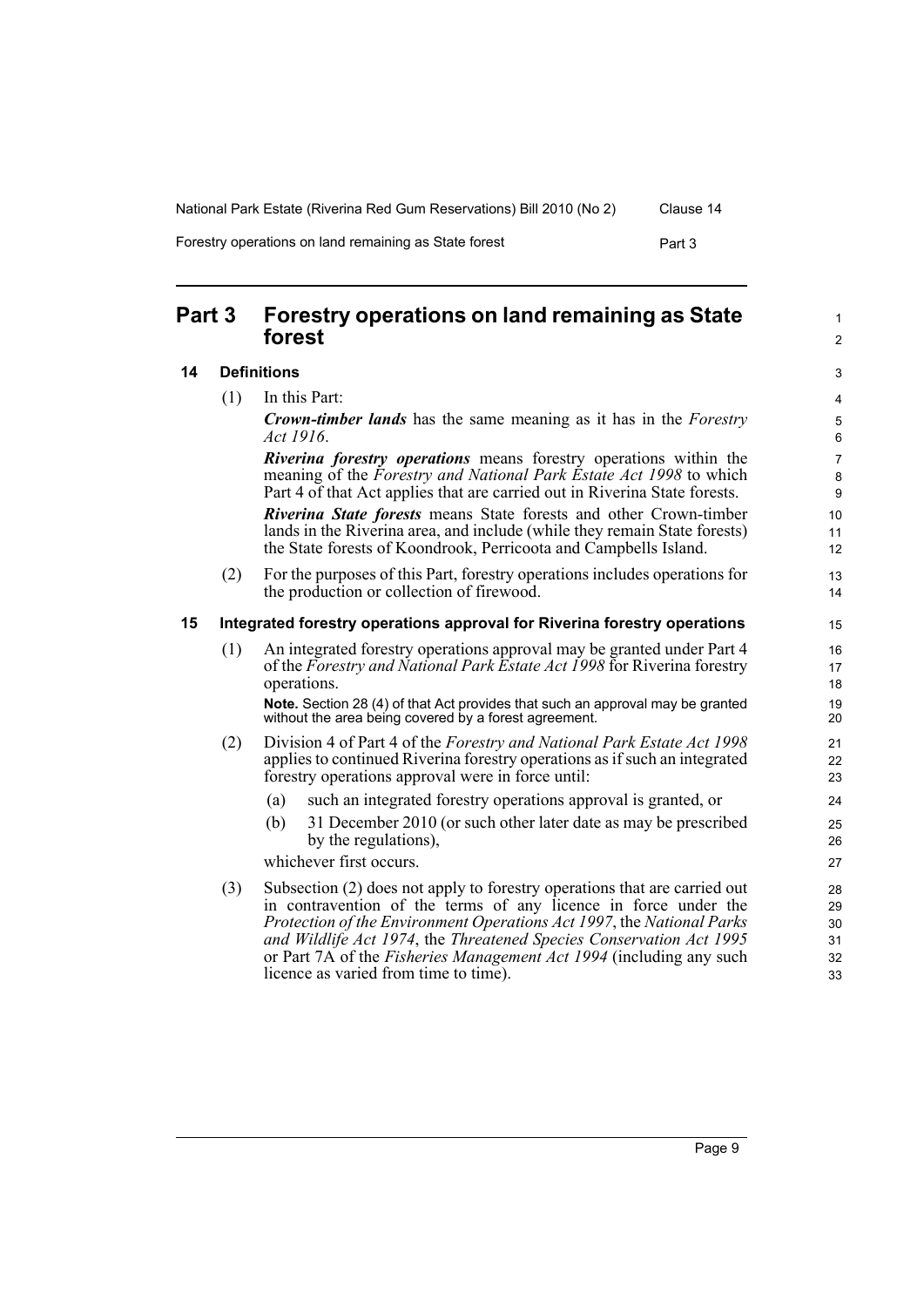Part 4 Miscellaneous

### <span id="page-17-0"></span>**Part 4 Miscellaneous**

#### <span id="page-17-1"></span>**16 Collection of firewood on reserved land under this Act**

- (1) Firewood may be collected from land reserved as national park or regional park by this Act for use outside of that or any other land reserved under the *National Parks and Wildlife Act 1974* in the following circumstances:
	- (a) the firewood is not collected for commercial purposes,
	- (b) the firewood is collected by an individual who, or a not-for-profit organisation which, is licensed by the Director-General of the Department of Environment, Climate Change and Water under this section,

1

- (c) the firewood is collected from firewood collection zones within the land determined by the Director-General and notified to the holder of any such licence,
- (d) the firewood is collected in accordance with the conditions of any licence (including any conditions notified to the holder of the licence by the Director-General),
- (e) the person collecting the firewood does not fell any tree for the purpose of obtaining firewood,
- (f) the collection of the firewood complies with any other requirements of the regulations.
- (2) Wood obtained from ecological thinning undertaken by the Director-General in any lands reserved under the *National Parks and Wildlife Act 1974* in the Riverina area may be deposited in firewood collection zones for collection by the holders of licences under this section.
- (3) A licence under this section may not be granted for a period that exceeds 1 year, but may be renewed from time to time.
- (4) The Director-General is required to undertake a review of licences under this section as soon as practicable after 1 July 2013. The Director-General is to take into account the environmental sustainability of firewood collection in the reserved areas concerned and any other factors the Director-General considers relevant.

#### <span id="page-17-2"></span>**17 Act to bind Crown**

This Act binds the Crown in right of New South Wales and, in so far as the legislative power of the Parliament of New South Wales permits, the Crown in all its other capacities.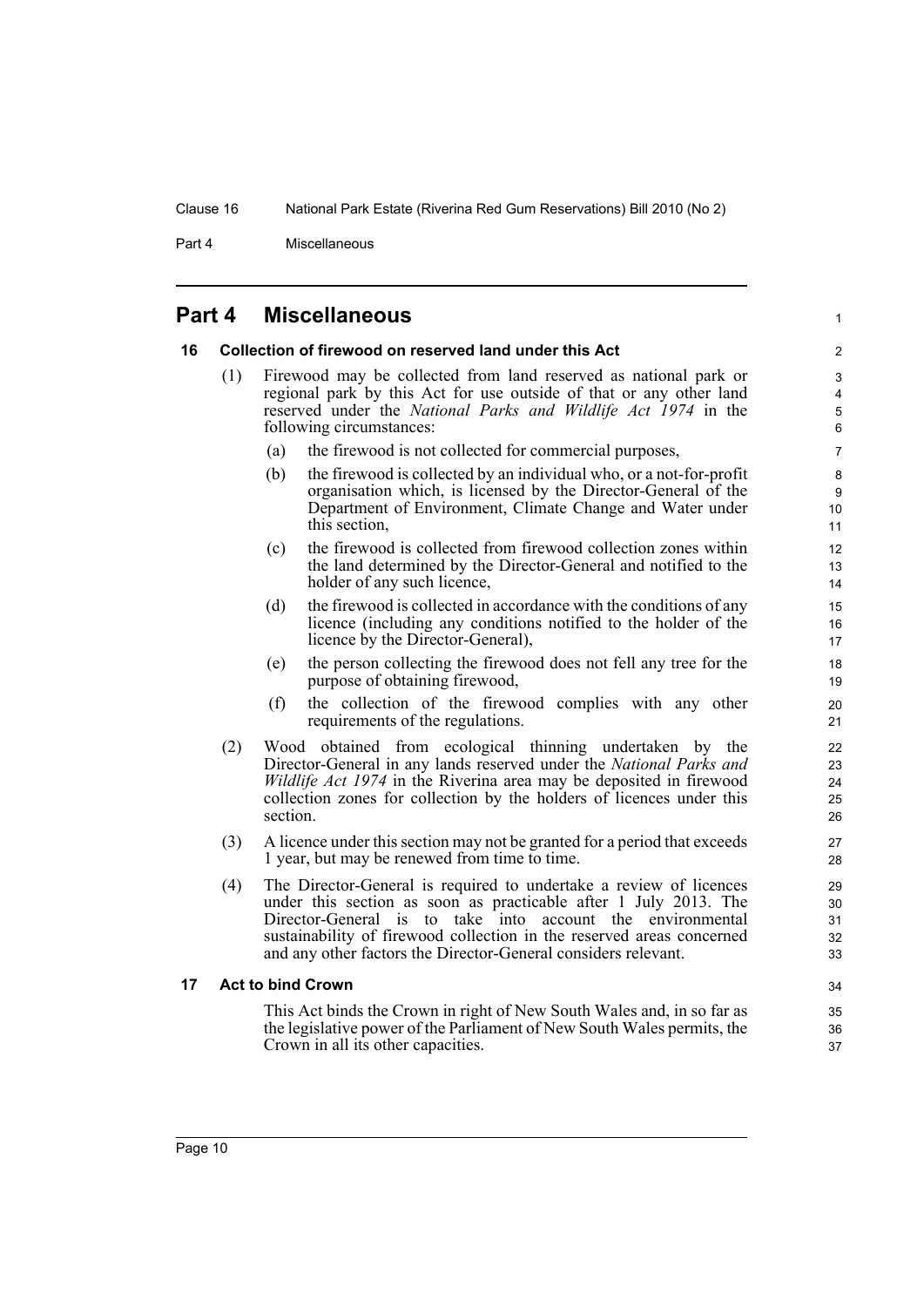Miscellaneous **Part 4** 

<span id="page-18-0"></span>**18 Regulations** (1) The Governor may make regulations, not inconsistent with this Act, for or with respect to any matter that by this Act is required or permitted to be prescribed or that is necessary or convenient to be prescribed for carrying out or giving effect to this Act. (2) The regulations may contain provisions of a savings or transitional nature consequent on the enactment of this Act. (3) Any such provision may, if the regulations so provide, take effect from 1 July 2010 or a later date. (4) To the extent to which any such provision takes effect from a date that is earlier than the date of its publication on the NSW legislation website, the provision does not operate so as: (a) to affect, in a manner prejudicial to any person (other than the State or an authority of the State), the rights of that person existing before the date of its publication, or (b) to impose liabilities on any person (other than the State or an authority of the State) in respect of anything done or omitted to be done before the date of its publication. 1 2 3 4 5 6 7 8 9 10 11 12 13 14 15 16 17 18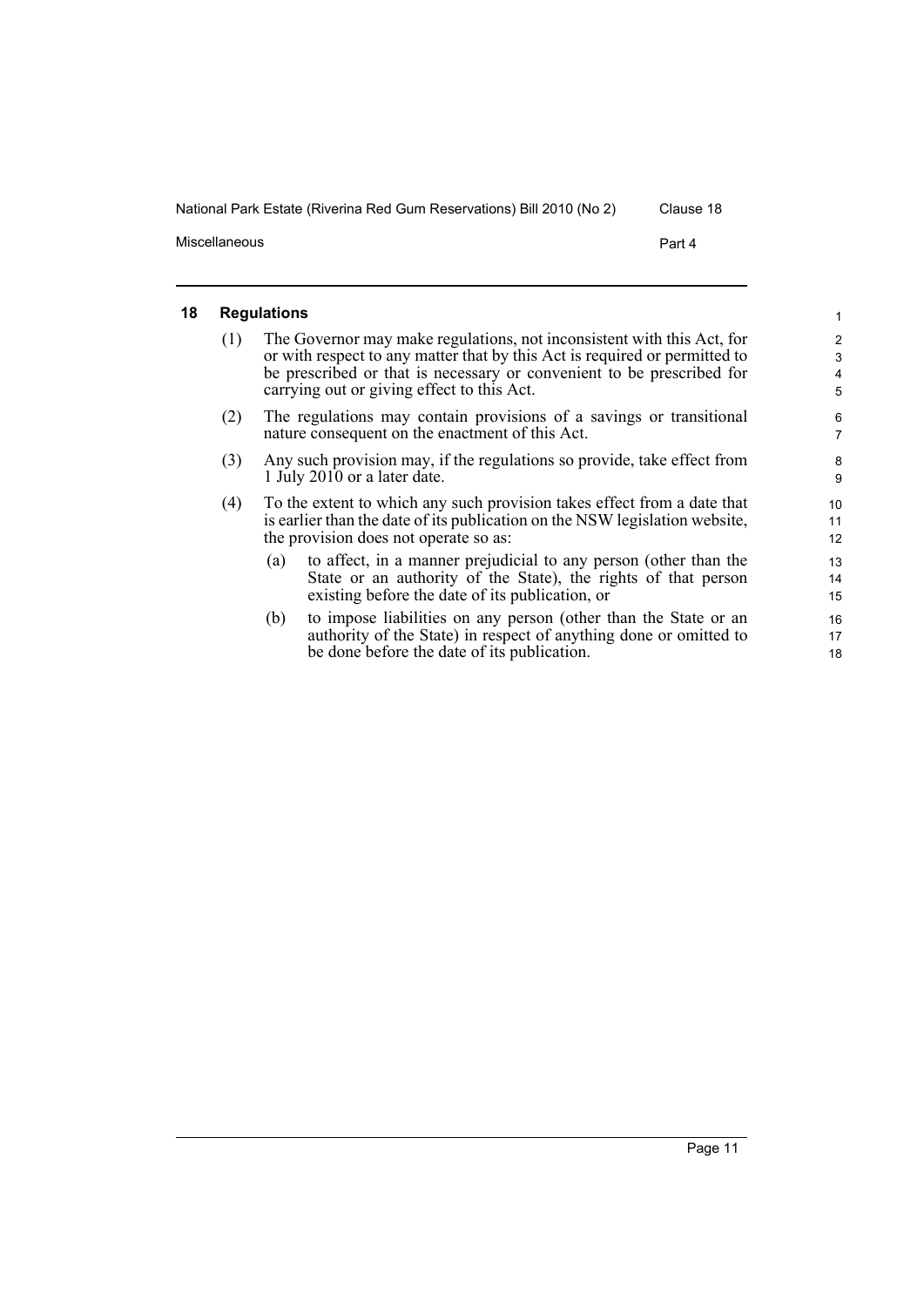Schedule 1 State forests reserved as national park or regional park on 1 July 2010

### <span id="page-19-0"></span>**Schedule 1 State forests reserved as national park or regional park on 1 July 2010**

(Sections 4 and 5)

1  $\mathfrak{p}$ 

#### **1 Euston Regional Park**

An area of about 3,274 hectares, being Euston State Forest No 969 dedicated by proclamation published in the NSW Government Gazette on 30 October 1959, and Extensions Nos 1 and 2 published 4 October 1963 and 1 February 1980 respectively.

#### **2 Kemendok National Park**

An area of about 9,874 hectares, being Mallee Cliffs State Forest No 772 dedicated by proclamation published in the NSW Government Gazette on 17 February 1922.

#### **3 Lachlan Valley National Park**

- (1) An area of about 867 hectares, being Booligal State Forest No 389 dedicated by proclamation published in the NSW Government Gazette on 5 April 1917 and Extension No 1 published 23 April 1926.
- (2) An area of about 769 hectares, being part McFarlands State Forest No 598 dedicated by proclamation published in the NSW Government Gazette on 9 November 1917.
- (3) An area of about 514 hectares, being Moon Moon State Forest No 390 dedicated by proclamation published in the NSW Government Gazette on 5 April 1917 and Extension No 1 published 20 October 1995.
- (4) An area of about 1,315 hectares, being Oxley State Forest No 1000 dedicated by proclamation published in the NSW Government Gazette on 14 November 1975.

#### **4 Lachlan Valley Regional Park**

An area of about 1,564 hectares, being part Hillston State Forest No 1034 dedicated by proclamation published in the NSW Government Gazette on 28 September 1984 and part Extension No 1 published 22 May 1987 comprising Lot 22, DP755170.

#### **5 Murray Valley National Park**

(1) An area of about 1,201 hectares, being Barooga State Forest No 103 dedicated by proclamation published in the NSW Government Gazette on 18 February 1914 and Extension No 1 published 26 March 1971.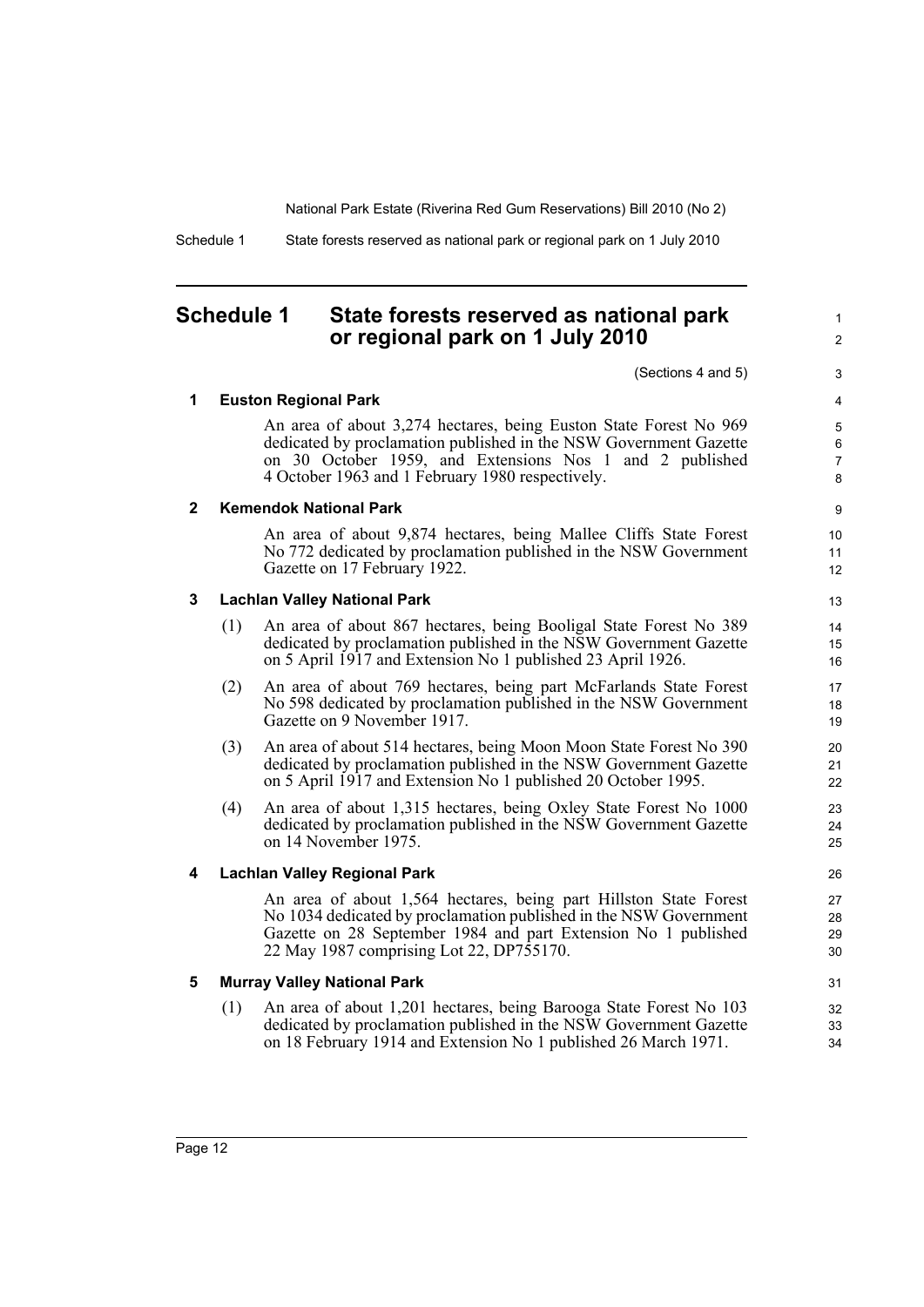State forests reserved as national park or regional park on 1 July 2010 Schedule 1

- (2) An area of about 1,014 hectares, being Boomanoomana State Forest No 101 dedicated by proclamation published in the NSW Government Gazette on 18 February 1914 and Extension No 1 published 28 September 1928.
- (3) An area of about 113 hectares, being Corowa State Forest No 502 dedicated by proclamation published in the NSW Government Gazette on 22 June 1917.
- (4) An area of about 674 hectares, being Cottadidda State Forest No 102 dedicated by proclamation published in the NSW Government Gazette on 18 February 1914 and Extension No 1 published 26 May 1922.
- (5) An area of about 4,372 hectares, being so much of Gulpa Island State Forest No 558 as comprises the land designated as 1129-01 on the diagram catalogued Misc R00194 (Edition 1) in the Department of Environment, Climate Change and Water, subject to any variations or exceptions noted on that diagram.
- (6) An area of about 18,925 hectares, being so much of Millewa State Forest No 398 as comprises the land designated as 1129-02 on the diagram catalogued Misc R00194 (Edition 1) in the Department of Environment, Climate Change and Water, subject to any variations or exceptions noted on that diagram.
- (7) An area of about 9,054 hectares, being so much of Moira State Forest No 576 as comprises the land designated as 1129-04 on the diagram catalogued Misc R00195 (Edition 1) in the Department of Environment, Climate Change and Water, subject to any variations or exceptions noted on that diagram.
- (8) An area of about 43 hectares, being Native Dog State Forest No 87 dedicated by proclamation published in the NSW Government Gazette on 18 February 1914.
- (9) An area of about 1,682 hectares, being Niemur State Forest No 383 dedicated by proclamation published in the NSW Government Gazette on 30 March 1917 and Extension No 1 published 13 April 1933.
- (10) An area of about 1,671 hectares, being Noorong State Forest No 201 dedicated by proclamation published in the NSW Government Gazette on 16 June 1915, Extension No 1 published 13 October 1939, Extension No 2 published 12 January 1951 and Extension No 3 published 8 January 1954.
- (11) An area of about 190 hectares, being Tholobin State Forest No 530 dedicated by proclamation published in the NSW Government Gazette on 27 July 1917.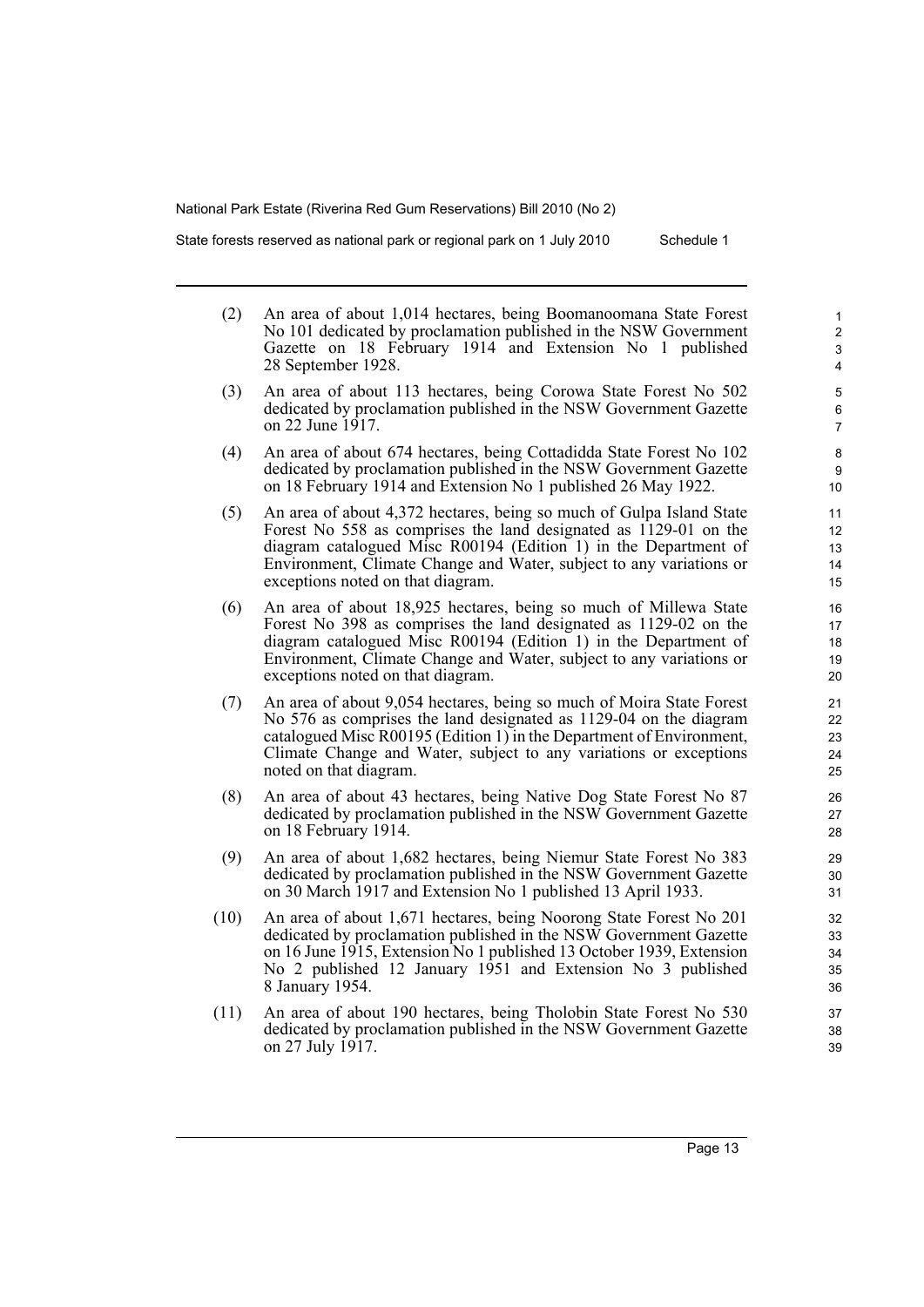Schedule 1 State forests reserved as national park or regional park on 1 July 2010

- (12) An area of about 66 hectares, being Thornley State Forest No 86 dedicated by proclamation published in the NSW Government Gazette on 18 February 1914 and Extension No 1 published 13 April 1934.
- (13) An area of about 1,040 hectares, being Tuppal State Forest No 189 dedicated by proclamation published in the NSW Government Gazette on 10 February 1915.
- (14) An area of about 910 hectares, being Wetuppa State Forest No 192 dedicated by proclamation published in the NSW Government Gazette on 10 February 1915, Extension No 1 published 22 February 1957, Extension No 2 published 1 March 1957 and Extension No 3 published 19 October 1984.
- (15) An area of about 391 hectares, being Whymoul State Forest No 575 dedicated by proclamation published in the NSW Government Gazette on 12 October 1917 and Extension No 1 published 3 May 2002.
- (16) An area of about 255 hectares, being Woperana State Forest No 104 dedicated by proclamation published in the NSW Government Gazette on 18 February 1914.

### **6 Murray Valley Regional Park**

- (1) An area of about 3,092 hectares, being Bama State Forest No 584 dedicated by proclamation published in the NSW Government Gazette on 26 October 1917.
- (2) An area of about 206 hectares, being Benarca State Forest No 751 dedicated by proclamation published in the NSW Government Gazette on 16 July 1920.
- (3) An area of about 539 hectares, being Collendina State Forest No 98 dedicated by proclamation published in the NSW Government Gazette on 18 February 1914 and Extension No 1 published 31 January 1941.
- (4) An area of about 399 hectares, being Deniliquin State Forest No 397 dedicated by proclamation published in the NSW Government Gazette on 27 April 1917, Extension No 1 published 15 May 1953, Extension No 2 published 3 May 1957 and Extension No 4 published 29 October 1999.
- (5) An area of about 771 hectares, being so much of Gulpa Island State Forest No 558 as comprises the land designated as  $1130-01$  on the diagram catalogued Misc R00194 (Edition 1) in the Department of Environment, Climate Change and Water, subject to any variations or exceptions noted on that diagram.
- (6) An area of about 15 hectares, being Horseshoe Lagoon State Forest No 742 Extension No 1 dedicated by proclamation published in the NSW Government Gazette on 28 September 1934.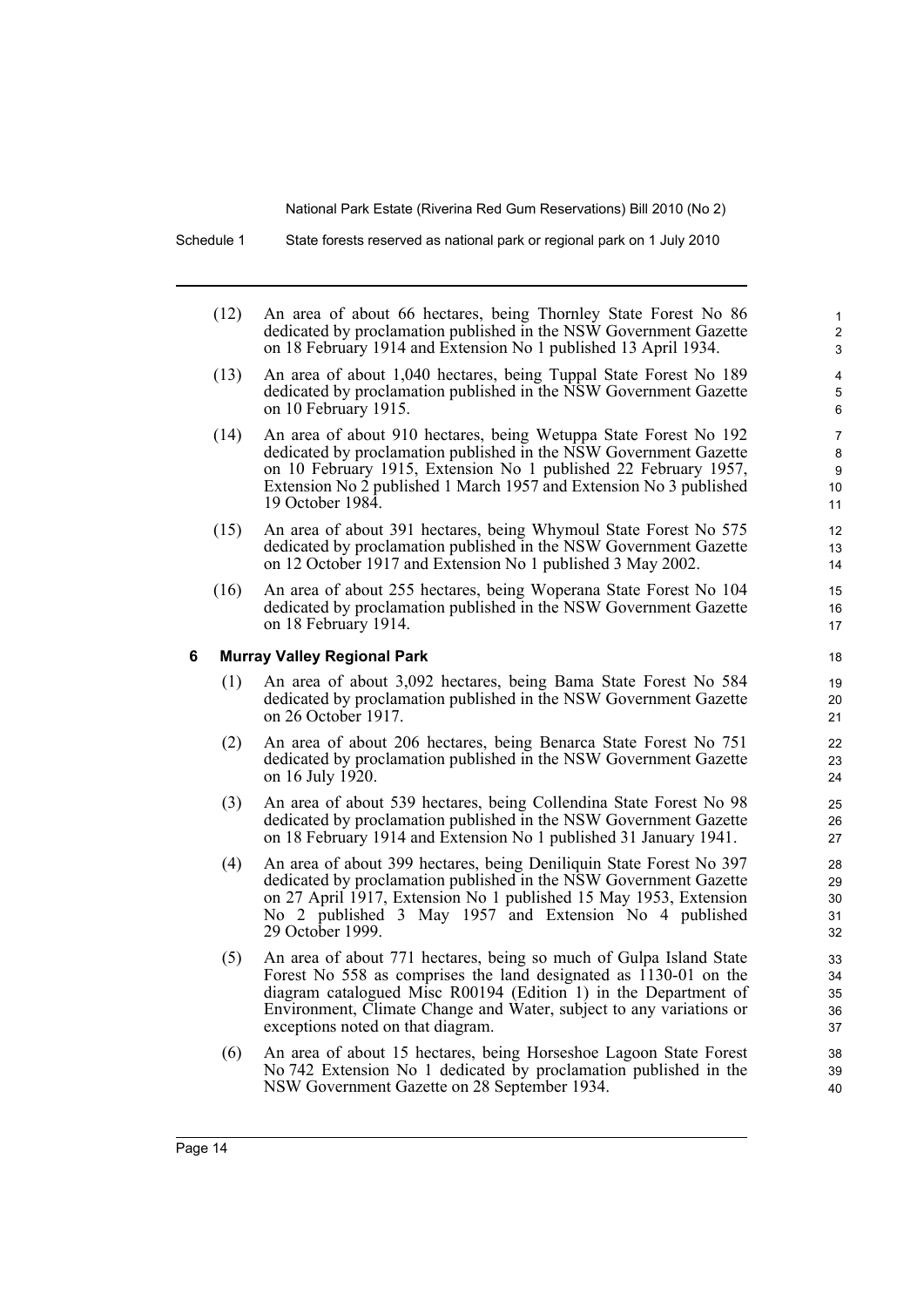State forests reserved as national park or regional park on 1 July 2010

| Schedule 1 |  |  |
|------------|--|--|
|------------|--|--|

- (7) An area of about 577 hectares, being Kyalite State Forest No 380 dedicated by proclamation published in the NSW Government Gazette on 23 March 1917, Extension No 1 published 10 May 1918, Extension No 2 published 15 November 1929 and Extension No 3 published 25 June 1982. (8) An area of about 382 hectares, being Liewa State Forest No 193 dedicated by proclamation published in the NSW Government Gazette on 10 February 1915. (9) An area of about 1,532 hectares, being so much of Millewa State Forest No 398 as comprises the land designated as 1130-02 on the diagram catalogued Misc R00194 (Edition 1) in the Department of Environment, Climate Change and Water, subject to any variations or exceptions noted on that diagram. (10) An area of about 40 hectares, being Moama State Forest No 369 dedicated by proclamation published in the NSW Government Gazette on 2 March 1917. (11) An area of about 1,006 hectares, being so much of Moira State Forest No 576 as comprises the land designated as 1130-03 on the diagram catalogued Misc R00194 (Edition 1) in the Department of Environment, Climate Change and Water, subject to any variations or exceptions noted on that diagram. (12) An area of about 485 hectares, being Mulwala State Forest No 100 dedicated by proclamation published in the NSW Government Gazette on 18 February 1914. (13) An area of about 41 hectares, being Quat Quatta State Forest No 785 dedicated by proclamation published in the NSW Government Gazette on 25 May 1923. (14) An area of about 139 hectares, being Quat Quatta East State Forest No 484 dedicated by proclamation published in the NSW Government Gazette on 29 June 1917. **7 Murrumbidgee Valley National Park** (1) An area of about 1,050 hectares, being Benerembah State Forest No 396 dedicated by proclamation published in the NSW Government Gazette on 5 April 1917, Extension No 1 published 22 August 1930 and Extension No 2 published 15 March 1974.
	- (2) An area of about 94 hectares, being Billenbah State Forest No 85 dedicated by proclamation published in the NSW Government Gazette on 18 February 1914.

Page 15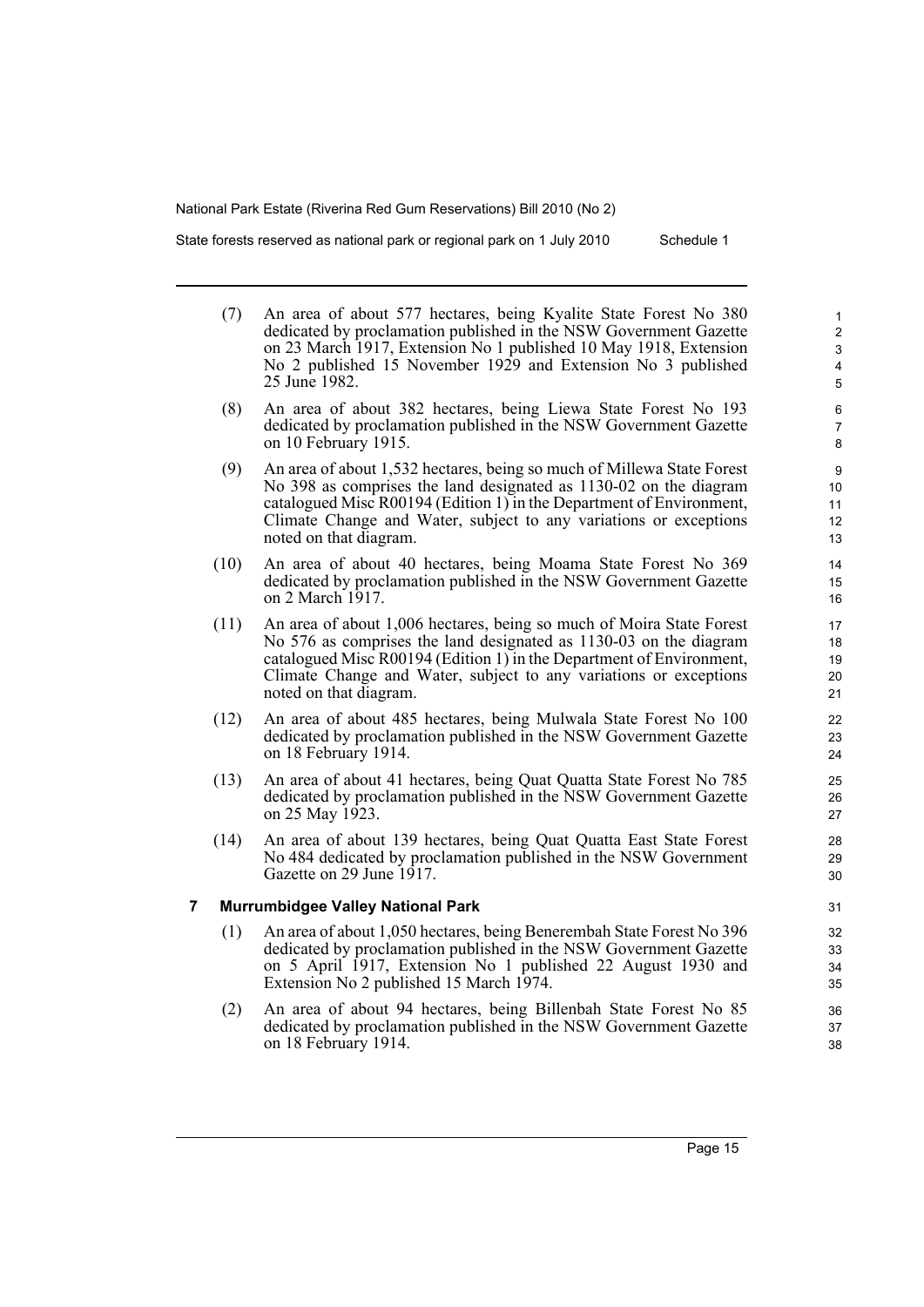Schedule 1 State forests reserved as national park or regional park on 1 July 2010

|   | (3)  | An area of about 230 hectares, being Cararbury State Forest No 386<br>dedicated by proclamation published in the NSW Government Gazette<br>on 27 April 1917 and Extension No 1 published 13 November 1970.                                            | $\mathbf{1}$<br>2<br>3        |
|---|------|-------------------------------------------------------------------------------------------------------------------------------------------------------------------------------------------------------------------------------------------------------|-------------------------------|
|   | (4)  | An area of about 1,659 hectares, being Cuba State Forest No 376<br>dedicated by proclamation published in the NSW Government Gazette<br>on 23 March 1917, Extension No 1 published 13 July 1928 and<br>Extension No 2 published 25 August 2000.       | 4<br>5<br>6<br>$\overline{7}$ |
|   | (5)  | An area of about 134 hectares, being Dunnoon Lagoon State Forest<br>No 704 dedicated by proclamation published in the NSW Government<br>Gazette on 25 April 1919.                                                                                     | 8<br>9<br>10                  |
|   | (6)  | An area of about 139 hectares, being Euroley State Forest No 84<br>dedicated by proclamation published in the NSW Government Gazette<br>on 18 February 1914 and Extension No 1 published 18 July 1930.                                                | 11<br>12<br>13                |
|   | (7)  | An area of about 133 hectares, being Jurambula State Forest No 79<br>dedicated by proclamation published in the NSW Government Gazette<br>on 18 February 1914.                                                                                        | 14<br>15<br>16                |
|   | (8)  | An area of about 617 hectares, being Kieeta State Forest No 1073<br>dedicated by proclamation published in the NSW Government Gazette<br>on 17 March 2006.                                                                                            | 17<br>18<br>19                |
|   | (9)  | An area of about 8 hectares, being Murrumbidgee State Forest No 998<br>dedicated by proclamation published in the NSW Government Gazette<br>on 27 December 1974.                                                                                      | 20<br>21<br>22                |
|   | (10) | An area of about 61 hectares, being Pembelgong State Forest No 164<br>dedicated by proclamation published in the NSW Government Gazette<br>on 2 March 1917.                                                                                           | 23<br>24<br>25                |
|   | (11) | An area of about 251 hectares, being Uri State Forest No 374 dedicated<br>by proclamation published in the NSW Government Gazette on<br>23 March 1917.                                                                                                | 26<br>27<br>28                |
|   | (12) | An area of about 1,034 hectares, being Yarradda State Forest No 668<br>dedicated by proclamation published in the NSW Government Gazette<br>on 9 August 1918, Extension No 1 published 14 August 1925 and<br>Extension No 2 published 25 August 1939. | 29<br>30<br>31<br>32          |
| 8 |      | Murrumbidgee Valley Regional Park                                                                                                                                                                                                                     | 33                            |
|   | (1)  | An area of about 29 hectares, being Hay State Forest No 1025 dedicated<br>by proclamation published in the NSW Government Gazette on<br>28 October 1983.                                                                                              | 34<br>35<br>36                |
|   | (2)  | An area of about 191 hectares, being Narrandera State Forest No 786<br>dedicated by proclamation published in the NSW Government Gazette<br>on 12 October 1923 and Extension No 1 published 3 June 1927.                                              | 37<br>38<br>39                |
|   |      |                                                                                                                                                                                                                                                       |                               |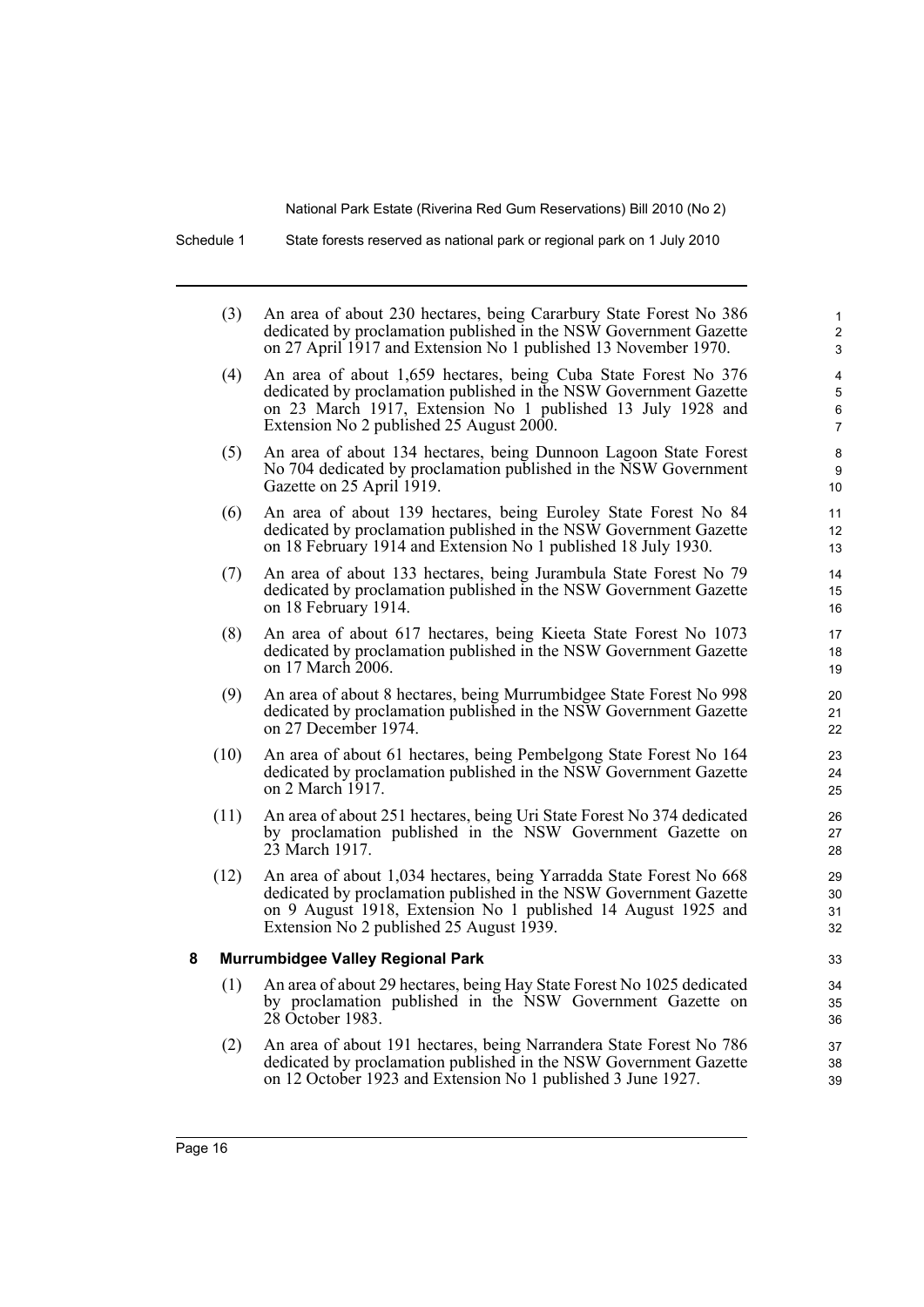State forests reserved as national park or regional park on 1 July 2010 Schedule 1

- (3) An area of about 922 hectares, being Willbriggie State Forest No 371 dedicated by proclamation published in the NSW Government Gazette on 23 March 1917, Extension No 1 published 19 March 1971, Extension No 2 published 4 May 1984, Extension No 3 published 23 April 1993 and Extension No 4 published 19 January 2007.
- (4) An area of about 55 hectares, being Wooloondool State Forest No 520 dedicated by proclamation published in the NSW Government Gazette on 20 July 1917.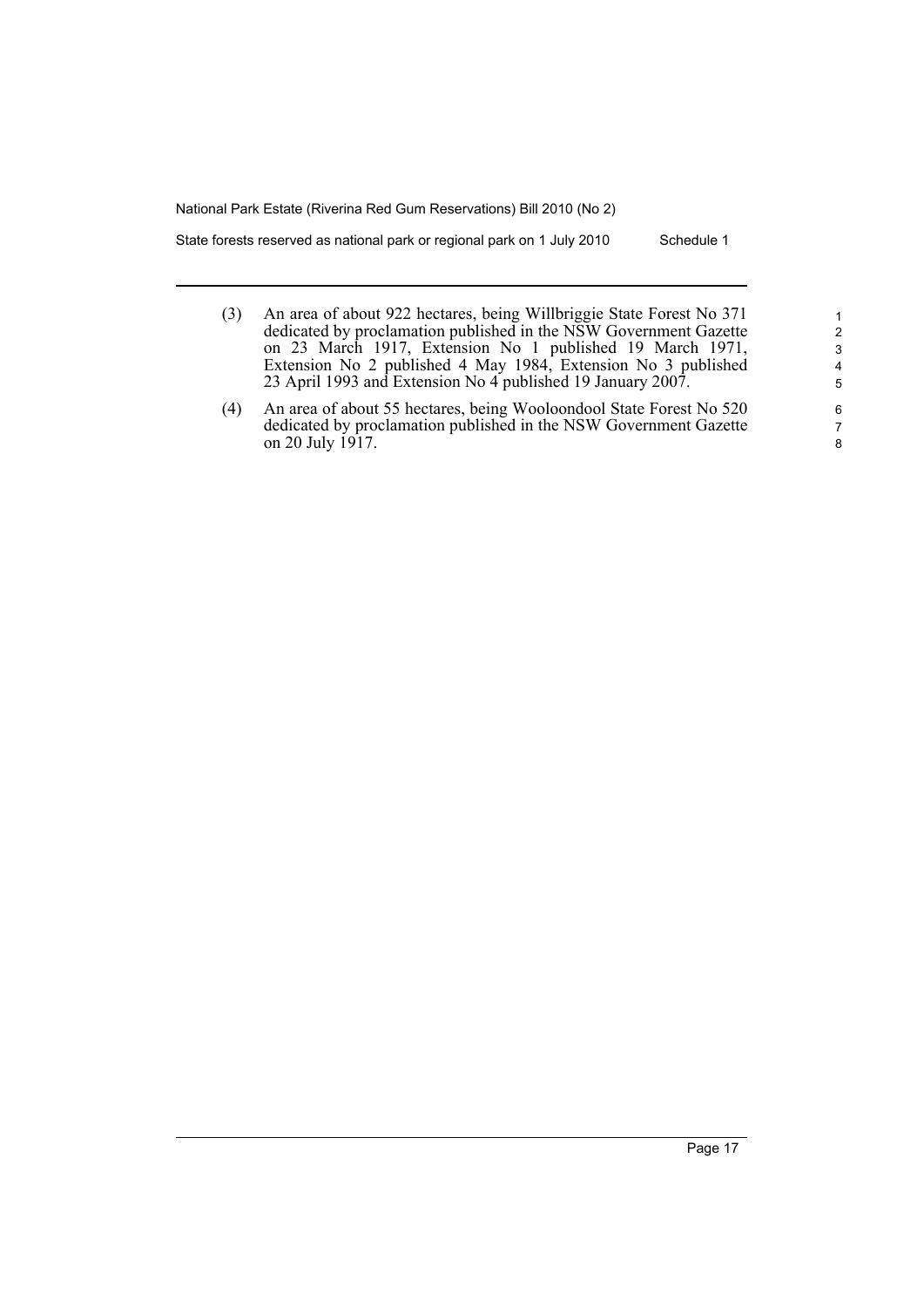Schedule 2 Crown lands reserved as state conservation area on 1 July 2010

### <span id="page-25-0"></span>**Schedule 2 Crown lands reserved as state conservation area on 1 July 2010**

(Section 6)

1 2

| <b>Lachlan Valley State Conservation Area</b>                                      |   |
|------------------------------------------------------------------------------------|---|
| An area of about 320 hectares, in the Local Government Area of Hay, Parish of      |   |
| Thononga, County of Franklin, being Lots 23, 54, 91, 92, 94, 96 and 117, DP752995. | 6 |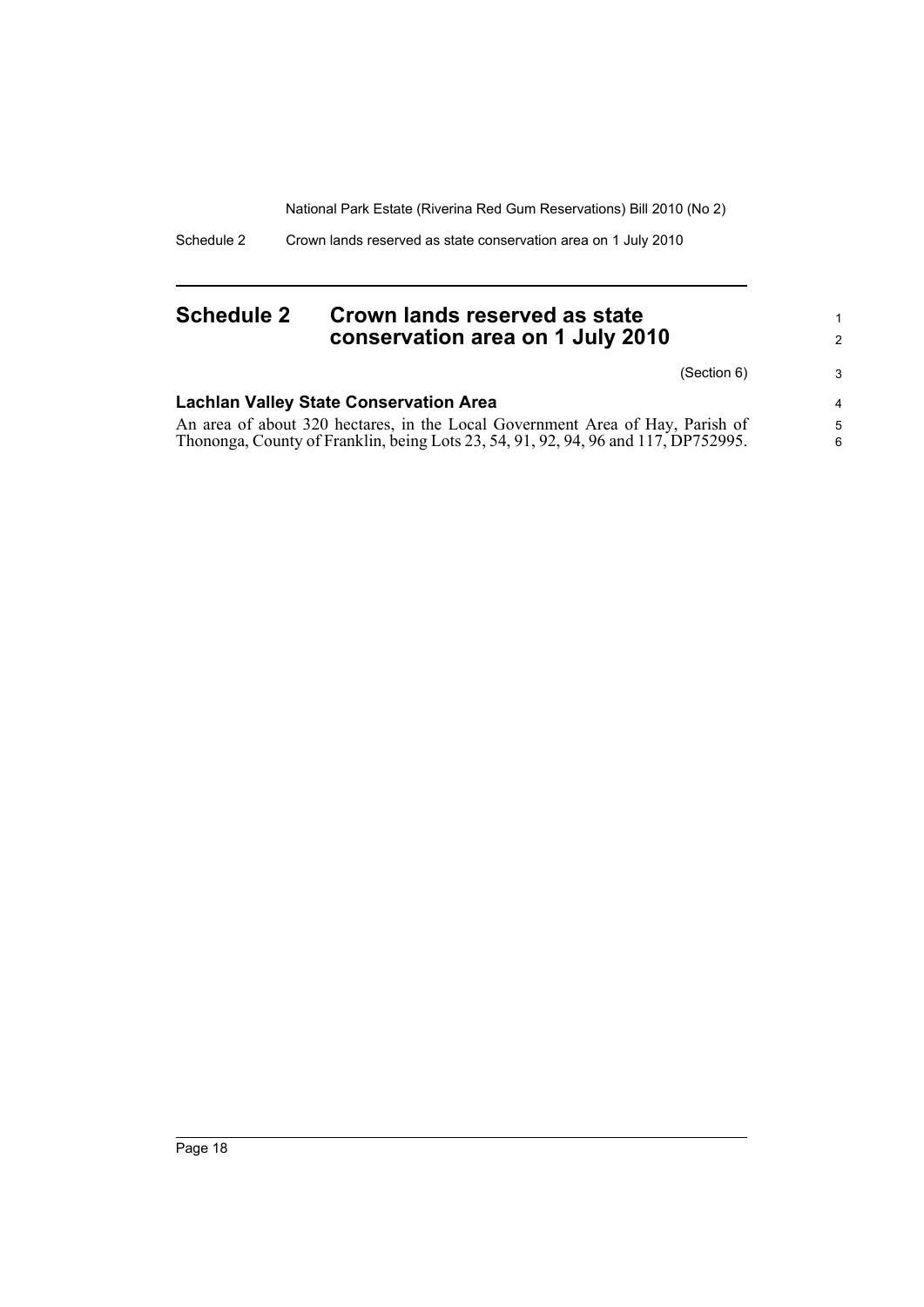State forests vested in NPW Minister on 1 July 2010 Schedule 3

1  $\mathfrak{p}$ 

#### <span id="page-26-0"></span>**Schedule 3 State forests vested in NPW Minister on 1 July 2010** (Sections 4 and 7) **1 Land subject to existing lease** (1) An area of about 520 hectares, being part Hillston Forest No 1034 Extension No 1 dedicated by proclamation published in the NSW Government Gazette on 22 May 1987 excluding Lot 22, DP755170. (2) An area of about 5,006 hectares, being Manie State Forest No 887 dedicated by proclamation published in the NSW Government Gazette on 18 April 1947. (3) An area of about 623 hectares, being Ki State Forest No 889 dedicated by proclamation published in the NSW Government Gazette on 18 April 1947. (4) An area of about 158 hectares, being Maude State Forest No 1053 dedicated by proclamation published in the NSW Government Gazette on 27 May 1988 and Extension No1 published 11 November 2005. (5) An area of about 269 hectares, being part Nooroong State Forest No 201 Extension No 4 published in the NSW Government Gazette on 17 February 1989 and Extension No 5 published 1 July 2005. (6) An area of about 474 hectares, being Quandong State Forest No 941 dedicated by proclamation published in the NSW Government Gazette on 3 December 1954. **2 Other lands** An area of about 5,896 square metres, being Mathoura State Forest No 865 Extension No 1 dedicated by proclamation published in the NSW Government Gazette on 16 August 1940. 10 11 12 13 14 15 16 17 18 19  $20$ 21 22  $23$  $24$ 25 26

Page 19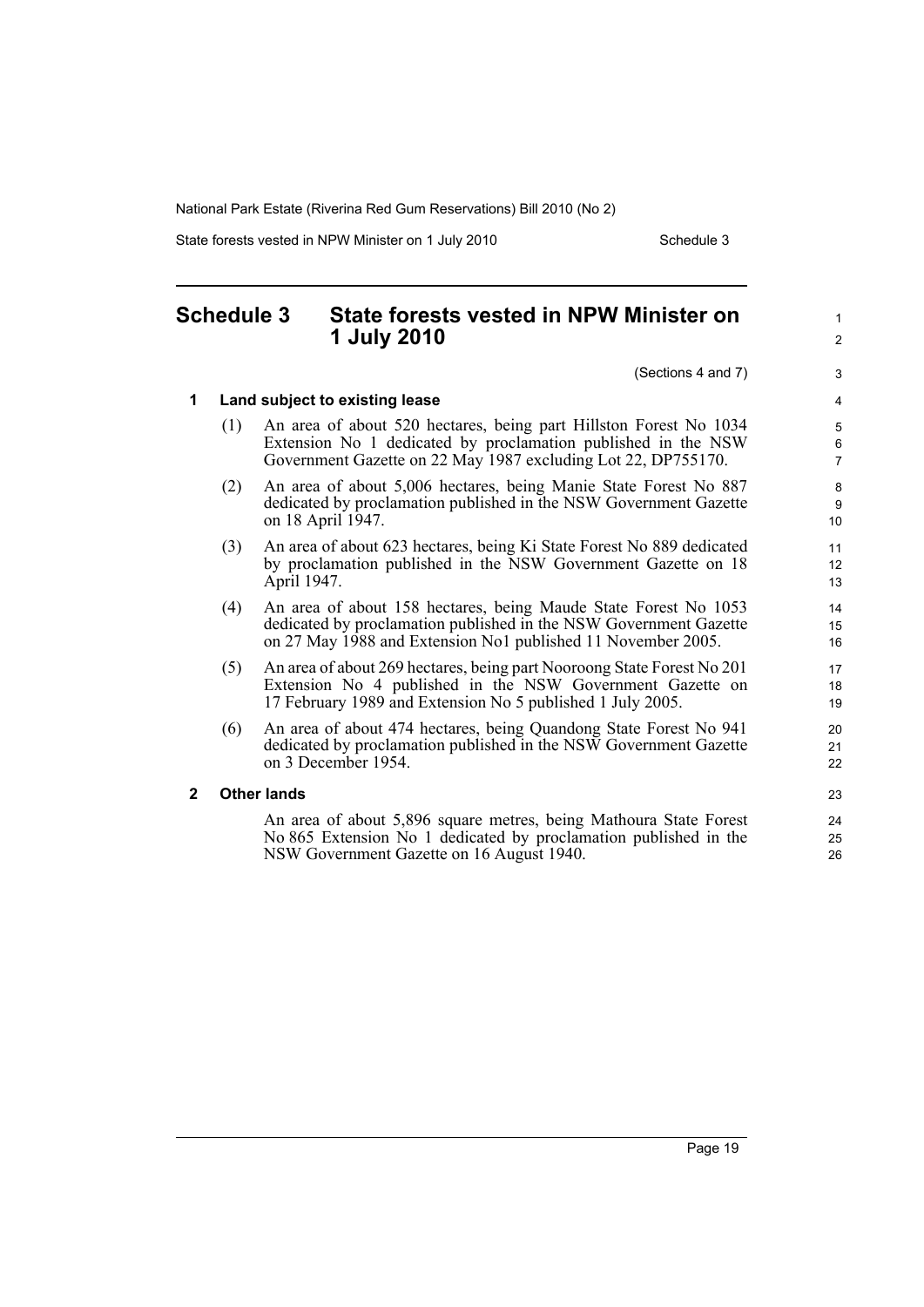Schedule 4 Forestry Commission controlled land reserved as national park on 1 July 2010

### <span id="page-27-0"></span>**Schedule 4 Forestry Commission controlled land reserved as national park on 1 July 2010**

(Section 8)

1 2

#### **Murrumbidgee Valley National Park**

An area of about 5,889 hectares, in the Parishes of Cudgel, Yarangery, Gogeldrie, and Dallas, County of Cooper, being the area whose control and sylvicultural management was vested in the Forestry Commission of New South Wales by proclamations published in the NSW Government Gazette on 7 August 1925 and 11 June 1954 under section 11A of the *Forestry Act 1916*.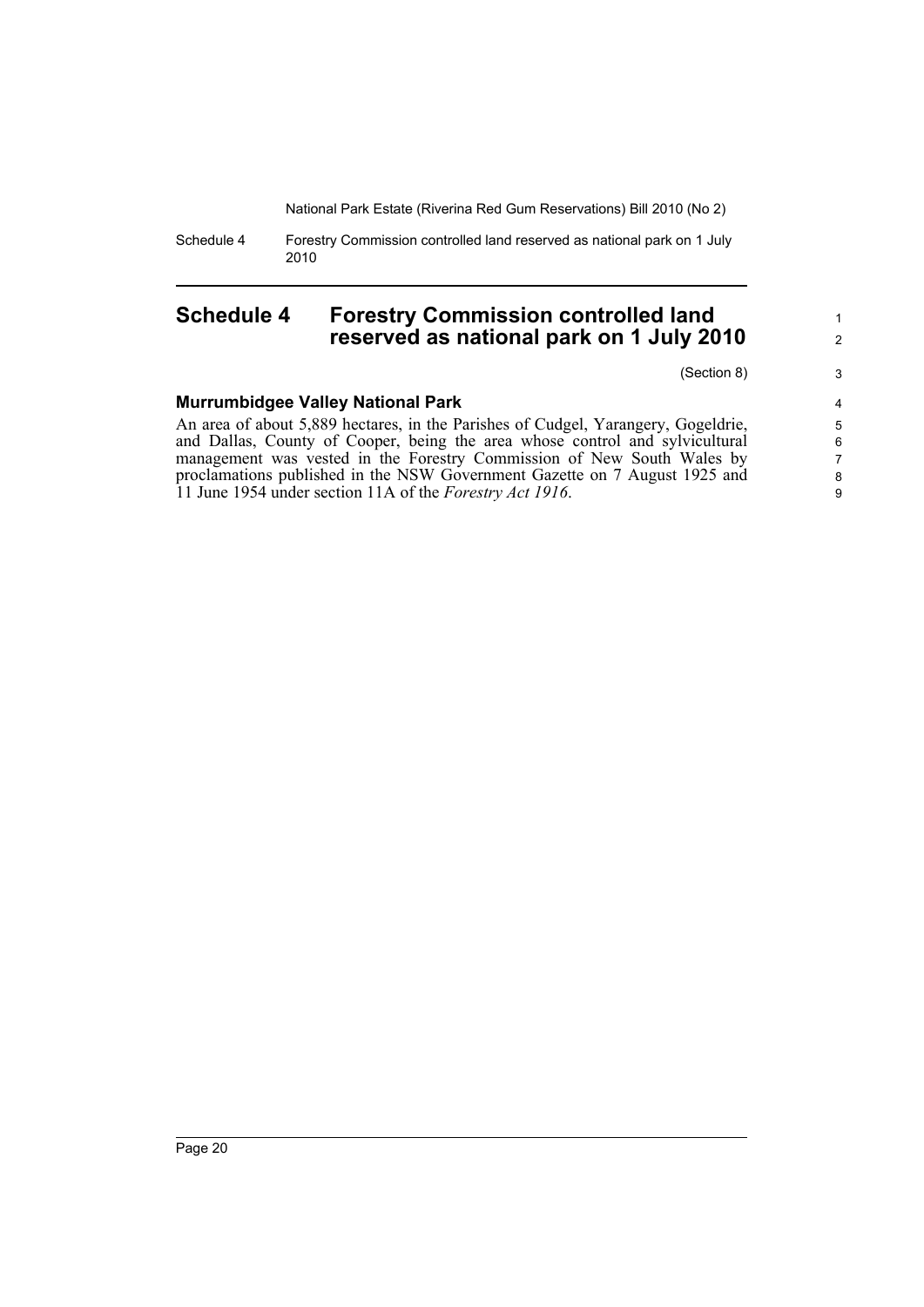State forests made subject to the Crown Lands Act 1989 on 1 July 2010 Schedule 5

### <span id="page-28-0"></span>**Schedule 5 State forests made subject to the Crown Lands Act 1989 on 1 July 2010**

(Sections 4 and 9)

#### **1 Barman State Forest No 638**

An area of about 61 hectares, being Barman State Forest No 638 dedicated by proclamation published in the NSW Government Gazette on 10 May 1918.

#### **2 Benjee State Forest No 534**

An area of about 173 hectares, being Benjee State Forest No 534 dedicated by proclamation published in the NSW Government Gazette on 3 August 1917, and Extensions Nos 1, 2 and 3 published 9 December 1927, 1 April 1932 and 11 May 1984 respectively.

#### **3 Berambong State Forest No 205**

An area of about 209 hectares, being Berambong State Forest No 205 dedicated by proclamation published in the NSW Government Gazette on 2 March 1917, and Extension No 1 published 30 December 1983.

#### **4 Gol Gol State Forest No 979**

An area of about 1,396 hectares, being Gol Gol State Forest No 979 dedicated by proclamation published in the NSW Government Gazette on 15 September 1961.

#### **5 Green Gully State Forest No 368**

An area of about 51 hectares, being Green Gully State Forest No 368 dedicated by proclamation published in the NSW Government Gazette on 23 February 1917.

#### **6 McFarlands State Forest No 598**

An area of about 83 hectares, being part McFarlands State Forest No 598 dedicated by proclamation published in the NSW Government Gazette on 22 January 1988 and republished on 3 September 1993.

#### **7 Moira State Forest No 576**

An area of about 48 hectares, being part Moira State Forest No 576 dedicated by proclamation published in the NSW Government Gazette on 1 December 1989.

7 8  $\overline{Q}$ 

10 11 12

1  $\mathfrak{p}$ 

17 18

19 20

21 22

23 24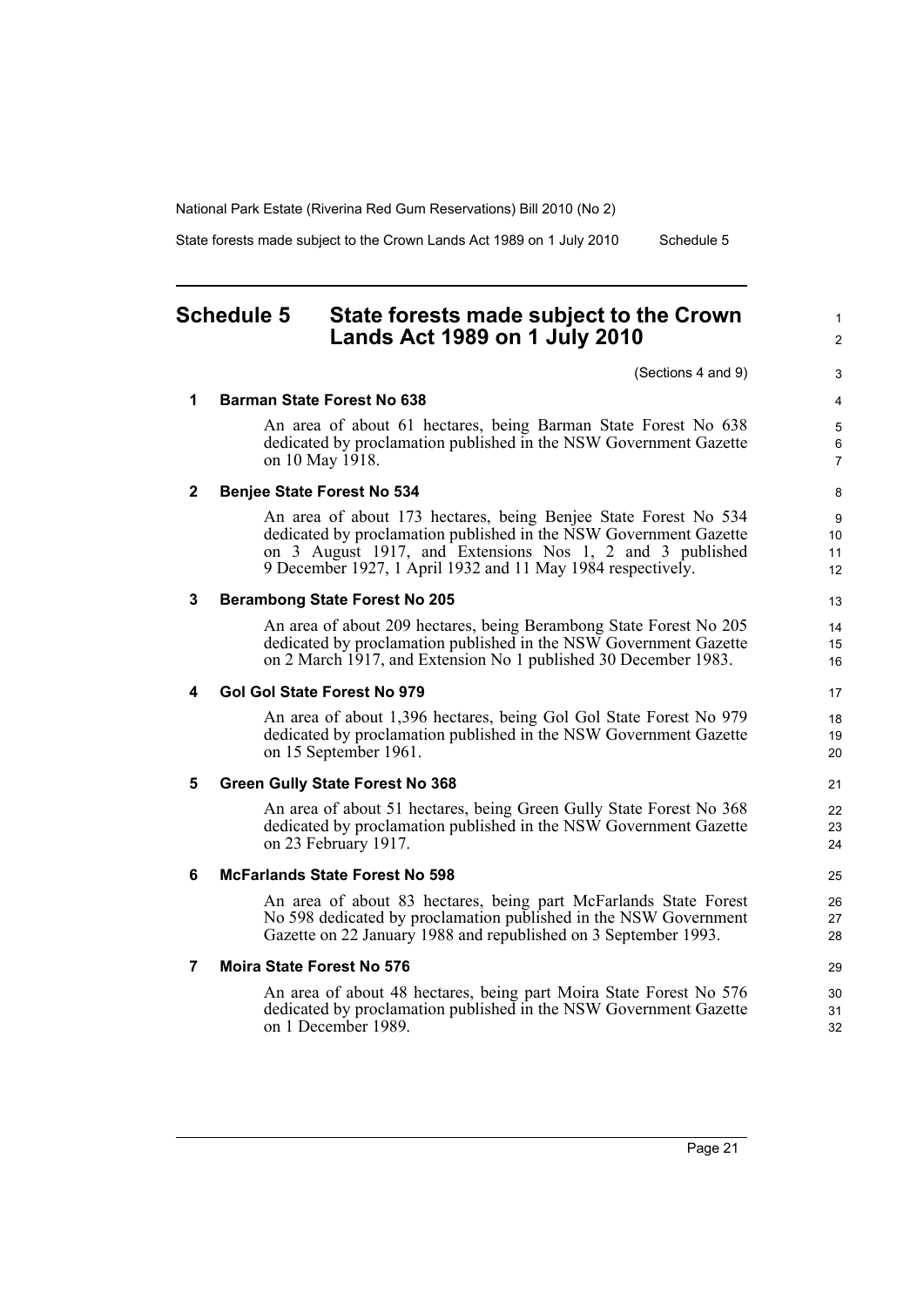Schedule 5 State forests made subject to the Crown Lands Act 1989 on 1 July 2010

#### **8 Thule State Forest No 367**

An area of about 119 hectares, being Thule State Forest No 367 dedicated by proclamation published in the NSW Government Gazette on 23 February 1917.

#### **9 Toms Point State Forest No 673**

An area of about 183 hectares, being Toms Point State Forest No 673 dedicated by proclamation published in the NSW Government Gazette on 13 September 1918.

#### **10 Wahwoon State Forest No 194**

An area of about 190 hectares, being Wahwoon State Forest No 194 dedicated by proclamation published in the NSW Government Gazette on 10 February 1915.

#### **11 Waradgery State Forest No 1026**

An area of about 111 hectares, being Waradgery State Forest No 1026 dedicated by proclamation published in the NSW Government Gazette on 28 October 1983 and Extension No 1 published 18 July 1986.

#### **12 Woorooma State Forest No 532**

An area of about 26 hectares, being Woorooma State Forest No 532 dedicated by proclamation published in the NSW Government Gazette on 3 August 1917.

#### **13 Woorooma East State Forest No 531**

An area of about 24 hectares, being Woorooma East State Forest No 531 dedicated by proclamation published in the NSW Government Gazette on 3 August 1917.

#### **14 Yallakool State Forest No 1072**

An area of about 498 hectares, being Yallakool State Forest No 1072 dedicated by proclamation published in the NSW Government Gazette on 11 November 2005.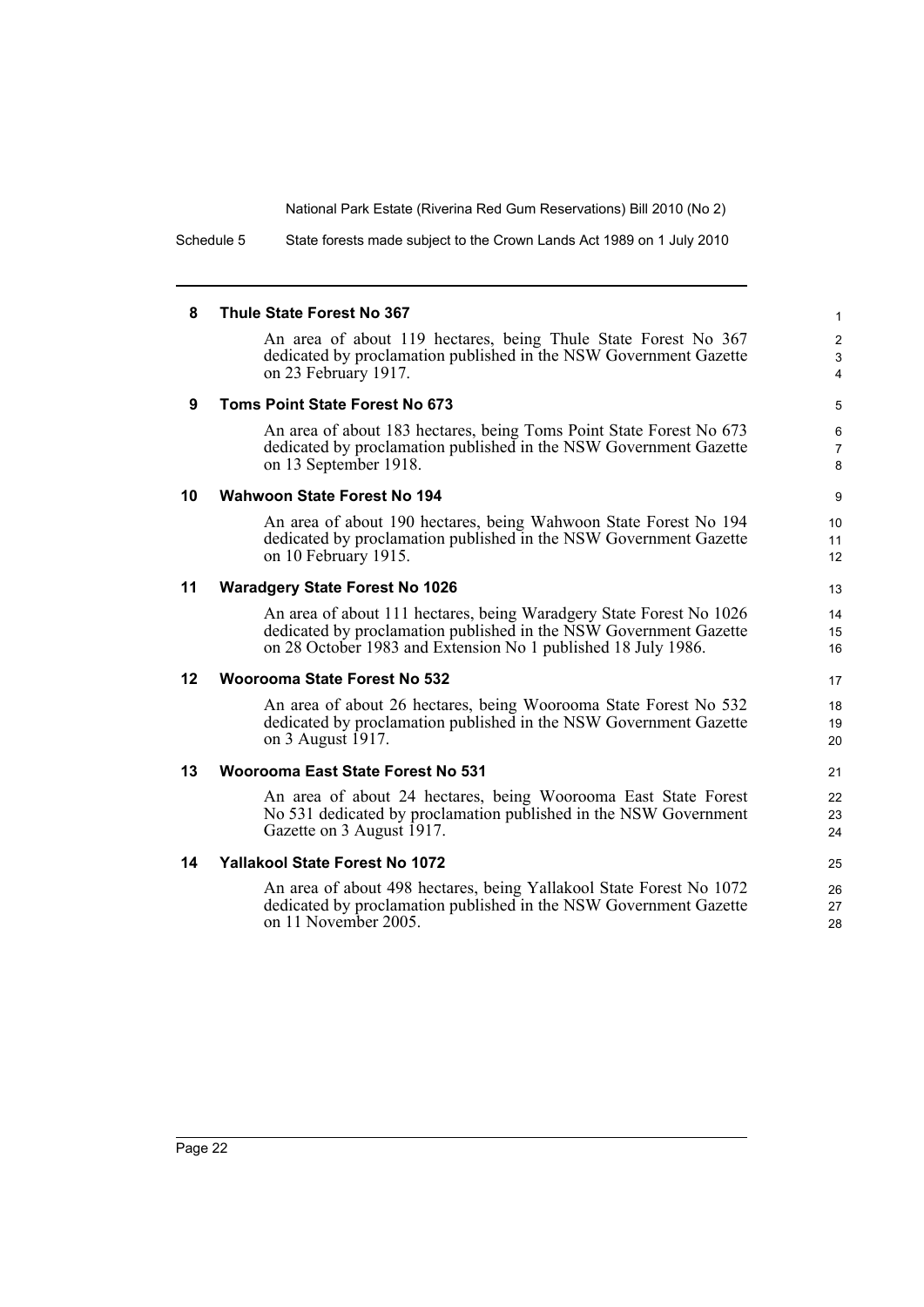State forests vested in NPW Minister on 1 July 2010 for transfer to Aboriginal ownership Schedule 6

### <span id="page-30-0"></span>**Schedule 6 State forests vested in NPW Minister on 1 July 2010 for transfer to Aboriginal ownership**

(Sections 4 and 10)

1  $\mathfrak{p}$ 3

#### **1 Banangalite State Forest Nos 88–91**

An area of about 1,223 hectares being Banangalite State Forest Nos 88–91 inclusive dedicated by proclamation published in the NSW Government Gazette on 18 February 1914.

#### **2 Barratta Creek State Forest No 692**

An area of about 221 hectares being Barratta Creek State Forest No 692 dedicated by proclamation published in the NSW Government Gazette on 8 November 1918, and Extension No 1 published 28 March 1924.

#### **3 Lake Victoria State Forest No 773**

An area of about 4,318 hectares, being Lake Victoria State Forest No 773 dedicated by proclamation published in the NSW Government Gazette on 17 February 1922.

#### **4 Moorna State Forest No 775**

An area of about 3,076 hectares, being Moorna State Forest No 775 dedicated by proclamation published in the NSW Government Gazette on 17 February 1922, Extension No 1 published 5 June 1970 and Extension No 2 published 15 January 1971.

#### **5 Morago State Forest Nos 92–97**

An area of about 959 hectares, being Morago State Forest Nos 92–97 inclusive dedicated by proclamation published in the NSW Government Gazette on 18 February 1914, Extension No 1 published 14 October 1988, Extension No 2 published 21 October 1988 and Extension No 3 published 25 October 2002.

#### **6 Stevens Weir State Forest No 989**

An area of about 92 hectares, being Stevens Weir State Forest No 989 dedicated by proclamation published in the NSW Government Gazette on 4 February 1966.

#### **7 Wangumma State Forest No 774**

An area of about 1,632 hectares, being Wangumma State Forest No 774 dedicated by proclamation published in the NSW Government Gazette on 17 February 1922.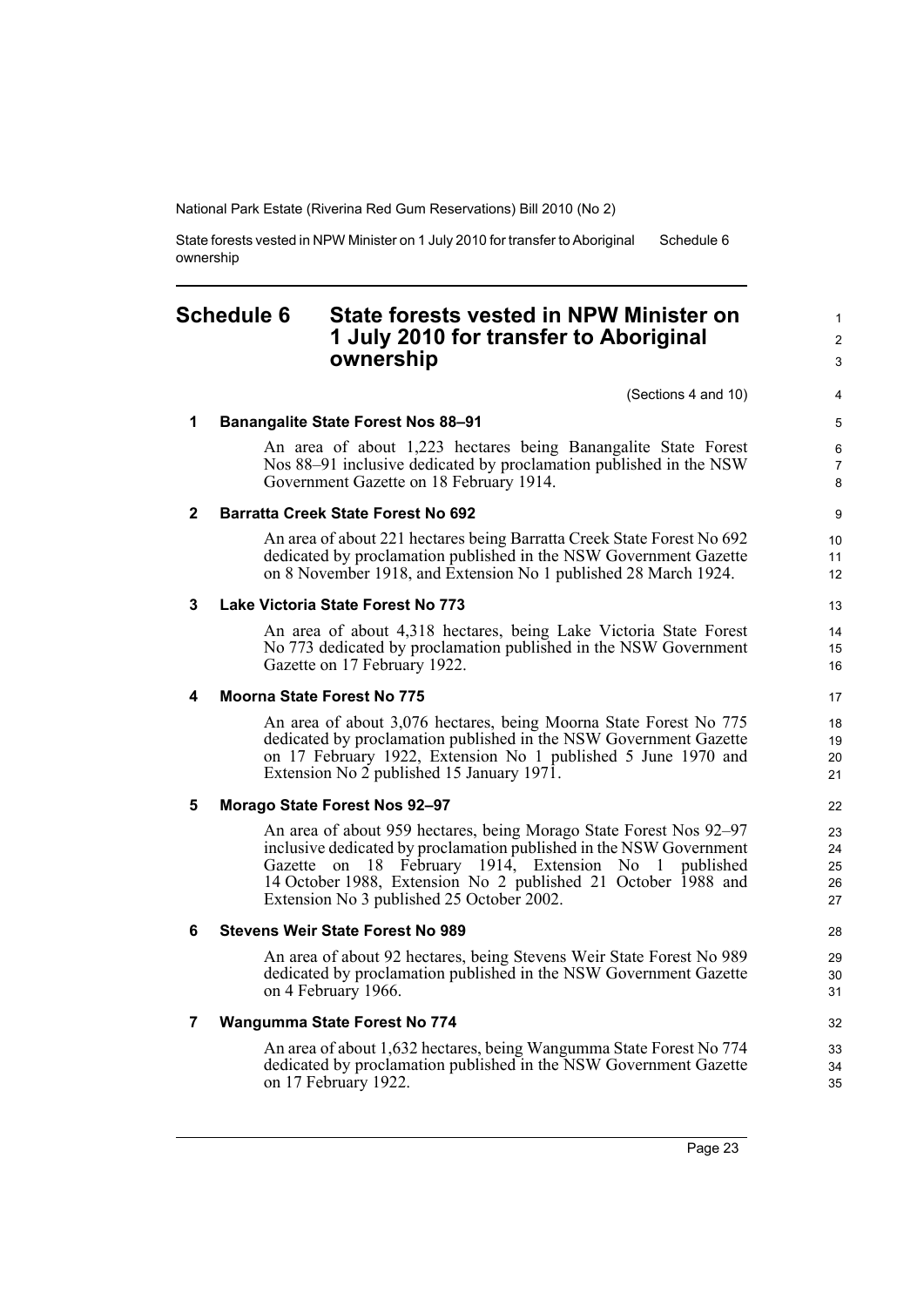Schedule 6 State forests vested in NPW Minister on 1 July 2010 for transfer to Aboriginal ownership

#### **8 Werai State Forest No 384**

An area of about 9,163 hectares, being Werai State Forest No 384 dedicated by proclamation published in the NSW Government Gazette on 27 April 1917 and Extension No 1 published 14 August 1925.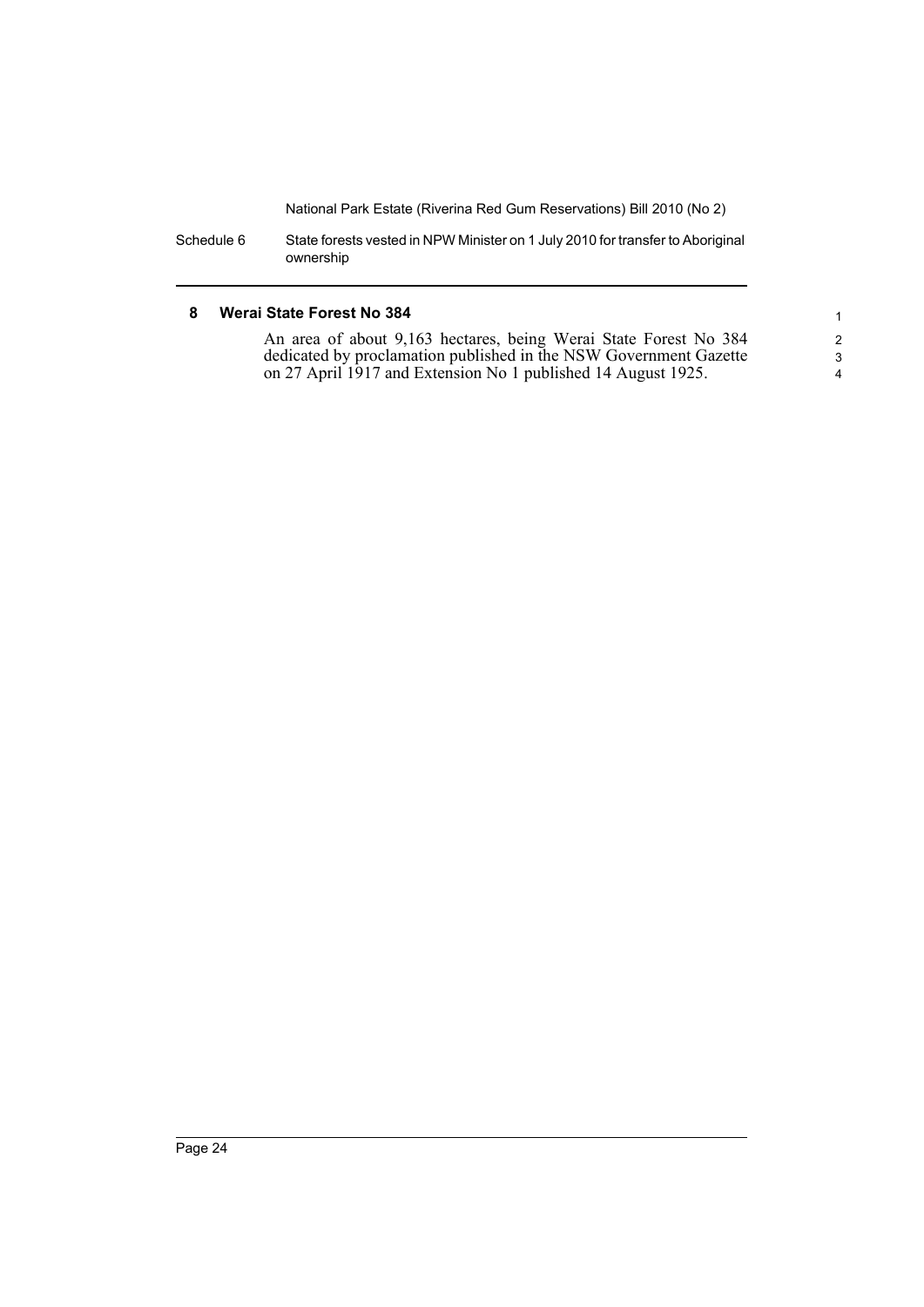Land vested in the NPW Minister reserved as state conservation area on 1 July 2010 Schedule 7

### <span id="page-32-0"></span>**Schedule 7 Land vested in the NPW Minister reserved as state conservation area on 1 July 2010**

(Section 11)

#### **Lachlan Valley State Conservation Area**

An area of about 3,899 hectares, in the Local Government Area of Hay, Parish of Thononga, County of Franklin, being Lots 5, 6, 12, 13, 15, 16, 17, 18, 19, 21, 22, 24, 25, 32, 41, 50, 52, 53, 55, 56, 57, 58, 59, 60, 61, 62, 63, 64, 65, 66, 67, 68, 69, 70, 72, 73, 74, 75, 76, 77, 78, 79, 90, 93, 95, 97, 98, 99, 100, 103, 104, 105, 106, 107, 110, 111, 112, 113, 114, 115 and 116, DP752995.

An area of about 870 hectares, in the Local Government Area of Hay, Parishes of Thellangering and Yimbaring, County of Waradgery, being Lots 8, 9, 10, 11 and 16, DP756791 and Lots 12, 13 and 14, DP756814.



1 2 3

4 5 6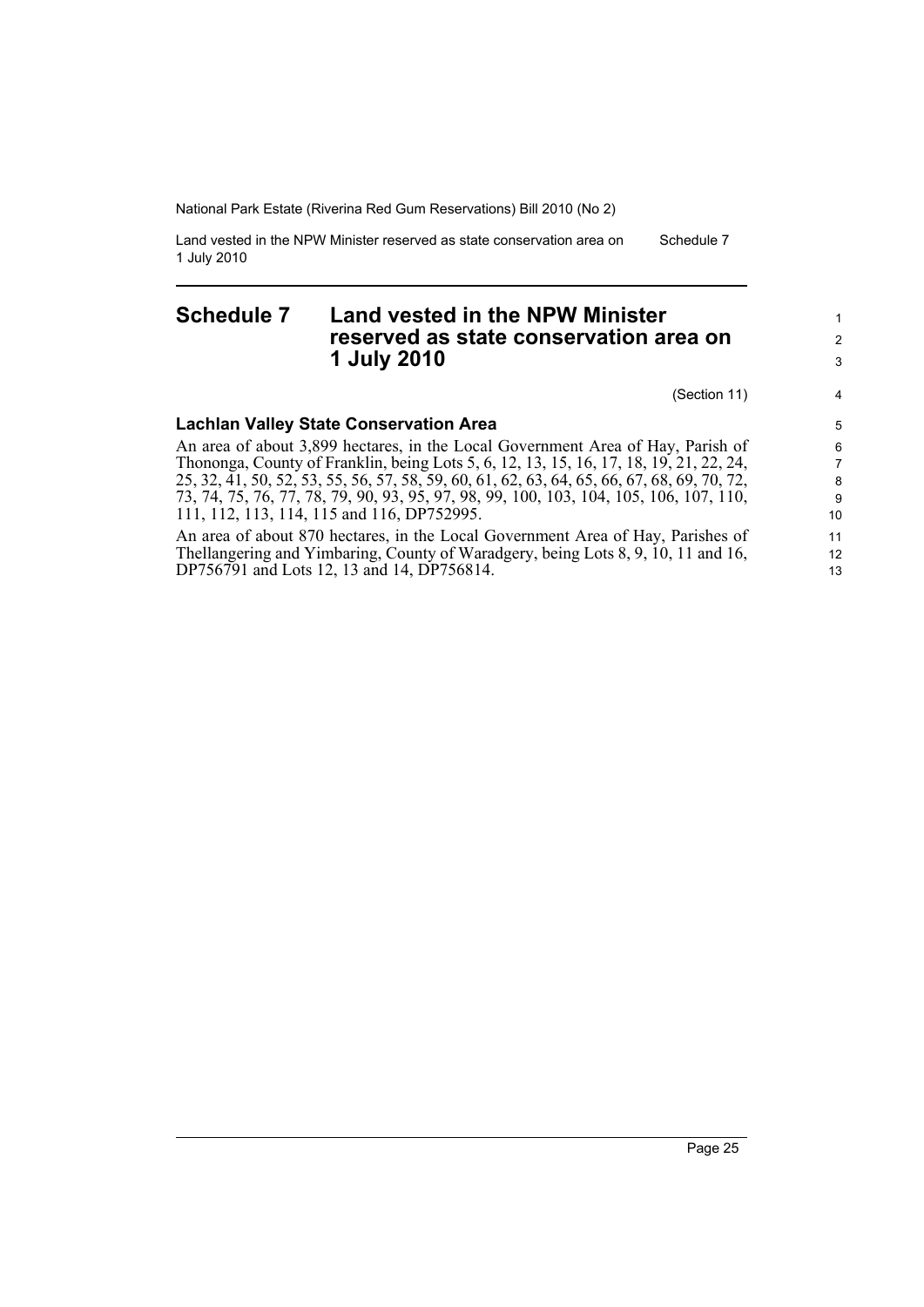1 2 3

Schedule 8 Change of names and consolidation of national parks, nature reserves and state conservation areas on 1 July 2010

### <span id="page-33-0"></span>**Schedule 8 Change of names and consolidation of national parks, nature reserves and state conservation areas on 1 July 2010**

| (Section 12)<br>1<br><b>Lachlan Valley National Park</b><br>An area of about 8,173 hectares, comprising Kalyarr National Park<br>reserved by notice in the NSW Government Gazette on 24 June 2005.<br>2<br><b>Lachlan Valley Nature Reserve</b><br>An area of about 437 hectares, comprising Goonawarra Nature Reserve<br>reserved by notice in the NSW Government Gazette on 19 May 1967.<br>3<br><b>Lachlan Valley State Conservation Area</b><br>An area of about 10,846 hectares, comprising Kalyarr State<br>Conservation Area reserved by notice in the NSW Government Gazette<br>on 10 November 2006 and 15 August 2008.<br>4<br><b>Murrumbidgee Valley National Park</b><br>An area of about 31,190 hectares, comprising Yanga National Park<br>in the NSW Government<br>reserved by notice<br>Gazette<br>on<br>28 February 2007.<br>5<br><b>Murrumbidgee Valley Nature Reserve</b><br>(1)<br>An area of about 1,773 hectares, comprising Yanga Nature Reserve<br>reserved by notice in the NSW Government Gazette on 28 April 1972.<br>An area of about 71 hectares, comprising Narrandera Nature Reserve<br>(2)<br>in the NSW Government<br>reserved by notice<br>Gazette<br>$^{on}$<br>24 September 1965, excluding the area revoked under the National<br>Parks and Wildlife (Amendment) Act 1969.<br>6<br><b>Murrumbidgee Valley State Conservation Area</b><br>An area of about 33,890 hectares, comprising Yanga State Conservation<br>Area reserved by notice in the NSW Government Gazette on<br>28 February 2007. |  |                      |
|-------------------------------------------------------------------------------------------------------------------------------------------------------------------------------------------------------------------------------------------------------------------------------------------------------------------------------------------------------------------------------------------------------------------------------------------------------------------------------------------------------------------------------------------------------------------------------------------------------------------------------------------------------------------------------------------------------------------------------------------------------------------------------------------------------------------------------------------------------------------------------------------------------------------------------------------------------------------------------------------------------------------------------------------------------------------------------------------------------------------------------------------------------------------------------------------------------------------------------------------------------------------------------------------------------------------------------------------------------------------------------------------------------------------------------------------------------------------------------------------------------------------------------------|--|----------------------|
|                                                                                                                                                                                                                                                                                                                                                                                                                                                                                                                                                                                                                                                                                                                                                                                                                                                                                                                                                                                                                                                                                                                                                                                                                                                                                                                                                                                                                                                                                                                                     |  | 4                    |
|                                                                                                                                                                                                                                                                                                                                                                                                                                                                                                                                                                                                                                                                                                                                                                                                                                                                                                                                                                                                                                                                                                                                                                                                                                                                                                                                                                                                                                                                                                                                     |  | 5                    |
|                                                                                                                                                                                                                                                                                                                                                                                                                                                                                                                                                                                                                                                                                                                                                                                                                                                                                                                                                                                                                                                                                                                                                                                                                                                                                                                                                                                                                                                                                                                                     |  | 6<br>7               |
|                                                                                                                                                                                                                                                                                                                                                                                                                                                                                                                                                                                                                                                                                                                                                                                                                                                                                                                                                                                                                                                                                                                                                                                                                                                                                                                                                                                                                                                                                                                                     |  | 8                    |
|                                                                                                                                                                                                                                                                                                                                                                                                                                                                                                                                                                                                                                                                                                                                                                                                                                                                                                                                                                                                                                                                                                                                                                                                                                                                                                                                                                                                                                                                                                                                     |  | 9<br>10              |
|                                                                                                                                                                                                                                                                                                                                                                                                                                                                                                                                                                                                                                                                                                                                                                                                                                                                                                                                                                                                                                                                                                                                                                                                                                                                                                                                                                                                                                                                                                                                     |  | 11                   |
|                                                                                                                                                                                                                                                                                                                                                                                                                                                                                                                                                                                                                                                                                                                                                                                                                                                                                                                                                                                                                                                                                                                                                                                                                                                                                                                                                                                                                                                                                                                                     |  | 12<br>13<br>14       |
|                                                                                                                                                                                                                                                                                                                                                                                                                                                                                                                                                                                                                                                                                                                                                                                                                                                                                                                                                                                                                                                                                                                                                                                                                                                                                                                                                                                                                                                                                                                                     |  | 15                   |
|                                                                                                                                                                                                                                                                                                                                                                                                                                                                                                                                                                                                                                                                                                                                                                                                                                                                                                                                                                                                                                                                                                                                                                                                                                                                                                                                                                                                                                                                                                                                     |  | 16<br>17<br>18       |
|                                                                                                                                                                                                                                                                                                                                                                                                                                                                                                                                                                                                                                                                                                                                                                                                                                                                                                                                                                                                                                                                                                                                                                                                                                                                                                                                                                                                                                                                                                                                     |  | 19                   |
|                                                                                                                                                                                                                                                                                                                                                                                                                                                                                                                                                                                                                                                                                                                                                                                                                                                                                                                                                                                                                                                                                                                                                                                                                                                                                                                                                                                                                                                                                                                                     |  | 20<br>21             |
|                                                                                                                                                                                                                                                                                                                                                                                                                                                                                                                                                                                                                                                                                                                                                                                                                                                                                                                                                                                                                                                                                                                                                                                                                                                                                                                                                                                                                                                                                                                                     |  | 22<br>23<br>24<br>25 |
|                                                                                                                                                                                                                                                                                                                                                                                                                                                                                                                                                                                                                                                                                                                                                                                                                                                                                                                                                                                                                                                                                                                                                                                                                                                                                                                                                                                                                                                                                                                                     |  | 26                   |
|                                                                                                                                                                                                                                                                                                                                                                                                                                                                                                                                                                                                                                                                                                                                                                                                                                                                                                                                                                                                                                                                                                                                                                                                                                                                                                                                                                                                                                                                                                                                     |  | 27<br>28<br>29       |
|                                                                                                                                                                                                                                                                                                                                                                                                                                                                                                                                                                                                                                                                                                                                                                                                                                                                                                                                                                                                                                                                                                                                                                                                                                                                                                                                                                                                                                                                                                                                     |  |                      |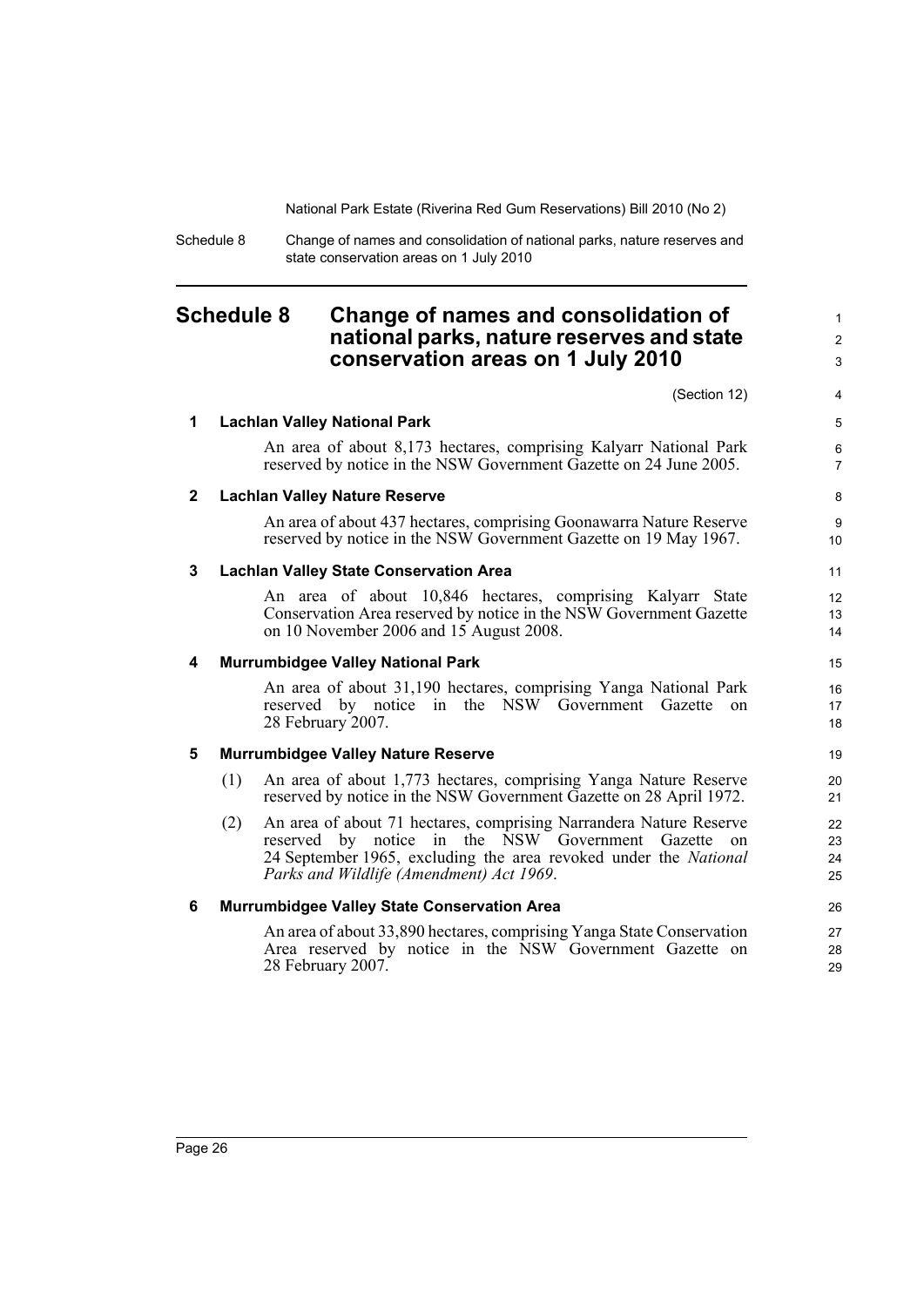Land transfers—ancillary and special provisions example 3 Schedule 9

<span id="page-34-0"></span>

| <b>Schedule 9</b> |     |                                    | Land transfers—ancillary and special<br>provisions                                                                                                                                                                                                                                   |                      |
|-------------------|-----|------------------------------------|--------------------------------------------------------------------------------------------------------------------------------------------------------------------------------------------------------------------------------------------------------------------------------------|----------------------|
| 1                 |     |                                    | Exclusion of freehold and certain leasehold interests                                                                                                                                                                                                                                | 3                    |
|                   | (1) |                                    | The following land is not reserved by this Act:                                                                                                                                                                                                                                      | 4                    |
|                   |     | (a)                                | land that a person holds for an estate in fee simple,                                                                                                                                                                                                                                | 5                    |
|                   |     | (b)<br>Tenures) Act 1989,          | land that a person holds under a perpetual lease, a special lease or<br>a term lease within the meaning of the Crown Lands (Continued                                                                                                                                                | 6<br>7<br>8          |
|                   |     | (c)<br>Act 1901,                   | land that a person holds under a lease under the Western Lands                                                                                                                                                                                                                       | 9<br>10              |
|                   |     | (d)                                | land that is comprised in an incomplete purchase within the<br>meaning of the Crown Lands (Continued Tenures) Act 1989,                                                                                                                                                              | 11<br>12             |
|                   |     | (e)                                | land that has been transferred to Murrumbidgee Irrigation<br>Limited by operation of the order of the Minister for Land and<br>Water Conservation under section 78 of the <i>Irrigation</i><br>Corporations Act 1994 dated 26 June 1997.                                             | 13<br>14<br>15<br>16 |
|                   | (2) |                                    | This clause has effect despite any other provision of this Act.                                                                                                                                                                                                                      | 17                   |
|                   | (3) |                                    | However, this clause does not apply to any interest in land of the NPW<br>Minister or the Water Administration Ministerial Corporation.                                                                                                                                              | 18<br>19             |
| $\mathbf{2}$      |     | <b>Application of Act</b>          |                                                                                                                                                                                                                                                                                      | 20                   |
|                   | (1) | flora reserves or timber reserves. | This Act has effect despite the provisions of the <i>Forestry Act 1916</i> and,<br>in particular, despite any different procedure under that Act for the<br>revocation of State forests, national forests, special management zones,                                                 | 21<br>22<br>23<br>24 |
|                   | (2) |                                    | This Act has effect despite the provisions of the National Parks and<br><i>Wildlife Act 1974</i> and, in particular, despite any different procedure for<br>reserving or vesting, or revoking the reservation of, land under that Act.                                               | 25<br>26<br>27       |
| 3                 |     | conservation areas                 | Reservation of lands as national parks, regional parks or state                                                                                                                                                                                                                      | 28<br>29             |
|                   | (1) |                                    | The lands reserved as, or as parts of, national parks, regional parks or<br>state conservation areas by this Act are, for the purposes of the National<br>Parks and Wildlife Act 1974, taken to have been so reserved by notice<br>published under Division 1 of Part 4 of that Act. | 30<br>31<br>32<br>33 |
|                   | (2) |                                    | A reference in the National Parks and Wildlife Act 1974 to the<br>publication of a notice under Division 1 of Part 4 of that Act is, in<br>relation to a reservation of any of the lands described in Schedule 1, 4                                                                  | 34<br>35<br>36       |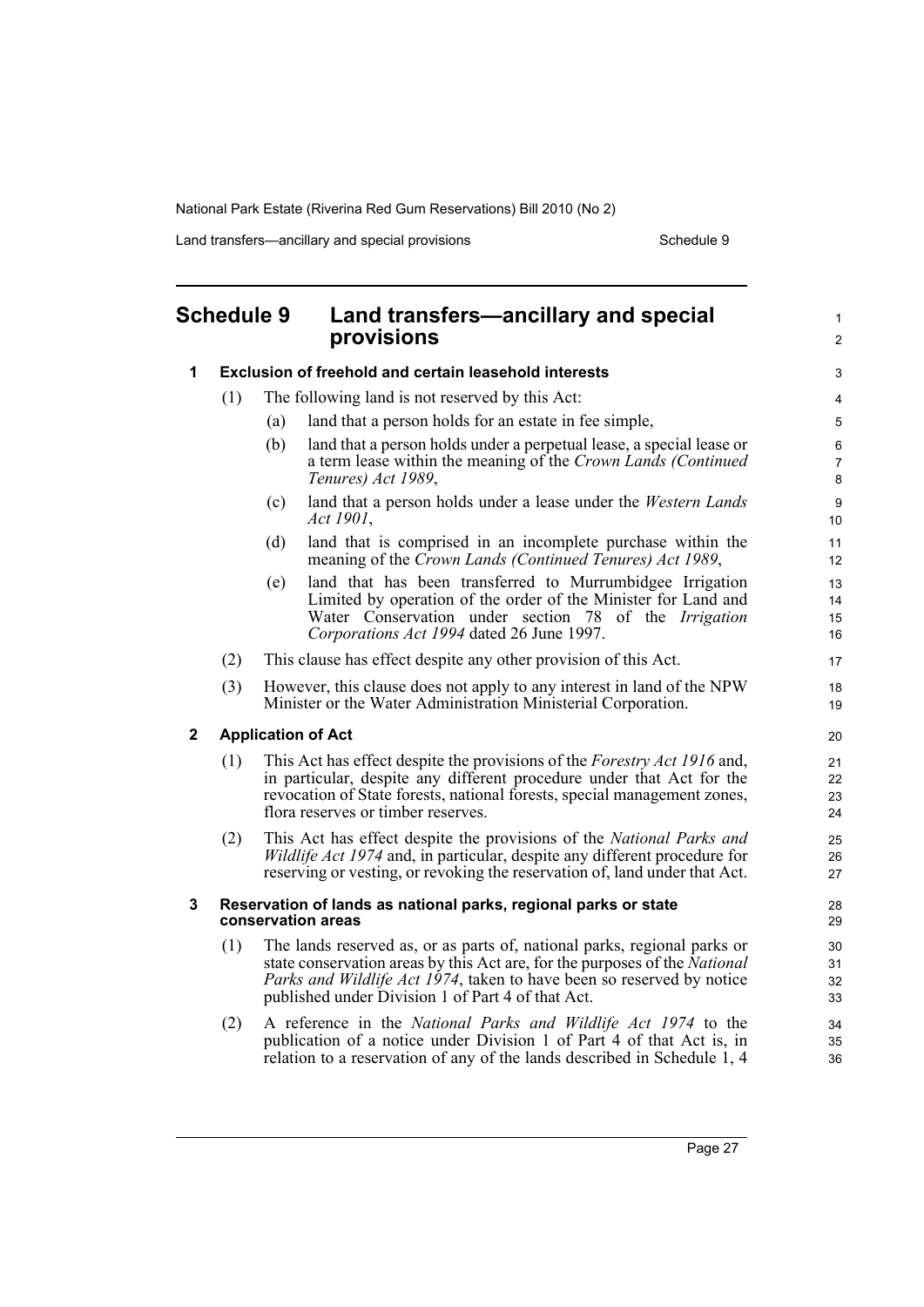Schedule 9 Land transfers—ancillary and special provisions

or 7 that is effected by this Act, taken to be a reference to the commencement of the operation of the Schedules.

1

|   |     |                | commencement of the operation of the Schedules.                                                                                                                                                                                             | $\boldsymbol{2}$           |
|---|-----|----------------|---------------------------------------------------------------------------------------------------------------------------------------------------------------------------------------------------------------------------------------------|----------------------------|
|   | (3) |                | A name assigned to any national park, regional park or state<br>conservation area by this Act is taken to have been assigned to that land<br>by notice published under Division 1 of Part 4 of the National Parks and<br>Wildlife Act 1974. | 3<br>4<br>$\mathbf 5$<br>6 |
|   | (4) |                | Sections 35, 47D and 47R of the National Parks and Wildlife Act 1974<br>do not apply to a reservation of land as, or as part of, a national park,<br>regional park or state conservation area that is effected by this Act.                 | 7<br>8<br>9                |
| 4 |     | national parks | Existing leases under Forestry Act 1916 affecting lands reserved as                                                                                                                                                                         | 10<br>11                   |
|   |     |                | Section 42 (2) of the <i>National Parks and Wildlife Act 1974</i> applies to<br>and in respect of a lease under the <i>Forestry Act 1916</i> , being a lease:                                                                               | 12<br>13                   |
|   |     | (a)            | affecting any of the lands described in Schedule 1 or 4 that are<br>reserved as, or as parts of, national parks by this Act, and                                                                                                            | 14<br>15                   |
|   |     | (b)            | current and in force immediately before 1 July 2010,<br>in the same way as that section applies to a licence or permit under the<br>Forestry Act 1916.                                                                                      | 16<br>17<br>18             |
| 5 |     |                | Access roads within national parks or regional parks                                                                                                                                                                                        | 19                         |
|   | (1) |                | In this clause:                                                                                                                                                                                                                             | 20                         |
|   |     |                | access roads means the roads, tracks, trails and other means of access<br>referred to in subclause $(2)$ (a)–(c).                                                                                                                           | 21<br>22                   |
|   |     |                | <i>private land holding</i> means land held:                                                                                                                                                                                                | 23                         |
|   |     | (a)            | by an owner within the meaning of the National Parks and<br><i>Wildlife Act 1974</i> , or                                                                                                                                                   | 24<br>25                   |
|   |     | (b)            | as a holding within the meaning of the Crown Lands Act 1989.                                                                                                                                                                                | 26                         |
|   | (2) |                | This clause applies to and in respect of the following access roads<br>situated within the lands described in Schedule 1, 2 or 4 immediately<br>before 1 July 2010:                                                                         | 27<br>28<br>29             |
|   |     | (a)            | roads of access within the meaning of section 33A of the Forestry<br>Act 1916,                                                                                                                                                              | 30<br>31                   |
|   |     | (b)            | roads, tracks, trails and other means of access used, immediately<br>before 1 July 2010, for access to private land holdings within<br>those lands,                                                                                         | 32<br>33<br>34             |
|   |     | (c)            | roads, tracks, trails and other means of access through those lands<br>to State forests or private land holdings that adjoin or are in the<br>vicinity of the lands.                                                                        | 35<br>36<br>37             |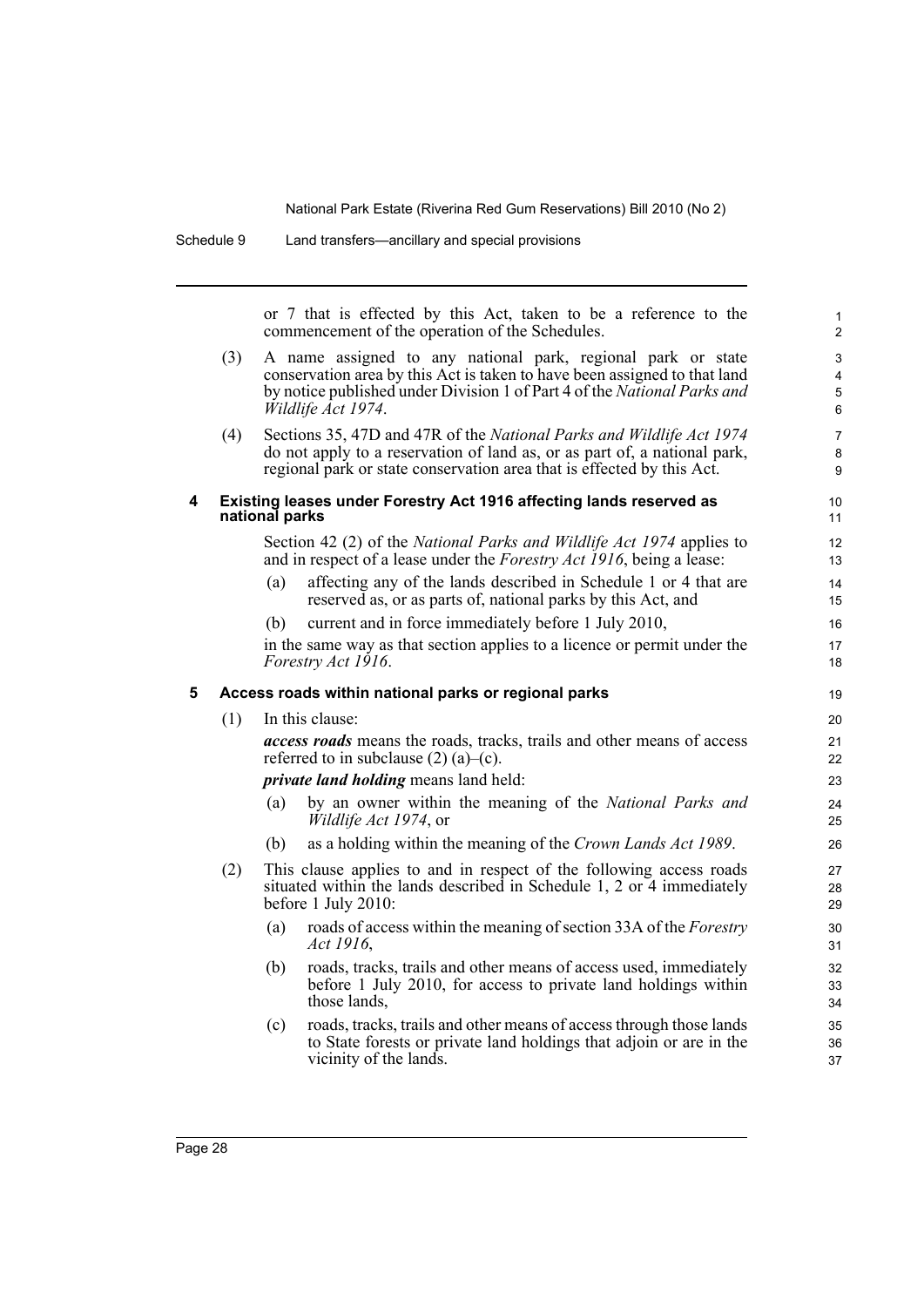Land transfers—ancillary and special provisions example 3 Schedule 9

| (3) | The access roads to which this clause applies are not, on 1 July 2010,<br>reserved as, or as part of, a national park or regional park by this Act but<br>vest in the NPW Minister on behalf of the Crown for the purposes of<br>Part 11 of the National Parks and Wildlife Act 1974 for an estate in fee<br>simple, freed and discharged from:                                                                    | 1<br>$\overline{c}$<br>3<br>4<br>5 |
|-----|--------------------------------------------------------------------------------------------------------------------------------------------------------------------------------------------------------------------------------------------------------------------------------------------------------------------------------------------------------------------------------------------------------------------|------------------------------------|
|     | all trusts, obligations, estates, interests, rights of way or other<br>(a)<br>easements, and                                                                                                                                                                                                                                                                                                                       | 6<br>$\overline{7}$                |
|     | any dedication, reservation, Crown grant or vesting to which the<br>(b)<br>lands were subject, and any such dedication, reservation, grant or<br>vesting is revoked.                                                                                                                                                                                                                                               | 8<br>9<br>10                       |
| (4) | The access roads may continue, subject to this clause, to be used for the<br>purposes for which they were used immediately before 1 July 2010.                                                                                                                                                                                                                                                                     | 11<br>12                           |
| (5) | The NPW Minister must, under section 149 of the National Parks and<br><i>Wildlife Act 1974</i> , grant a right of way over an access road to which this<br>clause applies for the benefit of a private land holding in order to replace<br>any right of way duly granted under section 20A of the Forestry<br><i>Act 1916</i> for the benefit of that land holding and in force immediately<br>before 1 July 2010. | 13<br>14<br>15<br>16<br>17<br>18   |
| (6) | The NPW Minister may from time to time revoke or vary the grant of a<br>right of way under subclause (5).                                                                                                                                                                                                                                                                                                          | 19<br>20                           |
| (7) | Before 1 July 2015 the NPW Minister must, by one or more orders<br>published in the Gazette, declare which of the access roads to which this<br>clause applies:                                                                                                                                                                                                                                                    | 21<br>22<br>23                     |
|     | are excluded from reservation as part of a national park or<br>(a)<br>regional park, or                                                                                                                                                                                                                                                                                                                            | 24<br>25                           |
|     | are not so excluded and are reserved as part of the national park<br>(b)<br>or regional park in which they are situated.                                                                                                                                                                                                                                                                                           | 26<br>27                           |
|     | An order under this subclause may be published only with the<br>concurrence of the Minister administering the Forestry Act 1916.                                                                                                                                                                                                                                                                                   | 28<br>29                           |
| (8) | On the publication of an order under subclause (7):                                                                                                                                                                                                                                                                                                                                                                | 30                                 |
|     | the access roads that are referred to in the order as excluded from<br>(a)<br>reservation as part of a national park or regional park remain<br>vested in the NPW Minister for the purposes of Part 11 of the<br>National Parks and Wildlife Act 1974 and may, subject to this<br>clause, continue to be used for the purposes for which they were<br>used immediately before 1 July 2010, and                     | 31<br>32<br>33<br>34<br>35<br>36   |
|     | (b)<br>the access roads that are not so excluded are reserved as part of<br>the national park or regional park within which they are situated.                                                                                                                                                                                                                                                                     | 37<br>38                           |
| (9) | Nothing in this clause affects the exercise of any power, authority, duty<br>or function by the NPW Minister or any other person under and in                                                                                                                                                                                                                                                                      | 39<br>40                           |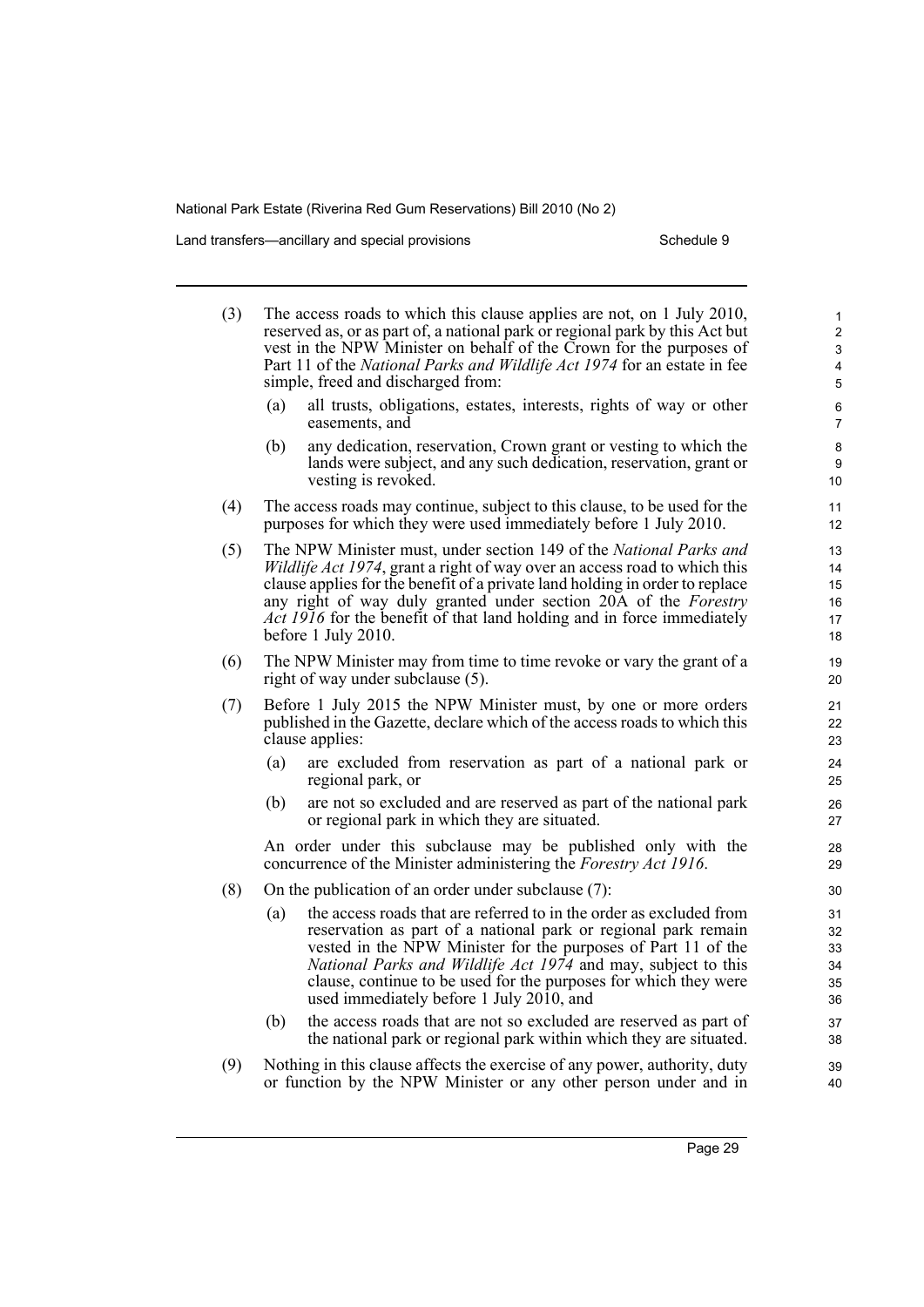accordance with the *National Parks and Wildlife Act 1974* in relation to any access road to which this clause applies.

- (10) While a private land holding is in private ownership, nothing in this clause authorises the NPW Minister to close any access road that comprises the only practical means of access to the land holding.
- (11) This clause has effect despite the provisions of the *Forestry Act 1916*.

#### **6 Status of land vested in NPW Minister**

- (1) Any land that is vested by this Act in the NPW Minister for the purposes of Part 11 of the *National Parks and Wildlife Act 1974* is taken to have been acquired by that Minister under that Part, and may be dealt with by that Minister as if it had been so acquired.
- (2) Any such land is, to the extent that it relates to land subject to a lease preserved by section 7 or 10, taken to be Crown land reserved from sale for the purpose of any application by the holder of the lease to purchase the land comprised in the lease.

#### **7 Provisions relating to activities carried out on land vested in NPW Minister**

- (1) This clause applies to and in respect of land vested in the NPW Minister for the purposes of Part 11 of the *National Parks and Wildlife Act 1974* by this Act.
- (2) For the avoidance of doubt, the purposes for which the NPW Minister's powers under section 149 of the *National Parks and Wildlife Act 1974* may be exercised in respect of land to which this clause applies include enabling an activity to continue to be carried out that was carried out on the land before it was so vested.
- (3) The Director-General of the Department of Environment, Climate Change and Water may authorise the use of relevant access roads for the purpose of enabling any lawful activity to be carried out on the land to which this clause applies.
- (4) In this clause, *relevant access roads* means roads, tracks, trails and other means of access through any land reserved under the *National Parks and Wildlife Act 1974* to land to which this clause applies.

#### **8 Administration of existing interests affecting land vested in NPW Minister**

(1) The administration of matters relating to existing interests affecting any of the lands described in Schedule 3 or 6, and preserved by section 7 or 10, is vested in the NPW Minister.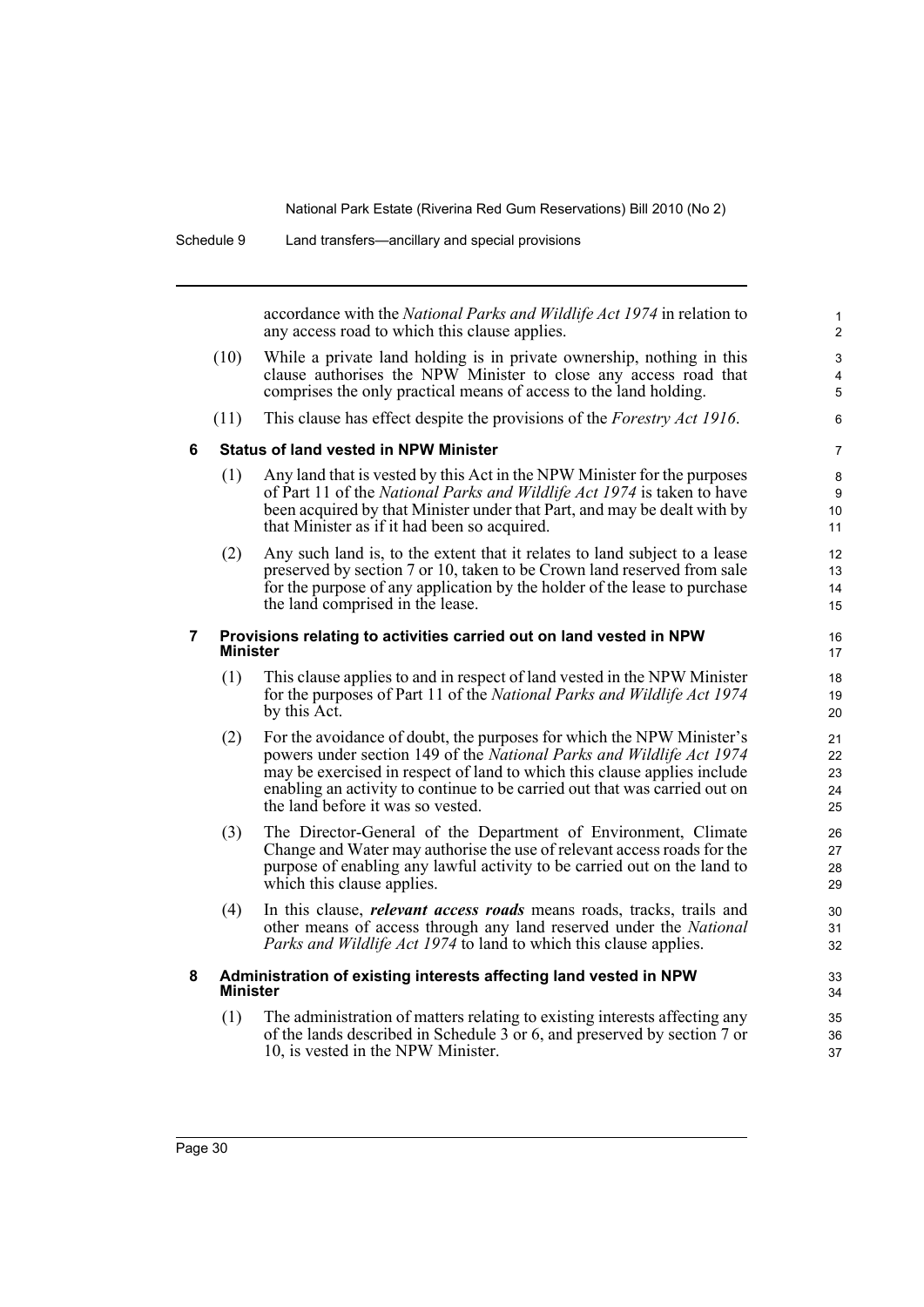Land transfers—ancillary and special provisions example 3 Schedule 9

|    | (2) |          | For the purposes of subclause (1), the NPW Minister has the powers of<br>the Minister administering the Crown Lands (Continued Tenures)<br>Act 1989 or the Western Lands Act 1901.                                                                                                                                                   | $\mathbf{1}$<br>$\overline{2}$<br>3      |
|----|-----|----------|--------------------------------------------------------------------------------------------------------------------------------------------------------------------------------------------------------------------------------------------------------------------------------------------------------------------------------------|------------------------------------------|
|    | (3) |          | In this clause, <i>existing interest</i> means a perpetual lease, special lease or<br>term lease within the meaning of the Crown Lands (Continued Tenures)<br>Act 1989 (or rights or interests arising under an incomplete purchase<br>within the meaning of that Act) or a lease under the <i>Western Lands</i><br><i>Act 1901.</i> | 4<br>5<br>$\,6\,$<br>$\overline{7}$<br>8 |
| 9  |     |          | Saving in relation to revocations                                                                                                                                                                                                                                                                                                    | 9                                        |
|    |     |          | A revocation effected by this Act does not affect anything done or<br>omitted to be done before the revocation takes effect.                                                                                                                                                                                                         | 10<br>11                                 |
| 10 |     |          | Non-application of section 138 of Roads Act 1993                                                                                                                                                                                                                                                                                     | 12                                       |
|    |     |          | Section 138 of the <i>Roads Act 1993</i> does not apply to anything done<br>under a provision of this Act in relation to a road that is, or is on, land<br>reserved under this Act.                                                                                                                                                  | 13<br>14<br>15                           |
| 11 |     |          | Provisions relating to certain existing access roads                                                                                                                                                                                                                                                                                 | 16                                       |
|    | (1) | applies. | In this clause:<br><i>access road</i> means an access road to which clause 5 of this Schedule<br>exclusion order means an order under clause 5 (7) of this Schedule that<br>excludes an access road from reservation under this Act.                                                                                                 | 17<br>18<br>19<br>20<br>21               |
|    | (2) |          | At the time an exclusion order is made, the NPW Minister may, by order<br>published in the Gazette, determine a width (not being a width greater<br>than 30 metres) for an access road that is to be excluded from<br>reservation under this Act by the exclusion order.                                                             | 22<br>23<br>24<br>25                     |
|    | (3) |          | An order under subclause (2) may:                                                                                                                                                                                                                                                                                                    | 26                                       |
|    |     | (a)      | be made only with the concurrence of the Minister administering<br>the Forestry Act 1916, and                                                                                                                                                                                                                                        | 27<br>28                                 |
|    |     | (b)      | be made by the same order that constitutes the exclusion order<br>concerned, and                                                                                                                                                                                                                                                     | 29<br>30                                 |
|    |     | (c)      | be made only if the NPW Minister has determined it is<br>appropriate after considering:<br>the objects of the National Parks and Wildlife Act 1974,<br>(i)<br>and                                                                                                                                                                    | 31<br>32<br>33<br>34                     |
|    |     |          | whether a road of the determined width is necessary to<br>(ii)<br>provide access to land in the vicinity of the road or to<br>provide an appropriate setback (within the meaning of<br>section 13) from the carriageway of the road.                                                                                                 | 35<br>36<br>37<br>38                     |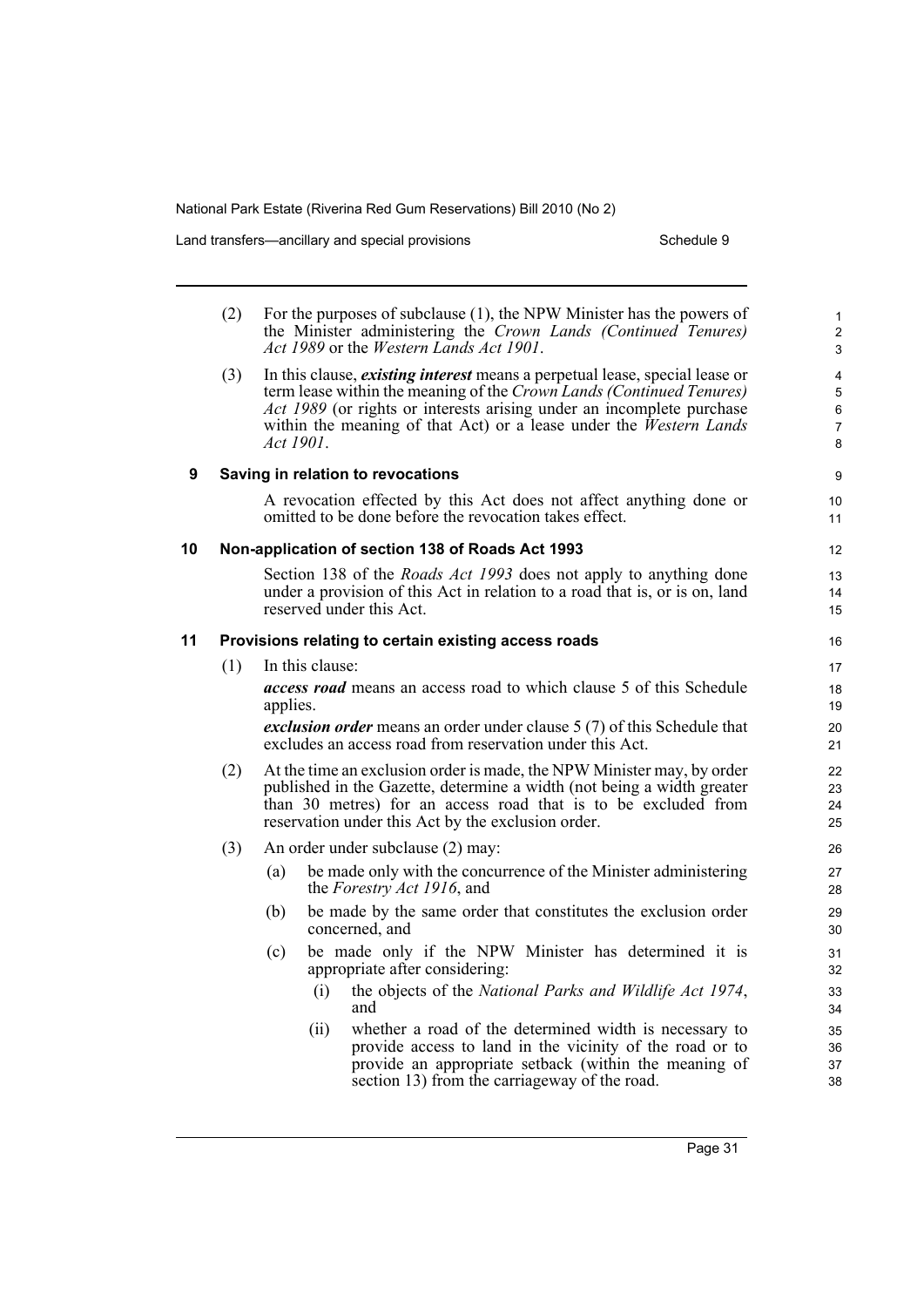Schedule 9 Land transfers—ancillary and special provisions

(4) On the making of an order under subclause (2):

- (a) land of the determined width that follows the centreline of the access road (as it existed before the order was made) vests, if it is not already vested, in the NPW Minister on behalf of the Crown for the purposes of Part 11 of the *National Parks and Wildlife Act 1974* for an estate in fee simple, freed and discharged from:
	- (i) all trusts, obligations, estates, interests, rights of way or other easements, and

- (ii) any dedication, reservation, Crown grant or vesting to which the land is subject, and any such dedication, reservation, grant or vesting is revoked, and
- (b) the land referred to in paragraph (a) is taken to be an access road and may continue to be used for the purposes for which it was used immediately before the making of the order, and
- (c) if any land was vested in the NPW Minister by virtue of being an access road, but is not covered by the land referred to in paragraph (a), the land is reserved as part of the reserved land within which it is situated.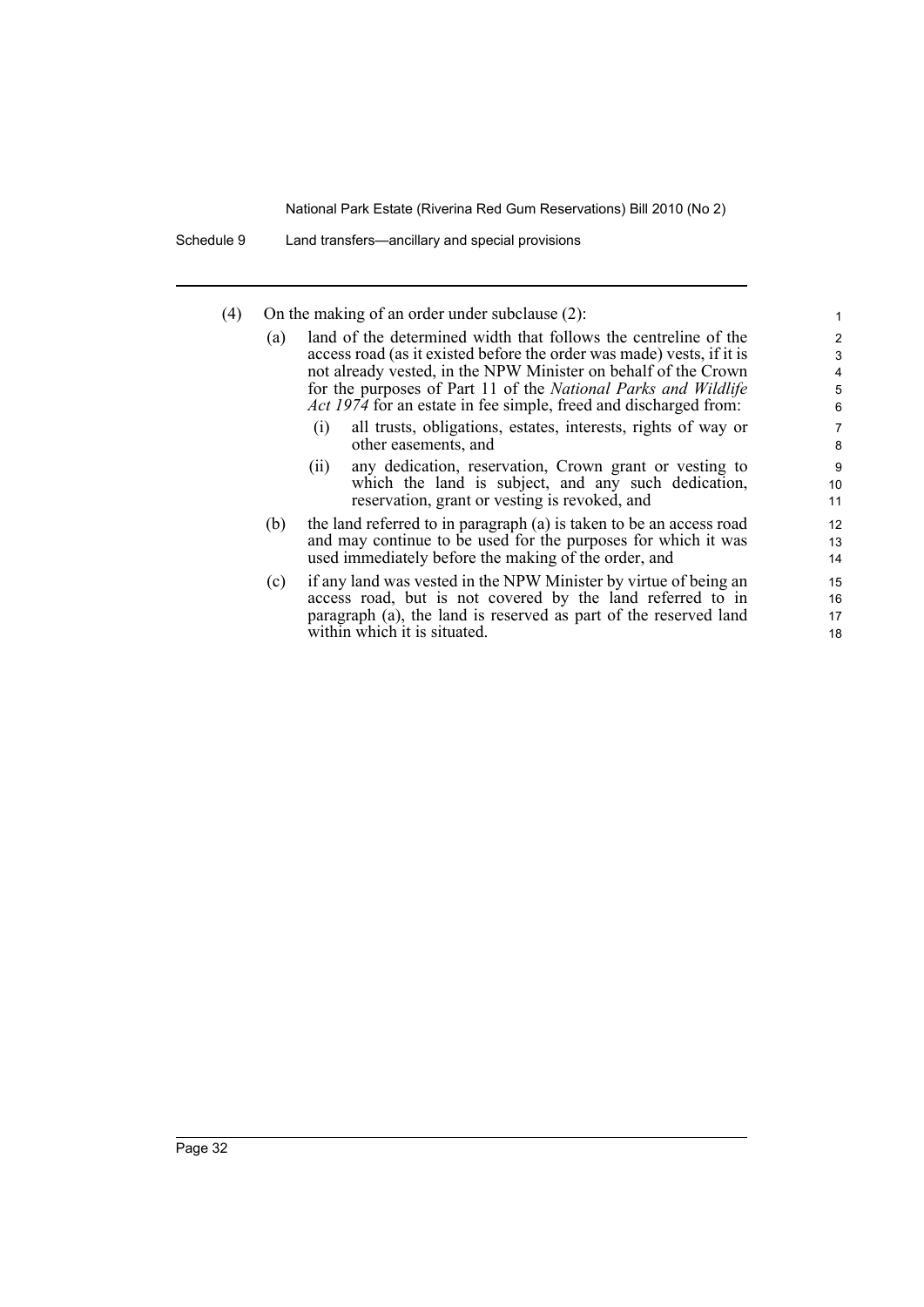Amendment of Acts Schedule 10

<span id="page-40-0"></span>

|       |                                       | <b>Schedule 10 Amendment of Acts</b>                                                                                                                                                                                                                                                                                                                                                                                                                                                                                                                                                                                        | 1                                                              |
|-------|---------------------------------------|-----------------------------------------------------------------------------------------------------------------------------------------------------------------------------------------------------------------------------------------------------------------------------------------------------------------------------------------------------------------------------------------------------------------------------------------------------------------------------------------------------------------------------------------------------------------------------------------------------------------------------|----------------------------------------------------------------|
|       |                                       | 10.1 Forestry and National Park Estate Act 1998 No 163                                                                                                                                                                                                                                                                                                                                                                                                                                                                                                                                                                      | $\overline{c}$                                                 |
| [1]   | Insert after section $28(3)$ :<br>(4) | Section 28 Forest agreement prerequisite for approval<br>This section does not apply in respect of the Riverina area as<br>defined in the National Park Estate (Riverina Red Gum                                                                                                                                                                                                                                                                                                                                                                                                                                            | 3<br>4<br>5                                                    |
| [2]   | <b>Act 1979</b>                       | Reservations) Act 2010.<br>Section 36 Application of Environmental Planning and Assessment<br>Insert at the end of section $36(2A)$ :                                                                                                                                                                                                                                                                                                                                                                                                                                                                                       | 6<br>$\overline{7}$<br>8<br>9<br>10                            |
|       |                                       | Any such declaration that is in force under that Part when the<br>integrated forestry operations approval is granted (and any<br>approval under that Part in relation to the declaration) has no<br>effect during that period.                                                                                                                                                                                                                                                                                                                                                                                              | 11<br>12<br>13<br>14                                           |
|       | <b>No 50</b>                          | 10.2 Forestry Restructuring and Nature Conservation Act 1995                                                                                                                                                                                                                                                                                                                                                                                                                                                                                                                                                                | 15<br>16                                                       |
| [1]   |                                       | Section 4 Payments from the Fund for certain programs                                                                                                                                                                                                                                                                                                                                                                                                                                                                                                                                                                       | 17                                                             |
|       |                                       | Omit section $4(1)(a)$ and $(3)$ .                                                                                                                                                                                                                                                                                                                                                                                                                                                                                                                                                                                          | 18                                                             |
| [2]   | Section 4 (1) (e)                     |                                                                                                                                                                                                                                                                                                                                                                                                                                                                                                                                                                                                                             | 19                                                             |
|       | Insert after section $4(1)(d)$ :      |                                                                                                                                                                                                                                                                                                                                                                                                                                                                                                                                                                                                                             | 20                                                             |
|       |                                       | Expenditure for the purpose of implementing forestry<br>(e)<br>restructure and assistance schemes and programs in the<br>Riverina area (within the meaning of the National Park<br>Estate (Riverina Red Gum Reservations) Act 2010),<br>including business exit assistance, timber worker<br>development<br>assistance,<br>industry<br>assistance<br>and<br>departmental administration of funding assistance, shown<br>in the Budget Papers or declared in writing by the<br>Treasurer as expenditure to be recouped from the Fund.<br>That expenditure is referred to in this Act as <b>Riverina area</b><br>expenditure. | 21<br>22<br>23<br>24<br>25<br>26<br>27<br>28<br>29<br>30<br>31 |
| $[3]$ | Section 4 (5)                         |                                                                                                                                                                                                                                                                                                                                                                                                                                                                                                                                                                                                                             | 32                                                             |
|       |                                       | Omit "Minister for Primary Industries".                                                                                                                                                                                                                                                                                                                                                                                                                                                                                                                                                                                     | 33                                                             |
|       |                                       | Insert instead "Minister for Mineral and Forest Resources".                                                                                                                                                                                                                                                                                                                                                                                                                                                                                                                                                                 | 34                                                             |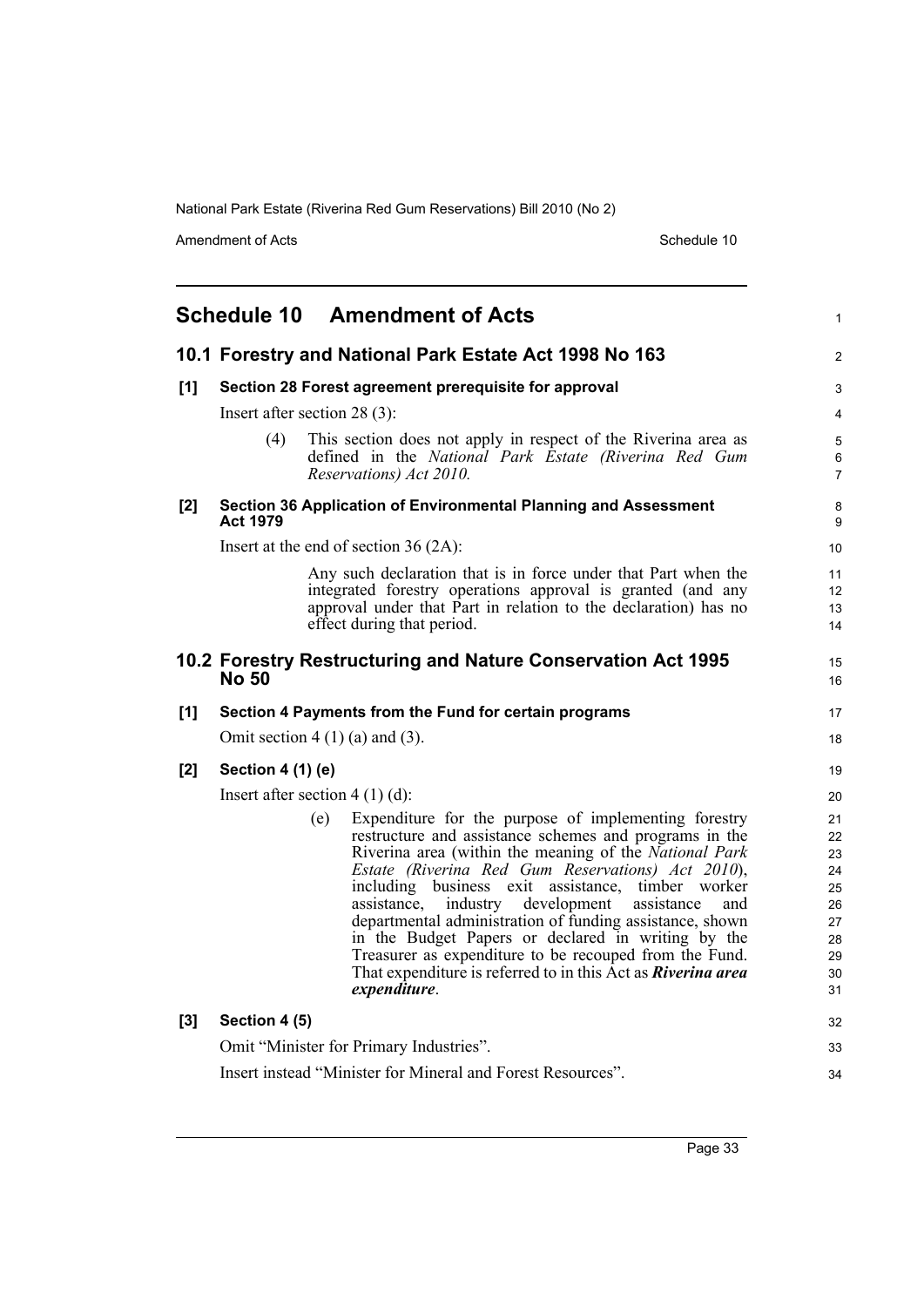Schedule 10 Amendment of Acts

| [4] | Section 4 (6)<br>1               |     |                                                                                                                                                                                                                                                                                                                                                                                                                                                 |                                                        |  |
|-----|----------------------------------|-----|-------------------------------------------------------------------------------------------------------------------------------------------------------------------------------------------------------------------------------------------------------------------------------------------------------------------------------------------------------------------------------------------------------------------------------------------------|--------------------------------------------------------|--|
|     | Insert after section $4(5)$ :    |     |                                                                                                                                                                                                                                                                                                                                                                                                                                                 |                                                        |  |
|     |                                  | (6) | Money is not to be paid from the Fund under this Act in respect<br>of Riverina area expenditure unless the Minister for Climate<br>Change and the Environment and the Minister for Mineral and<br>Forest Resources jointly certify that the expenditure has been<br>incurred for the purposes of implementing a scheme or program<br>designed to assist persons affected by Government forest<br>conservation initiatives in the Riverina area. | 3<br>4<br>$\mathbf 5$<br>6<br>$\overline{7}$<br>8<br>9 |  |
| [5] | <b>Section 6</b>                 |     |                                                                                                                                                                                                                                                                                                                                                                                                                                                 | 10                                                     |  |
|     |                                  |     | Omit the section. Insert instead:                                                                                                                                                                                                                                                                                                                                                                                                               | 11                                                     |  |
|     | 6                                |     | Limit on payments-Riverina area expenditure                                                                                                                                                                                                                                                                                                                                                                                                     | 12                                                     |  |
|     |                                  |     | The total amounts paid from the Fund under this Act in respect of<br>Riverina area expenditure must not exceed \$45,813,000.                                                                                                                                                                                                                                                                                                                    | 13<br>14                                               |  |
| [6] | <b>Section 7</b>                 |     |                                                                                                                                                                                                                                                                                                                                                                                                                                                 | 15                                                     |  |
|     |                                  |     | Omit the section. Insert instead:                                                                                                                                                                                                                                                                                                                                                                                                               | 16                                                     |  |
|     | 7                                |     | Sunset of payments-Riverina area expenditure                                                                                                                                                                                                                                                                                                                                                                                                    | 17                                                     |  |
|     |                                  |     | Payments from the Fund under this Act in respect of Riverina<br>area expenditure must not be made after 30 June 2015.                                                                                                                                                                                                                                                                                                                           | 18<br>19                                               |  |
| [7] |                                  |     | Sections 11 and 11A                                                                                                                                                                                                                                                                                                                                                                                                                             | 20                                                     |  |
|     | Omit section 11. Insert instead: |     |                                                                                                                                                                                                                                                                                                                                                                                                                                                 |                                                        |  |
|     | 11                               |     | Directors-General to report on payments from the Fund for<br>Riverina area expenditure                                                                                                                                                                                                                                                                                                                                                          | 22<br>23                                               |  |
|     |                                  | (1) | The Directors-General of the Departments responsible to the<br>Minister for Climate Change and the Environment and to the<br>Minister for Mineral and Forest Resources are to prepare, for<br>tabling in both Houses of Parliament, joint reports on Riverina<br>area expenditure under this Act.                                                                                                                                               | 24<br>25<br>26<br>27<br>28                             |  |
|     |                                  | (2) | Annual reports are to be made for each of the 4 financial years<br>commencing on 1 July 2010. The reports may be included in the<br>annual reports of those Departments.                                                                                                                                                                                                                                                                        | 29<br>30<br>31                                         |  |
|     | 11A                              |     | Final 5-year report for Riverina area expenditure and outcomes                                                                                                                                                                                                                                                                                                                                                                                  | 32                                                     |  |
|     |                                  | (1) | The Minister for Climate Change and the Environment and the<br>Minister for Mineral and Forest Resources are to arrange for the<br>preparation and tabling in both Houses of Parliament of an                                                                                                                                                                                                                                                   | 33<br>34<br>35                                         |  |